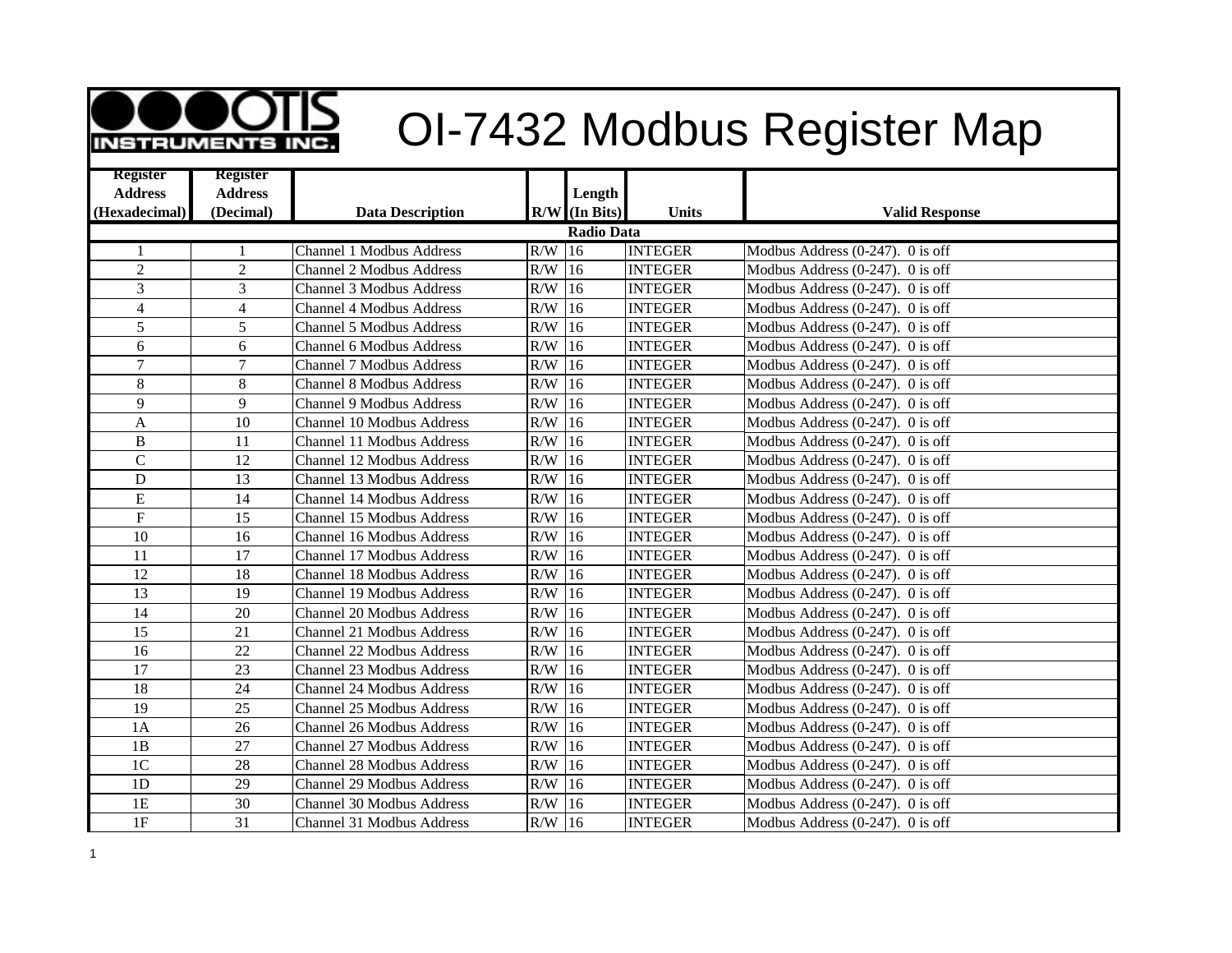| 20              | 32  | Channel 32 Modbus Address | $R/W$ 16                |                 | <b>INTEGER</b>     | Modbus Address (0-247). 0 is off                  |
|-----------------|-----|---------------------------|-------------------------|-----------------|--------------------|---------------------------------------------------|
| 21              | 33  | Channel 1 Reading         | $\mathbb{R}$            | 32              | <b>FLOAT</b>       | Any valid sensor reading                          |
| 23              | 35  | Channel 2 Reading         | $\overline{\text{R}}$   | $\overline{32}$ | <b>FLOAT</b>       | Any valid sensor reading                          |
| 25              | 37  | Channel 3 Reading         | R                       | 32              | <b>FLOAT</b>       | Any valid sensor reading                          |
| 27              | 39  | Channel 4 Reading         | $\mathsf{R}% _{T}$      | 32              | <b>FLOAT</b>       | Any valid sensor reading                          |
| 29              | 41  | Channel 5 Reading         | $\overline{\text{R}}$   | 32              | <b>FLOAT</b>       | Any valid sensor reading                          |
| 2B              | 43  | Channel 6 Reading         | $\mathsf{R}% _{T}$      | 32              | <b>FLOAT</b>       | Any valid sensor reading                          |
| $2\mathrm{D}$   | 45  | Channel 7 Reading         | $\mathsf{R}% _{T}$      | 32              | <b>FLOAT</b>       | Any valid sensor reading                          |
| $2\mathrm{F}$   | 47  | Channel 8 Reading         | R                       | 32              | <b>FLOAT</b>       | Any valid sensor reading                          |
| 31              | 49  | Channel 9 Reading         | $\overline{\text{R}}$   | 32              | <b>FLOAT</b>       | Any valid sensor reading                          |
| $\overline{33}$ | 51  | Channel 10 Reading        | $\overline{\text{R}}$   | 32              | <b>FLOAT</b>       | Any valid sensor reading                          |
| 35              | 53  | Channel 11 Reading        | $\overline{\text{R}}$   | 32              | <b>FLOAT</b>       | Any valid sensor reading                          |
| 37              | 55  | Channel 12 Reading        | $\overline{\text{R}}$   | 32              | <b>FLOAT</b>       | Any valid sensor reading                          |
| 39              | 57  | Channel 13 Reading        | $\overline{\text{R}}$   | $\overline{32}$ | <b>FLOAT</b>       | Any valid sensor reading                          |
| 3B              | 59  | Channel 14 Reading        | $\overline{\mathsf{R}}$ | 32              | <b>FLOAT</b>       | Any valid sensor reading                          |
| 3D              | 61  | Channel 15 Reading        | R                       | 32              | <b>FLOAT</b>       | Any valid sensor reading                          |
| 3F              | 63  | Channel 16 Reading        | $\overline{\text{R}}$   | 32              | <b>FLOAT</b>       | Any valid sensor reading                          |
| 41              | 65  | Channel 17 Reading        | R                       | 32              | <b>FLOAT</b>       | Any valid sensor reading                          |
| 43              | 67  | Channel 18 Reading        | $\overline{\text{R}}$   | 32              | <b>FLOAT</b>       | Any valid sensor reading                          |
| 45              | 69  | Channel 19 Reading        | $\mathsf{R}% _{T}$      | 32              | <b>FLOAT</b>       | Any valid sensor reading                          |
| 47              | 71  | Channel 20 Reading        | $\overline{\text{R}}$   | 32              | <b>FLOAT</b>       | Any valid sensor reading                          |
| 49              | 73  | Channel 21 Reading        | $\overline{\text{R}}$   | 32              | <b>FLOAT</b>       | Any valid sensor reading                          |
| 4B              | 75  | Channel 22 Reading        | $\mathsf{R}% _{T}$      | 32              | <b>FLOAT</b>       | Any valid sensor reading                          |
| 4D              | 77  | Channel 23 Reading        | $\overline{\text{R}}$   | 32              | <b>FLOAT</b>       | Any valid sensor reading                          |
| $4\mathrm{F}$   | 79  | Channel 24 Reading        | $\overline{\text{R}}$   | 32              | <b>FLOAT</b>       | Any valid sensor reading                          |
| 51              | 81  | Channel 25 Reading        | $\mathsf{R}% _{T}$      | 32              | <b>FLOAT</b>       | Any valid sensor reading                          |
| 53              | 83  | Channel 26 Reading        | R                       | $\overline{32}$ | <b>FLOAT</b>       | Any valid sensor reading                          |
| $\overline{55}$ | 85  | Channel 27 Reading        | $\mathsf{R}% _{T}$      | $\overline{32}$ | <b>FLOAT</b>       | Any valid sensor reading                          |
| 57              | 87  | Channel 28 Reading        | $\overline{\text{R}}$   | 32              | <b>FLOAT</b>       | Any valid sensor reading                          |
| $\overline{59}$ | 89  | Channel 29 Reading        | $\overline{\text{R}}$   | 32              | <b>FLOAT</b>       | Any valid sensor reading                          |
| $5\mathrm{B}$   | 91  | Channel 30 Reading        | $\overline{\text{R}}$   | $\overline{32}$ | <b>FLOAT</b>       | Any valid sensor reading                          |
| $5D$            | 93  | Channel 31 Reading        | $\overline{\text{R}}$   | 32              | <b>FLOAT</b>       | Any valid sensor reading                          |
| $5\mathrm{F}$   | 95  | Channel 32 Reading        | $\mathbf R$             | 32              | <b>FLOAT</b>       | Any valid sensor reading                          |
| 61              | 97  | Channel 1 Mode            | $\overline{R}$          | 16              | <b>ENUMERATION</b> | 0-7 See Mode Enumeration Below                    |
| 62              | 98  | Channel 2 Mode            | $\overline{\text{R}}$   | 16              | <b>ENUMERATION</b> | 0-7 See Mode Enumeration Below                    |
| 63              | 99  | Channel 3 Mode            | $\overline{\text{R}}$   | 16              | <b>ENUMERATION</b> | 0-7 See Mode Enumeration Below                    |
| 64              | 100 | Channel 4 Mode            | $\overline{\text{R}}$   | 16              |                    | ENUMERATION   0-7 See Mode Enumeration Below      |
| 65              | 101 | Channel 5 Mode            | $\overline{\mathsf{R}}$ | 16              |                    | <b>ENUMERATION</b> 0-7 See Mode Enumeration Below |
| 66              | 102 | Channel 6 Mode            | $\overline{\mathsf{R}}$ | 16              |                    | <b>ENUMERATION</b> 0-7 See Mode Enumeration Below |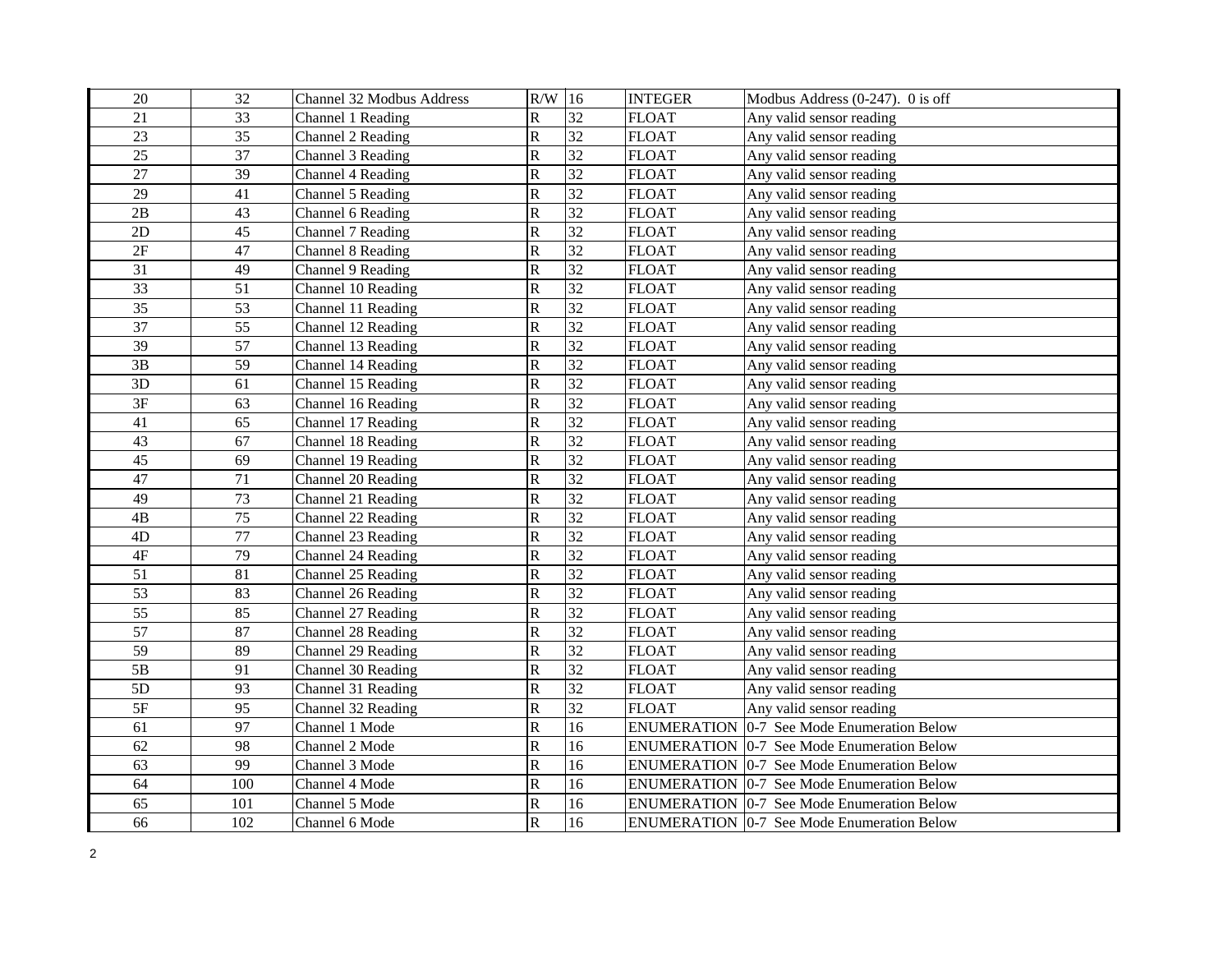| 67              | 103 | Channel 7 Mode   | $\overline{\mathsf{R}}$ | 16              |              | <b>ENUMERATION 0-7 See Mode Enumeration Below</b> |
|-----------------|-----|------------------|-------------------------|-----------------|--------------|---------------------------------------------------|
| 68              | 104 | Channel 8 Mode   | $\overline{\mathsf{R}}$ | 16              |              | ENUMERATION   0-7 See Mode Enumeration Below      |
| 69              | 105 | Channel 9 Mode   | $\overline{\mathsf{R}}$ | 16              |              | <b>ENUMERATION 0-7 See Mode Enumeration Below</b> |
| 6A              | 106 | Channel 10 Mode  | $\overline{\text{R}}$   | 16              |              | <b>ENUMERATION 0-7 See Mode Enumeration Below</b> |
| 6 <b>B</b>      | 107 | Channel 11 Mode  | $\overline{\text{R}}$   | 16              |              | <b>ENUMERATION 0-7 See Mode Enumeration Below</b> |
| 6C              | 108 | Channel 12 Mode  | $\overline{\mathsf{R}}$ | 16              |              | <b>ENUMERATION 0-7 See Mode Enumeration Below</b> |
| 6D              | 109 | Channel 13 Mode  | $\overline{\mathsf{R}}$ | 16              |              | <b>ENUMERATION 0-7 See Mode Enumeration Below</b> |
| 6E              | 110 | Channel 14 Mode  | $\overline{\mathsf{R}}$ | 16              |              | <b>ENUMERATION 0-7 See Mode Enumeration Below</b> |
| 6F              | 111 | Channel 15 Mode  | $\, {\bf R}$            | 16              |              | ENUMERATION 0-7 See Mode Enumeration Below        |
| $70\,$          | 112 | Channel 16 Mode  | ${\bf R}$               | 16              |              | <b>ENUMERATION 0-7 See Mode Enumeration Below</b> |
| $\overline{71}$ | 113 | Channel 17 Mode  | $\overline{\text{R}}$   | 16              |              | <b>ENUMERATION 0-7 See Mode Enumeration Below</b> |
| $\overline{72}$ | 114 | Channel 18 Mode  | $\overline{\text{R}}$   | 16              |              | <b>ENUMERATION 0-7 See Mode Enumeration Below</b> |
| 73              | 115 | Channel 19 Mode  | $\overline{\text{R}}$   | 16              |              | <b>ENUMERATION 0-7 See Mode Enumeration Below</b> |
| $\overline{74}$ | 116 | Channel 20 Mode  | $\overline{\mathsf{R}}$ | 16              |              | ENUMERATION 0-7 See Mode Enumeration Below        |
| $\overline{75}$ | 117 | Channel 21 Mode  | $\overline{\text{R}}$   | 16              |              | ENUMERATION 0-7 See Mode Enumeration Below        |
| 76              | 118 | Channel 22 Mode  | ${\bf R}$               | 16              |              | <b>ENUMERATION 0-7 See Mode Enumeration Below</b> |
| 77              | 119 | Channel 23 Mode  | $\overline{\mathsf{R}}$ | 16              |              | ENUMERATION 0-7 See Mode Enumeration Below        |
| 78              | 120 | Channel 24 Mode  | $\overline{\text{R}}$   | 16              |              | <b>ENUMERATION 0-7 See Mode Enumeration Below</b> |
| 79              | 121 | Channel 25 Mode  | $\overline{\mathsf{R}}$ | 16              |              | <b>ENUMERATION 0-7 See Mode Enumeration Below</b> |
| 7A              | 122 | Channel 26 Mode  | $\overline{\mathsf{R}}$ | 16              |              | ENUMERATION   0-7 See Mode Enumeration Below      |
| $7\mathrm{B}$   | 123 | Channel 27 Mode  | $\overline{\text{R}}$   | 16              |              | ENUMERATION 0-7 See Mode Enumeration Below        |
| $7\mathrm{C}$   | 124 | Channel 28 Mode  | ${\bf R}$               | 16              |              | <b>ENUMERATION 0-7 See Mode Enumeration Below</b> |
| 7D              | 125 | Channel 29 Mode  | $\overline{\mathbf{R}}$ | 16              |              | <b>ENUMERATION 0-7 See Mode Enumeration Below</b> |
| 7E              | 126 | Channel 30 Mode  | $\overline{\text{R}}$   | 16              |              | <b>ENUMERATION 0-7 See Mode Enumeration Below</b> |
| $\overline{7F}$ | 127 | Channel 31 Mode  | $\overline{R}$          | 16              |              | <b>ENUMERATION 0-7 See Mode Enumeration Below</b> |
| 80              | 128 | Channel 32 Mode  | $\mathbb{R}$            | 16              |              | <b>ENUMERATION 0-7 See Mode Enumeration Below</b> |
| $\overline{81}$ | 129 | Channel 1 Power  | $\overline{\text{R}}$   | $\overline{32}$ | <b>FLOAT</b> | Sensor Input Voltage                              |
| 83              | 131 | Channel 2 Power  | ${\bf R}$               | $\overline{32}$ | <b>FLOAT</b> | Sensor Input Voltage                              |
| 85              | 133 | Channel 3 Power  | $\overline{\mathbf{R}}$ | 32              | <b>FLOAT</b> | Sensor Input Voltage                              |
| 87              | 135 | Channel 4 Power  | $\mathbf R$             | $\overline{32}$ | <b>FLOAT</b> | Sensor Input Voltage                              |
| 89              | 137 | Channel 5 Power  | $\overline{\mathbf{R}}$ | 32              | <b>FLOAT</b> | Sensor Input Voltage                              |
| 8B              | 139 | Channel 6 Power  | $\overline{\text{R}}$   | 32              | <b>FLOAT</b> | Sensor Input Voltage                              |
| 8D              | 141 | Channel 7 Power  | $\overline{\text{R}}$   | 32              | <b>FLOAT</b> | Sensor Input Voltage                              |
| $8\mathrm{F}$   | 143 | Channel 8 Power  | $\overline{\text{R}}$   | 32              | <b>FLOAT</b> | Sensor Input Voltage                              |
| 91              | 145 | Channel 9 Power  | $\overline{\text{R}}$   | 32              | <b>FLOAT</b> | Sensor Input Voltage                              |
| 93              | 147 | Channel 10 Power | $\overline{\text{R}}$   | 32              | <b>FLOAT</b> | Sensor Input Voltage                              |
| 95              | 149 | Channel 11 Power | $\overline{\mathsf{R}}$ | 32              | <b>FLOAT</b> | Sensor Input Voltage                              |
| 97              | 151 | Channel 12 Power | $\mathbf R$             | 32              | <b>FLOAT</b> | Sensor Input Voltage                              |
| 99              | 153 | Channel 13 Power | $\overline{R}$          | $\overline{32}$ | <b>FLOAT</b> | <b>Sensor Input Voltage</b>                       |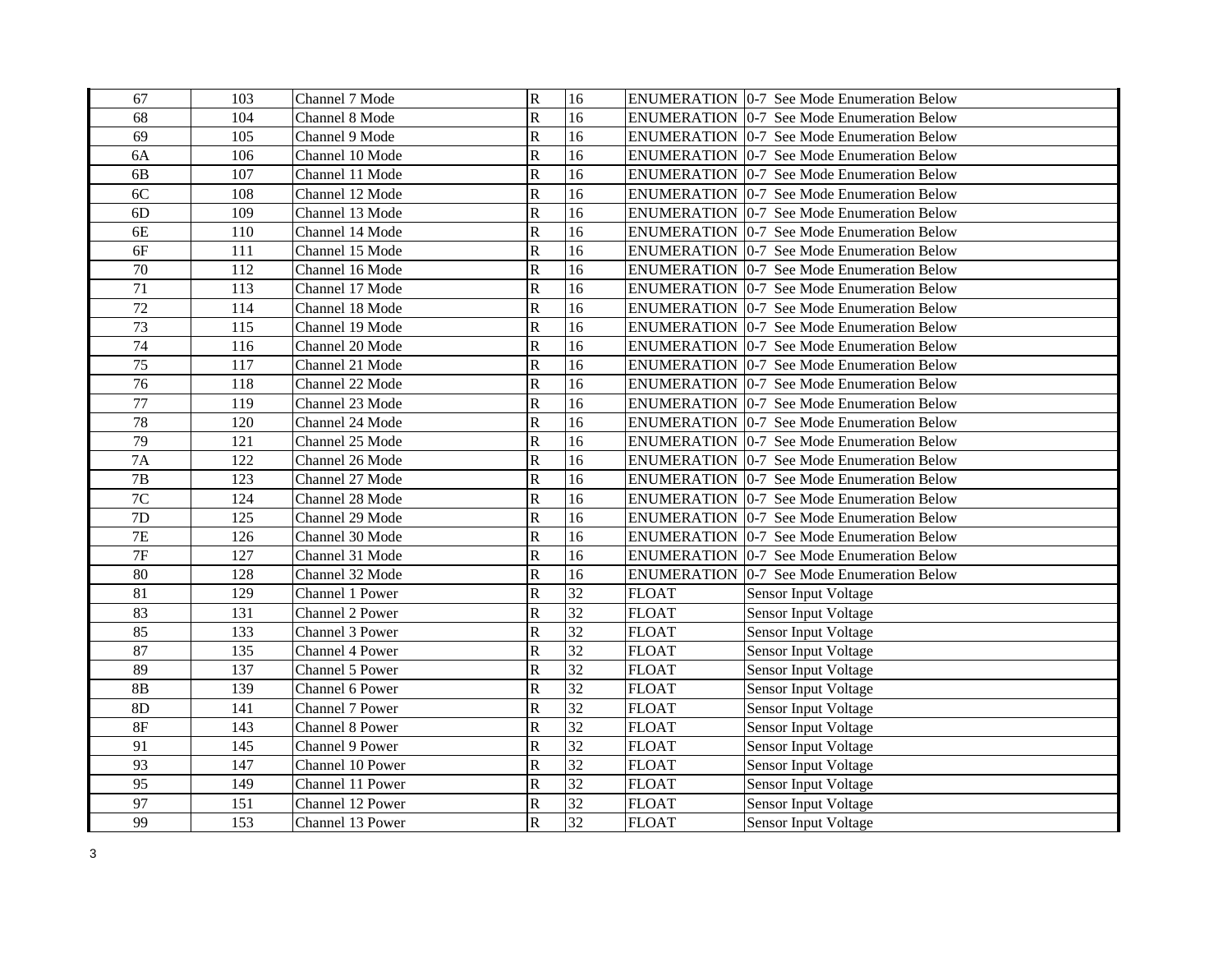| 9 <sub>B</sub>         | 155 | Channel 14 Power       | $\overline{\mathbf{R}}$   | 32              | <b>FLOAT</b>       | <b>Sensor Input Voltage</b>                               |
|------------------------|-----|------------------------|---------------------------|-----------------|--------------------|-----------------------------------------------------------|
| 9 <sub>D</sub>         | 157 | Channel 15 Power       | $\overline{\mathsf{R}}$   | $\overline{32}$ | <b>FLOAT</b>       | Sensor Input Voltage                                      |
| 9F                     | 159 | Channel 16 Power       | $\overline{\mathsf{R}}$   | $\overline{32}$ | <b>FLOAT</b>       | Sensor Input Voltage                                      |
| A1                     | 161 | Channel 17 Power       | $\overline{\mathbf{R}}$   | 32              | <b>FLOAT</b>       | Sensor Input Voltage                                      |
| A3                     | 163 | Channel 18 Power       | $\rm R$                   | $\overline{32}$ | <b>FLOAT</b>       | <b>Sensor Input Voltage</b>                               |
| A <sub>5</sub>         | 165 | Channel 19 Power       | ${\bf R}$                 | 32              | <b>FLOAT</b>       | <b>Sensor Input Voltage</b>                               |
| A7                     | 167 | Channel 20 Power       | $\overline{\mathbf{R}}$   | 32              | <b>FLOAT</b>       | <b>Sensor Input Voltage</b>                               |
| A <sub>9</sub>         | 169 | Channel 21 Power       | $\overline{\text{R}}$     | $\overline{32}$ | <b>FLOAT</b>       | Sensor Input Voltage                                      |
| $\mathbf{A}\mathbf{B}$ | 171 | Channel 22 Power       | $\overline{\mathsf{R}}$   | 32              | <b>FLOAT</b>       | <b>Sensor Input Voltage</b>                               |
| ${\rm AD}$             | 173 | Channel 23 Power       | $\overline{\text{R}}$     | 32              | <b>FLOAT</b>       | Sensor Input Voltage                                      |
| $\rm AF$               | 175 | Channel 24 Power       | $\overline{\text{R}}$     | $\overline{32}$ | <b>FLOAT</b>       | Sensor Input Voltage                                      |
| $\mathbf{B}1$          | 177 | Channel 25 Power       | $\ensuremath{\mathsf{R}}$ | $\overline{32}$ | <b>FLOAT</b>       | Sensor Input Voltage                                      |
| B <sub>3</sub>         | 179 | Channel 26 Power       | $\overline{\text{R}}$     | 32              | <b>FLOAT</b>       | Sensor Input Voltage                                      |
| B <sub>5</sub>         | 181 | Channel 27 Power       | $\overline{\mathsf{R}}$   | 32              | <b>FLOAT</b>       | Sensor Input Voltage                                      |
| B7                     | 183 | Channel 28 Power       | $\overline{\mathsf{R}}$   | 32              | <b>FLOAT</b>       | Sensor Input Voltage                                      |
| <b>B9</b>              | 185 | Channel 29 Power       | $\overline{\mathsf{R}}$   | $\overline{32}$ | <b>FLOAT</b>       | <b>Sensor Input Voltage</b>                               |
| <b>BB</b>              | 187 | Channel 30 Power       | $\rm R$                   | $\overline{32}$ | <b>FLOAT</b>       | <b>Sensor Input Voltage</b>                               |
| <b>BD</b>              | 189 | Channel 31 Power       | ${\bf R}$                 | 32              | <b>FLOAT</b>       | <b>Sensor Input Voltage</b>                               |
| $\rm BF$               | 191 | Channel 32 Power       | ${\bf R}$                 | 32              | <b>FLOAT</b>       | <b>Sensor Input Voltage</b>                               |
| C1                     | 193 | Channel 1 Sensor Type  | $\overline{\mathbf{R}}$   | 16              | <b>ENUMERATION</b> | 0-31 See Sensor Type Enumeration Below                    |
| C <sub>2</sub>         | 194 | Channel 2 Sensor Type  | $\overline{\mathbf{R}}$   | 16              | <b>ENUMERATION</b> | 0-31 See Sensor Type Enumeration Below                    |
| C <sub>3</sub>         | 195 | Channel 3 Sensor Type  | $\overline{\text{R}}$     | 16              |                    | ENUMERATION 0-31 See Sensor Type Enumeration Below        |
| C4                     | 196 | Channel 4 Sensor Type  | $\overline{\text{R}}$     | 16              |                    | ENUMERATION 0-31 See Sensor Type Enumeration Below        |
| C <sub>5</sub>         | 197 | Channel 5 Sensor Type  | $\overline{\mathsf{R}}$   | 16              |                    | ENUMERATION 0-31 See Sensor Type Enumeration Below        |
| C6                     | 198 | Channel 6 Sensor Type  | $\overline{\text{R}}$     | 16              |                    | ENUMERATION 0-31 See Sensor Type Enumeration Below        |
| $\overline{C7}$        | 199 | Channel 7 Sensor Type  | $\overline{\mathbf{R}}$   | 16              |                    | ENUMERATION 0-31 See Sensor Type Enumeration Below        |
| C8                     | 200 | Channel 8 Sensor Type  | $\overline{R}$            | 16              |                    | ENUMERATION 0-31 See Sensor Type Enumeration Below        |
| $\overline{C9}$        | 201 | Channel 9 Sensor Type  | $\overline{\mathsf{R}}$   | 16              |                    | ENUMERATION 0-31 See Sensor Type Enumeration Below        |
| CA                     | 202 | Channel 10 Sensor Type | $\overline{\mathbf{R}}$   | 16              |                    | ENUMERATION 0-31 See Sensor Type Enumeration Below        |
| CB                     | 203 | Channel 11 Sensor Type | $\rm R$                   | 16              |                    | ENUMERATION 0-31 See Sensor Type Enumeration Below        |
| CC                     | 204 | Channel 12 Sensor Type | $\overline{\text{R}}$     | 16              |                    | ENUMERATION 0-31 See Sensor Type Enumeration Below        |
| CD                     | 205 | Channel 13 Sensor Type | ${\bf R}$                 | 16              |                    | ENUMERATION 0-31 See Sensor Type Enumeration Below        |
| CE                     | 206 | Channel 14 Sensor Type | $\overline{\mathbf{R}}$   | 16              |                    | <b>ENUMERATION</b> 0-31 See Sensor Type Enumeration Below |
| $\cal{CF}$             | 207 | Channel 15 Sensor Type | $\overline{\text{R}}$     | 16              | <b>ENUMERATION</b> | 0-31 See Sensor Type Enumeration Below                    |
| $\rm D0$               | 208 | Channel 16 Sensor Type | $\ensuremath{\mathsf{R}}$ | 16              |                    | ENUMERATION 0-31 See Sensor Type Enumeration Below        |
| D1                     | 209 | Channel 17 Sensor Type | $\overline{\text{R}}$     | 16              |                    | ENUMERATION 0-31 See Sensor Type Enumeration Below        |
| $\mathbf{D}2$          | 210 | Channel 18 Sensor Type | $\overline{\mathbf{R}}$   | 16              |                    | ENUMERATION 0-31 See Sensor Type Enumeration Below        |
| D <sub>3</sub>         | 211 | Channel 19 Sensor Type | $\overline{\mathsf{R}}$   | 16              |                    | <b>ENUMERATION</b> 0-31 See Sensor Type Enumeration Below |
| D <sub>4</sub>         | 212 | Channel 20 Sensor Type | $\overline{\mathsf{R}}$   | 16              |                    | <b>ENUMERATION</b> 0-31 See Sensor Type Enumeration Below |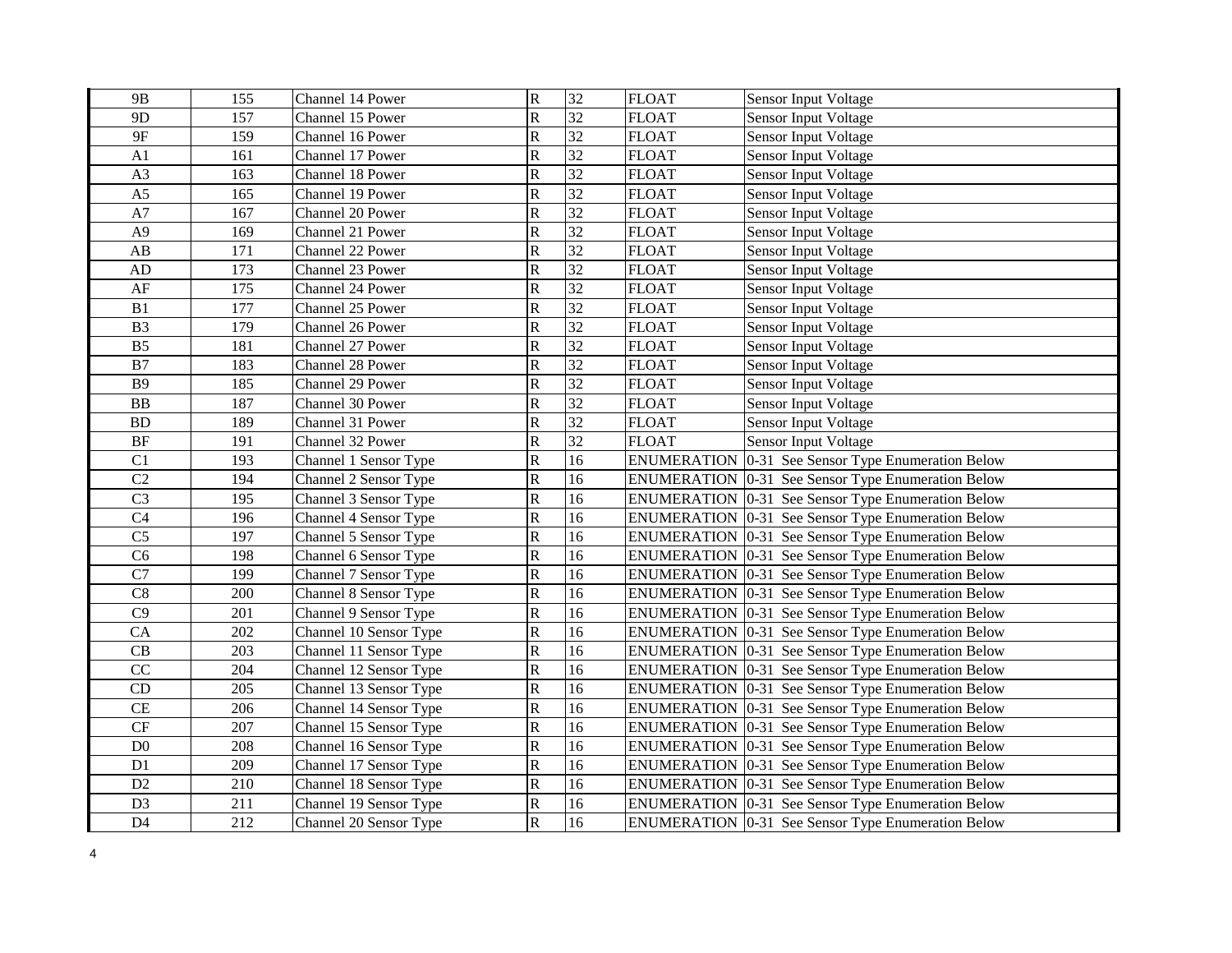| D <sub>5</sub> | 213 | Channel 21 Sensor Type | $\overline{\mathsf{R}}$ | 16 | <b>ENUMERATION</b> 0-31 See Sensor Type Enumeration Below |
|----------------|-----|------------------------|-------------------------|----|-----------------------------------------------------------|
| D <sub>6</sub> | 214 | Channel 22 Sensor Type | $\overline{\mathsf{R}}$ | 16 | <b>ENUMERATION</b> 0-31 See Sensor Type Enumeration Below |
| D7             | 215 | Channel 23 Sensor Type | $\overline{\mathsf{R}}$ | 16 | ENUMERATION   0-31 See Sensor Type Enumeration Below      |
| D <sub>8</sub> | 216 | Channel 24 Sensor Type | ${\bf R}$               | 16 | <b>ENUMERATION</b> 0-31 See Sensor Type Enumeration Below |
| D <sub>9</sub> | 217 | Channel 25 Sensor Type | $\mathbf R$             | 16 | <b>ENUMERATION</b> 0-31 See Sensor Type Enumeration Below |
| DA             | 218 | Channel 26 Sensor Type | $\overline{\mathsf{R}}$ | 16 | ENUMERATION 0-31 See Sensor Type Enumeration Below        |
| DB             | 219 | Channel 27 Sensor Type | $\mathbf R$             | 16 | <b>ENUMERATION</b> 0-31 See Sensor Type Enumeration Below |
| DC             | 220 | Channel 28 Sensor Type | $\mathbf R$             | 16 | <b>ENUMERATION</b> 0-31 See Sensor Type Enumeration Below |
| $\rm DD$       | 221 | Channel 29 Sensor Type | $\overline{\mathsf{R}}$ | 16 | <b>ENUMERATION</b> 0-31 See Sensor Type Enumeration Below |
| DE             | 222 | Channel 30 Sensor Type | ${\bf R}$               | 16 | <b>ENUMERATION</b> 0-31 See Sensor Type Enumeration Below |
| $\rm DF$       | 223 | Channel 31 Sensor Type | $\overline{\mathbf{R}}$ | 16 | <b>ENUMERATION</b> 0-31 See Sensor Type Enumeration Below |
| ${\rm E0}$     | 224 | Channel 32 Sensor Type | $\overline{\mathsf{R}}$ | 16 | ENUMERATION 0-31 See Sensor Type Enumeration Below        |
| E1             | 225 | Channel 1 Gas Type     | $\overline{\mathsf{R}}$ | 16 | ENUMERATION 0-127 See Gas Enumeration below               |
| E2             | 226 | Channel 2 Gas Type     | $\mathbf R$             | 16 | ENUMERATION 0-127 See Gas Enumeration below               |
| E3             | 227 | Channel 3 Gas Type     | $\overline{\mathsf{R}}$ | 16 | ENUMERATION 0-127 See Gas Enumeration below               |
| $\rm E4$       | 228 | Channel 4 Gas Type     | $\mathbf R$             | 16 | ENUMERATION 0-127 See Gas Enumeration below               |
| E <sub>5</sub> | 229 | Channel 5 Gas Type     | $\mathbf R$             | 16 | ENUMERATION 0-127 See Gas Enumeration below               |
| E <sub>6</sub> | 230 | Channel 6 Gas Type     | $\overline{\mathbf{R}}$ | 16 | ENUMERATION 0-127 See Gas Enumeration below               |
| $\rm E7$       | 231 | Channel 7 Gas Type     | $\overline{\mathsf{R}}$ | 16 | ENUMERATION 0-127 See Gas Enumeration below               |
| $\rm E8$       | 232 | Channel 8 Gas Type     | $\overline{\mathsf{R}}$ | 16 | ENUMERATION 0-127 See Gas Enumeration below               |
| E9             | 233 | Channel 9 Gas Type     | $\, {\bf R}$            | 16 | ENUMERATION 0-127 See Gas Enumeration below               |
| $\rm EA$       | 234 | Channel 10 Gas Type    | ${\bf R}$               | 16 | ENUMERATION 0-127 See Gas Enumeration below               |
| ${\rm EB}$     | 235 | Channel 11 Gas Type    | ${\bf R}$               | 16 | ENUMERATION 0-127 See Gas Enumeration below               |
| $\rm EC$       | 236 | Channel 12 Gas Type    | $\overline{\text{R}}$   | 16 | ENUMERATION   0-127 See Gas Enumeration below             |
| ${\rm ED}$     | 237 | Channel 13 Gas Type    | $\overline{\mathsf{R}}$ | 16 | ENUMERATION 0-127 See Gas Enumeration below               |
| $\rm{EE}$      | 238 | Channel 14 Gas Type    | $\overline{\mathsf{R}}$ | 16 | ENUMERATION 0-127 See Gas Enumeration below               |
| $\rm EF$       | 239 | Channel 15 Gas Type    | ${\bf R}$               | 16 | ENUMERATION 0-127 See Gas Enumeration below               |
| F <sub>0</sub> | 240 | Channel 16 Gas Type    | ${\bf R}$               | 16 | ENUMERATION 0-127 See Gas Enumeration below               |
| ${\rm F}1$     | 241 | Channel 17 Gas Type    | $\overline{\mathbf{R}}$ | 16 | ENUMERATION 0-127 See Gas Enumeration below               |
| F2             | 242 | Channel 18 Gas Type    | $\overline{\mathbf{R}}$ | 16 | <b>ENUMERATION 0-127 See Gas Enumeration below</b>        |
| F3             | 243 | Channel 19 Gas Type    | $\overline{\mathbf{R}}$ | 16 | ENUMERATION 0-127 See Gas Enumeration below               |
| F4             | 244 | Channel 20 Gas Type    | $\overline{\mathbf{R}}$ | 16 | ENUMERATION 0-127 See Gas Enumeration below               |
| F <sub>5</sub> | 245 | Channel 21 Gas Type    | $\overline{\mathsf{R}}$ | 16 | ENUMERATION   0-127 See Gas Enumeration below             |
| F <sub>6</sub> | 246 | Channel 22 Gas Type    | $\overline{\mathsf{R}}$ | 16 | ENUMERATION   0-127 See Gas Enumeration below             |
| ${\rm F}7$     | 247 | Channel 23 Gas type    | $\overline{\mathsf{R}}$ | 16 | <b>ENUMERATION</b> 0-127 See Gas Enumeration below        |
| ${\rm F}8$     | 248 | Channel 24 Gas Type    | $\overline{\text{R}}$   | 16 | ENUMERATION   0-127 See Gas Enumeration below             |
| F <sub>9</sub> | 249 | Channel 25 Gas Type    | $\overline{\mathsf{R}}$ | 16 | <b>ENUMERATION</b> 0-127 See Gas Enumeration below        |
| ${\rm FA}$     | 250 | Channel 26 Gas Type    | $\overline{\mathsf{R}}$ | 16 | ENUMERATION 0-127 See Gas Enumeration below               |
| ${\rm FB}$     | 251 | Channel 27 Gas Type    | $\overline{\mathsf{R}}$ | 16 | <b>ENUMERATION</b> 0-127 See Gas Enumeration below        |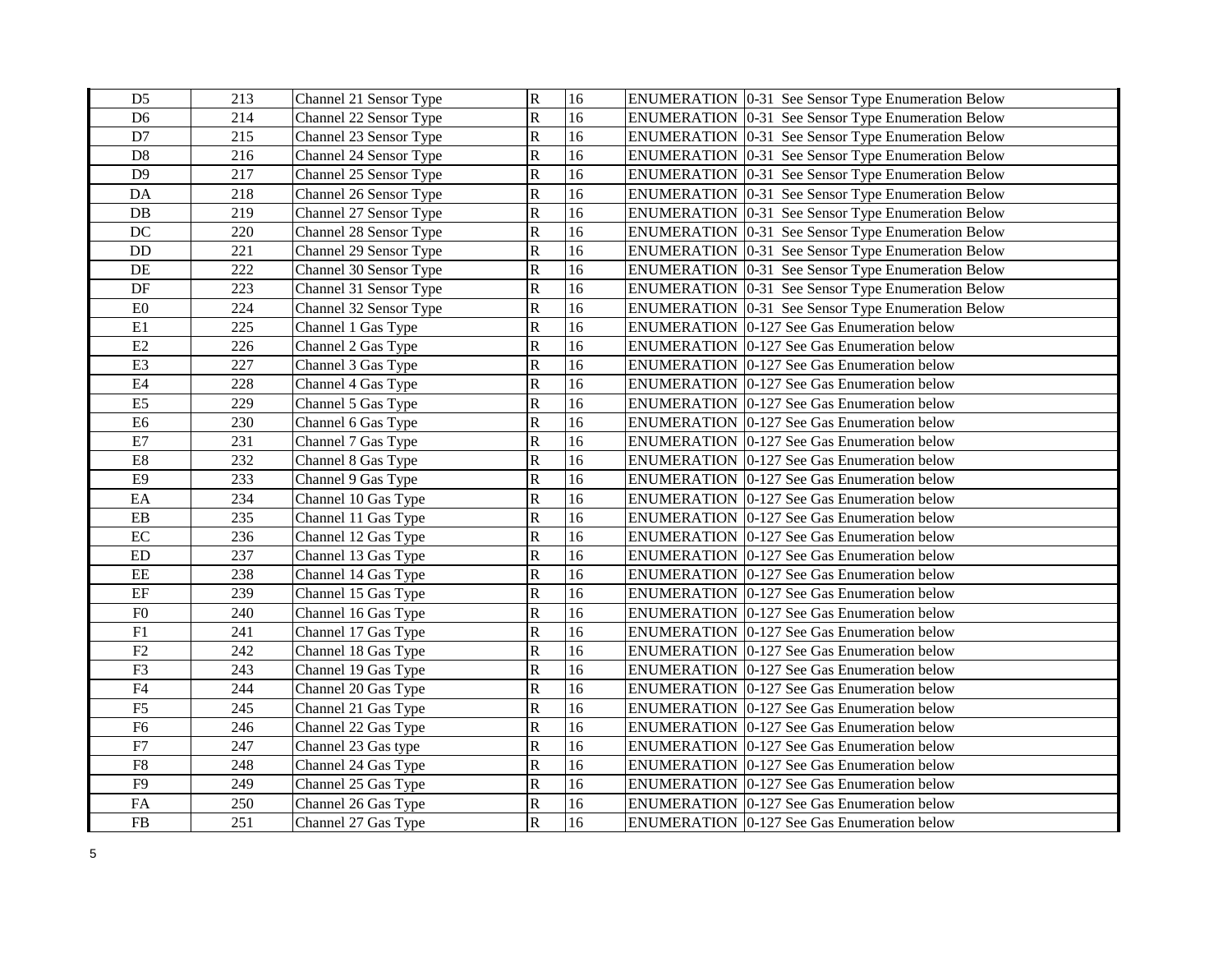| FC  | 252 | Channel 28 Gas Type | $\mathbb R$             | 16 | ENUMERATION 0-127 See Gas Enumeration below              |
|-----|-----|---------------------|-------------------------|----|----------------------------------------------------------|
| FD  | 253 | Channel 29 Gas Type | ${\bf R}$               | 16 | ENUMERATION   0-127 See Gas Enumeration below            |
| FE  | 254 | Channel 30 Gas Type | $\overline{\mathbf{R}}$ | 16 | ENUMERATION   0-127 See Gas Enumeration below            |
| FF  | 255 | Channel 31 Gas Type | ${\bf R}$               | 16 | ENUMERATION   0-127 See Gas Enumeration below            |
| 100 | 256 | Channel 32 Gas Type | ${\bf R}$               | 16 | ENUMERATION   0-127 See Gas Enumeration below            |
| 101 | 257 | Channel 1 Fault     | ${\bf R}$               | 16 | <b>ENUMERATION 0-15 See Fault Enumeration below</b>      |
| 102 | 258 | Channel 2 Fault     | $\mathbf R$             | 16 | <b>ENUMERATION 0-15 See Fault Enumeration below</b>      |
| 103 | 259 | Channel 3 Fault     | ${\bf R}$               | 16 | <b>ENUMERATION 0-15 See Fault Enumeration below</b>      |
| 104 | 260 | Channel 4 Fault     | ${\bf R}$               | 16 | <b>ENUMERATION 0-15 See Fault Enumeration below</b>      |
| 105 | 261 | Channel 5 Fault     | $\mathbb{R}$            | 16 | <b>ENUMERATION 0-15 See Fault Enumeration below</b>      |
| 106 | 262 | Channel 6 Fault     | ${\bf R}$               | 16 | <b>ENUMERATION 0-15 See Fault Enumeration below</b>      |
| 107 | 263 | Channel 7 Fault     | $\overline{\mathbf{R}}$ | 16 | <b>ENUMERATION 0-15 See Fault Enumeration below</b>      |
| 108 | 264 | Channel 8 Fault     | ${\bf R}$               | 16 | <b>ENUMERATION 10-15 See Fault Enumeration below</b>     |
| 109 | 265 | Channel 9 Fault     | ${\bf R}$               | 16 | <b>ENUMERATION</b> 0-15 See Fault Enumeration below      |
| 10A | 266 | Channel 10 Fault    | $\overline{\text{R}}$   | 16 | ENUMERATION 0-15 See Fault Enumeration below             |
| 10B | 267 | Channel 11 Fault    | ${\bf R}$               | 16 | <b>ENUMERATION 0-15 See Fault Enumeration below</b>      |
| 10C | 268 | Channel 12 Fault    | ${\bf R}$               | 16 | ENUMERATION 0-15 See Fault Enumeration below             |
| 10D | 269 | Channel 13 Fault    | ${\bf R}$               | 16 | <b>ENUMERATION 0-15 See Fault Enumeration below</b>      |
| 10E | 270 | Channel 14 Fault    | $\overline{\text{R}}$   | 16 | ENUMERATION   0-15 See Fault Enumeration below           |
| 10F | 271 | Channel 15 Fault    | $\mathbf R$             | 16 | <b>ENUMERATION</b> 0-15 See Fault Enumeration below      |
| 110 | 272 | Channel 16 Fault    | ${\bf R}$               | 16 | <b>ENUMERATION</b> 0-15 See Fault Enumeration below      |
| 111 | 273 | Channel 17 Fault    | ${\bf R}$               | 16 | <b>ENUMERATION 0-15 See Fault Enumeration below</b>      |
| 112 | 274 | Channel 18 Fault    | ${\bf R}$               | 16 | <b>ENUMERATION 0-15 See Fault Enumeration below</b>      |
| 113 | 275 | Channel 19 Fault    | ${\bf R}$               | 16 | ENUMERATION 0-15 See Fault Enumeration below             |
| 114 | 276 | Channel 20 Fault    | $\overline{\text{R}}$   | 16 | <b>ENUMERATION 0-15 See Fault Enumeration below</b>      |
| 115 | 277 | Channel 21 Fault    | ${\bf R}$               | 16 | <b>ENUMERATION 0-15 See Fault Enumeration below</b>      |
| 116 | 278 | Channel 22 Fault    | ${\bf R}$               | 16 | <b>ENUMERATION 0-15 See Fault Enumeration below</b>      |
| 117 | 279 | Channel 23 Fault    | ${\bf R}$               | 16 | <b>ENUMERATION 0-15 See Fault Enumeration below</b>      |
| 118 | 280 | Channel 24 Fault    | ${\bf R}$               | 16 | <b>ENUMERATION 0-15 See Fault Enumeration below</b>      |
| 119 | 281 | Channel 25 Fault    | ${\bf R}$               | 16 | <b>ENUMERATION 0-15 See Fault Enumeration below</b>      |
| 11A | 282 | Channel 26 Fault    | $\overline{\mathbf{R}}$ | 16 | ENUMERATION 0-15 See Fault Enumeration below             |
| 11B | 283 | Channel 27 Fault    | ${\bf R}$               | 16 | ENUMERATION 0-15 See Fault Enumeration below             |
| 11C | 284 | Channel 28 Fault    | ${\bf R}$               | 16 | ENUMERATION 0-15 See Fault Enumeration below             |
| 11D | 285 | Channel 29 Fault    | ${\bf R}$               | 16 | <b>ENUMERATION</b> 0-15 See Fault Enumeration below      |
| 11E | 286 | Channel 30 Fault    | ${\bf R}$               | 16 | <b>ENUMERATION</b> 0-15 See Fault Enumeration below      |
| 11F | 287 | Channel 31 Fault    | $\rm R$                 | 16 | <b>ENUMERATION 0-15 See Fault Enumeration below</b>      |
| 120 | 288 | Channel 32 Fault    | $\overline{\mathbf{R}}$ | 16 | <b>ENUMERATION 10-15 See Fault Enumeration below</b>     |
| 121 | 289 | Channel 1 On/Off    | R/W                     | 16 | ENUMERATION $ 0 - 1$ , 0 means off, 1 means on           |
| 122 | 290 | Channel 2 On/Off    | $R/W$ 16                |    | ENUMERATION $\vert 0-1, 0 \rangle$ means off, 1 means on |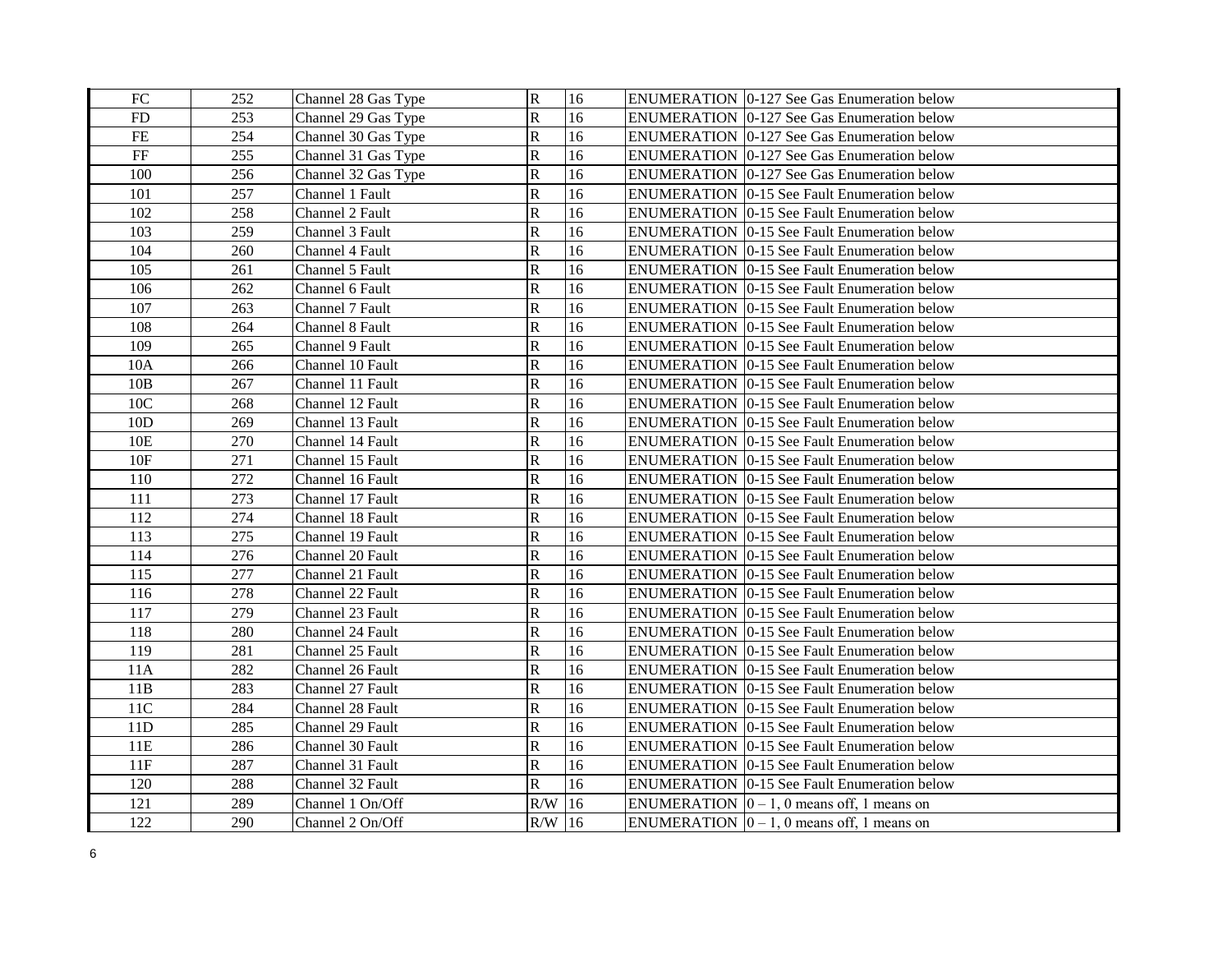| 123 | 291 | Channel 3 On/Off         | $R/W$ 16 | ENUMERATION $\vert 0-1, 0 \rangle$ means off, 1 means on   |
|-----|-----|--------------------------|----------|------------------------------------------------------------|
| 124 | 292 | Channel 4 On/Off         | $R/W$ 16 | ENUMERATION $ 0 - 1$ , 0 means off, 1 means on             |
| 125 | 293 | Channel 5 On/Off         | $R/W$ 16 | ENUMERATION $ 0 - 1$ , 0 means off, 1 means on             |
| 126 | 294 | Channel 6 On/Off         | $R/W$ 16 | ENUMERATION $[0 - 1, 0$ means off, 1 means on              |
| 127 | 295 | Channel 7 On/Off         | $R/W$ 16 | ENUMERATION $ 0 - 1$ , 0 means off, 1 means on             |
| 128 | 296 | Channel 8 On/Off         | $R/W$ 16 | ENUMERATION $[0 - 1, 0$ means off, 1 means on              |
| 129 | 297 | Channel 9 On/Off         | $R/W$ 16 | ENUMERATION $\vert 0-1, 0 \rangle$ means off, 1 means on   |
| 12A | 298 | Channel 10 On/Off        | $R/W$ 16 | ENUMERATION $ 0 - 1$ , 0 means off, 1 means on             |
| 12B | 299 | Channel 11 On/Off        | $R/W$ 16 | ENUMERATION $ 0 - 1$ , 0 means off, 1 means on             |
| 12C | 300 | Channel 12 On/Off        | $R/W$ 16 | ENUMERATION $[0 - 1, 0$ means off, 1 means on              |
| 12D | 301 | Channel 13 On/Off        | $R/W$ 16 | ENUMERATION $ 0 - 1$ , 0 means off, 1 means on             |
| 12E | 302 | Channel 14 On/Off        | $R/W$ 16 | ENUMERATION $[0 - 1, 0$ means off, 1 means on              |
| 12F | 303 | Channel 15 On/Off        | $R/W$ 16 | ENUMERATION $[0 - 1, 0$ means off, 1 means on              |
| 130 | 304 | Channel 16 On/Off        | $R/W$ 16 | ENUMERATION $[0 - 1, 0$ means off, 1 means on              |
| 131 | 305 | Channel 17 On/Off        | $R/W$ 16 | ENUMERATION $ 0-1, 0 $ means off, 1 means on               |
| 132 | 306 | Channel 18 On/Off        | $R/W$ 16 | ENUMERATION $[0 - 1, 0$ means off, 1 means on              |
| 133 | 307 | Channel 19 On/Off        | $R/W$ 16 | ENUMERATION $[0 - 1, 0$ means off, 1 means on              |
| 134 | 308 | Channel 20 On/Off        | $R/W$ 16 | ENUMERATION $ 0-1, 0 $ means off, 1 means on               |
| 135 | 309 | Channel 21 On/Off        | $R/W$ 16 | ENUMERATION $\vert 0-1, 0 \rangle$ means off, 1 means on   |
| 136 | 310 | Channel 22 On/Off        | $R/W$ 16 | ENUMERATION $[0 - 1, 0$ means off, 1 means on              |
| 137 | 311 | Channel 23 On/Off        | $R/W$ 16 | ENUMERATION $[0 - 1, 0$ means off, 1 means on              |
| 138 | 312 | Channel 24 On/Off        | $R/W$ 16 | ENUMERATION $ 0 - 1$ , 0 means off, 1 means on             |
| 139 | 313 | Channel 25 On/Off        | $R/W$ 16 | ENUMERATION $ 0-1, 0 $ means off, 1 means on               |
| 13A | 314 | Channel 26 On/Off        | $R/W$ 16 | ENUMERATION $ 0-1, 0 $ means off, 1 means on               |
| 13B | 315 | Channel 27 On/Off        | $R/W$ 16 | ENUMERATION $ 0-1, 0 $ means off, 1 means on               |
| 13C | 316 | Channel 28 On/Off        | $R/W$ 16 | ENUMERATION $[0 - 1, 0$ means off, 1 means on              |
| 13D | 317 | Channel 29 On/Off        | $R/W$ 16 | ENUMERATION $\vert 0 - 1, 0 \rangle$ means off, 1 means on |
| 13E | 318 | Channel 30 On/Off        | $R/W$ 16 | ENUMERATION $\vert 0 - 1, 0 \rangle$ means off, 1 means on |
| 13F | 319 | Channel 31 On/Off        | $R/W$ 16 | ENUMERATION $[0 - 1, 0$ means off, 1 means on              |
| 140 | 320 | Channel 32 On/Off        | $R/W$ 16 | ENUMERATION $\vert 0-1, 0 \vert$ means off, 1 means on     |
| 141 | 321 | Channel 1 Relay 1 On/Off | $R/W$ 16 | ENUMERATION $[0 - 1, 0$ means off, 1 means on              |
| 142 | 322 | Channel 2 Relay 1 On/Off | $R/W$ 16 | ENUMERATION $[0 - 1, 0$ means off, 1 means on              |
| 143 | 323 | Channel 3 Relay 1 On/Off | $R/W$ 16 | ENUMERATION $[0 - 1, 0$ means off, 1 means on              |
| 144 | 324 | Channel 4 Relay 1 On/Off | $R/W$ 16 | ENUMERATION $[0 - 1, 0$ means off, 1 means on              |
| 145 | 325 | Channel 5 Relay 1 On/Off | $R/W$ 16 | ENUMERATION $ 0-1, 0 $ means off, 1 means on               |
| 146 | 326 | Channel 6 Relay 1 On/Off | $R/W$ 16 | ENUMERATION $ 0-1, 0 $ means off, 1 means on               |
| 147 | 327 | Channel 7 Relay 1 On/Off | $R/W$ 16 | ENUMERATION $ 0-1, 0 $ means off, 1 means on               |
| 148 | 328 | Channel 8 Relay 1 On/Off | $R/W$ 16 | ENUMERATION $[0 - 1, 0$ means off, 1 means on              |
| 149 | 329 | Channel 9 Relay 1 On/Off | $R/W$ 16 | ENUMERATION $ 0 - 1$ , 0 means off, 1 means on             |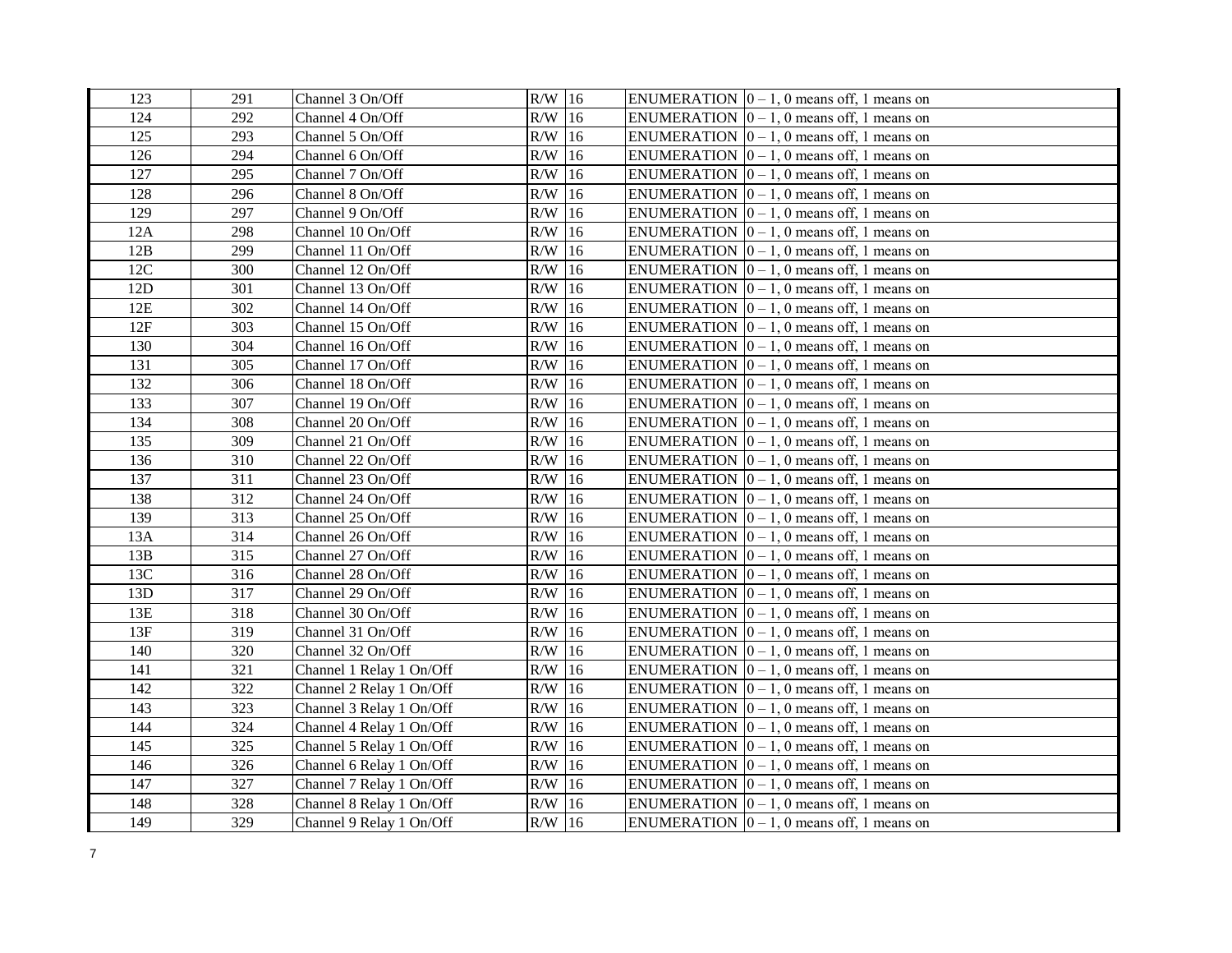| 14A             | 330 | Channel 10 Relay 1 On/Off    | $R/W$ 16  |    | ENUMERATION $ 0 - 1$ , 0 means off, 1 means on              |
|-----------------|-----|------------------------------|-----------|----|-------------------------------------------------------------|
| 14B             | 331 | Channel 11 Relay 1 On/Off    | $R/W$ 16  |    | ENUMERATION $[0 - 1, 0$ means off, 1 means on               |
| 14C             | 332 | Channel 12 Relay 1 On/Off    | $R/W$ 16  |    | ENUMERATION $[0 - 1, 0$ means off, 1 means on               |
| 14D             | 333 | Channel 13 Relay 1 On/Off    | $R/W$ 16  |    | ENUMERATION $[0 - 1, 0$ means off, 1 means on               |
| 14E             | 334 | Channel 14 Relay 1 On/Off    | $R/W$ 16  |    | ENUMERATION $[0 - 1, 0$ means off, 1 means on               |
| 14F             | 335 | Channel 15 Relay 1 On/Off    | $R/W$ 16  |    | ENUMERATION $ 0-1, 0 $ means off, 1 means on                |
| 150             | 336 | Channel 16 Relay 1 On/Off    | R/W       | 16 | ENUMERATION $[0 - 1, 0$ means off, 1 means on               |
| 151             | 337 | Channel 17 Relay 1 On/Off    | R/W       | 16 | ENUMERATION $[0 - 1, 0$ means off, 1 means on               |
| 152             | 338 | Channel 18 Relay 1 On/Off    | R/W       | 16 | ENUMERATION $[0 - 1, 0$ means off, 1 means on               |
| 153             | 339 | Channel 19 Relay 1 On/Off    | R/W       | 16 | ENUMERATION $[0 - 1, 0$ means off, 1 means on               |
| 154             | 340 | Channel 20 Relay 1 On/Off    | R/W       | 16 | ENUMERATION $[0 - 1, 0$ means off, 1 means on               |
| 155             | 341 | Channel 21 Relay 1 On/Off    | R/W       | 16 | ENUMERATION $[0 - 1, 0$ means off, 1 means on               |
| 156             | 342 | Channel 22 Relay 1 On/Off    | R/W       | 16 | ENUMERATION $[0 - 1, 0$ means off, 1 means on               |
| 157             | 343 | Channel 23 Relay 1 On/Off    | $R/W$ 16  |    | ENUMERATION $[0 - 1, 0$ means off, 1 means on               |
| 158             | 344 | Channel 24 Relay 1 On/Off    | $R/W$ 16  |    | ENUMERATION $ 0-1, 0 $ means off, 1 means on                |
| 159             | 345 | Channel 25 Relay 1 On/Off    | $R/W$ 16  |    | ENUMERATION $[0 - 1, 0$ means off, 1 means on               |
| 15A             | 346 | Channel 26 Relay 1 On/Off    | $R/W$ 16  |    | ENUMERATION $[0 - 1, 0$ means off, 1 means on               |
| 15B             | 347 | Channel 27 Relay 1 On/Off    | R/W       | 16 | ENUMERATION $ 0-1, 0 $ means off, 1 means on                |
| 15C             | 348 | Channel 28 Relay 1 On/Off    | $R/W$ 16  |    | ENUMERATION $[0 - 1, 0$ means off, 1 means on               |
| 15D             | 349 | Channel 29 Relay 1 On/Off    | R/W       | 16 | ENUMERATION $ 0-1, 0 $ means off, 1 means on                |
| 15E             | 350 | Channel 30 Relay 1 On/Off    | $\rm R/W$ | 16 | ENUMERATION $ 0 - 1$ , 0 means off, 1 means on              |
| 15F             | 351 | Channel 31 Relay 1 On/Off    | $R/W$ 16  |    | ENUMERATION $[0 - 1, 0$ means off, 1 means on               |
| 160             | 352 | Channel 32 Relay 1 On/Off    | $R/W$ 16  |    | ENUMERATION $[0 - 1, 0$ means off, 1 means on               |
| 161             | 353 | Channel 1 Relay 1 Rise/Fall  | $R/W$ 16  |    | ENUMERATION $[0 - 1, 0$ means fall, 1 means rise            |
| 162             | 354 | Channel 2 Relay 1 Rise/Fall  | $R/W$ 16  |    | ENUMERATION $\vert 0-1, 0 \rangle$ means fall, 1 means rise |
| 163             | 355 | Channel 3 Relay 1 Rise/Fall  | $R/W$ 16  |    | ENUMERATION $\vert 0-1, 0 \vert$ means fall, 1 means rise   |
| 164             | 356 | Channel 4 Relay 1 Rise/Fall  | $R/W$ 16  |    | ENUMERATION $\vert 0-1, 0 \rangle$ means fall, 1 means rise |
| 165             | 357 | Channel 5 Relay 1 Rise/Fall  | $R/W$ 16  |    | ENUMERATION $ 0 - 1$ , 0 means fall, 1 means rise           |
| 166             | 358 | Channel 6 Relay 1 Rise/Fall  | $R/W$ 16  |    | ENUMERATION $ 0 - 1$ , 0 means fall, 1 means rise           |
| 167             | 359 | Channel 7 Relay 1 Rise/Fall  | $R/W$ 16  |    | ENUMERATION $\vert 0-1, 0 \vert$ means fall, 1 means rise   |
| 168             | 360 | Channel 8 Relay 1 Rise/Fall  | R/W       | 16 | ENUMERATION $\vert 0-1, 0 \vert$ means fall, 1 means rise   |
| 169             | 361 | Channel 9 Relay 1 Rise/Fall  | R/W       | 16 | ENUMERATION $\vert 0-1, 0 \vert$ means fall, 1 means rise   |
| 16A             | 362 | Channel 10 Relay 1 Rise/Fall | $R/W$ 16  |    | ENUMERATION $ 0 - 1$ , 0 means fall, 1 means rise           |
| 16B             | 363 | Channel 11 Relay 1 Rise/Fall | $R/W$ 16  |    | ENUMERATION $ 0 - 1$ , 0 means fall, 1 means rise           |
| 16C             | 364 | Channel 12 Relay 1 Rise/Fall | $R/W$ 16  |    | ENUMERATION $ 0 - 1$ , 0 means fall, 1 means rise           |
| 16 <sub>D</sub> | 365 | Channel 13 Relay 1 Rise/Fall | $R/W$ 16  |    | ENUMERATION $[0 - 1, 0$ means fall, 1 means rise            |
| 16E             | 366 | Channel 14 Relay 1 Rise/Fall | R/W 16    |    | ENUMERATION $[0 - 1, 0$ means fall, 1 means rise            |
| 16F             | 367 | Channel 15 Relay 1 Rise/Fall | R/W       | 16 | ENUMERATION $ 0 - 1$ , 0 means fall, 1 means rise           |
| 170             | 368 | Channel 16 Relay 1 Rise/Fall | $R/W$ 16  |    | ENUMERATION $ 0 - 1$ , 0 means fall, 1 means rise           |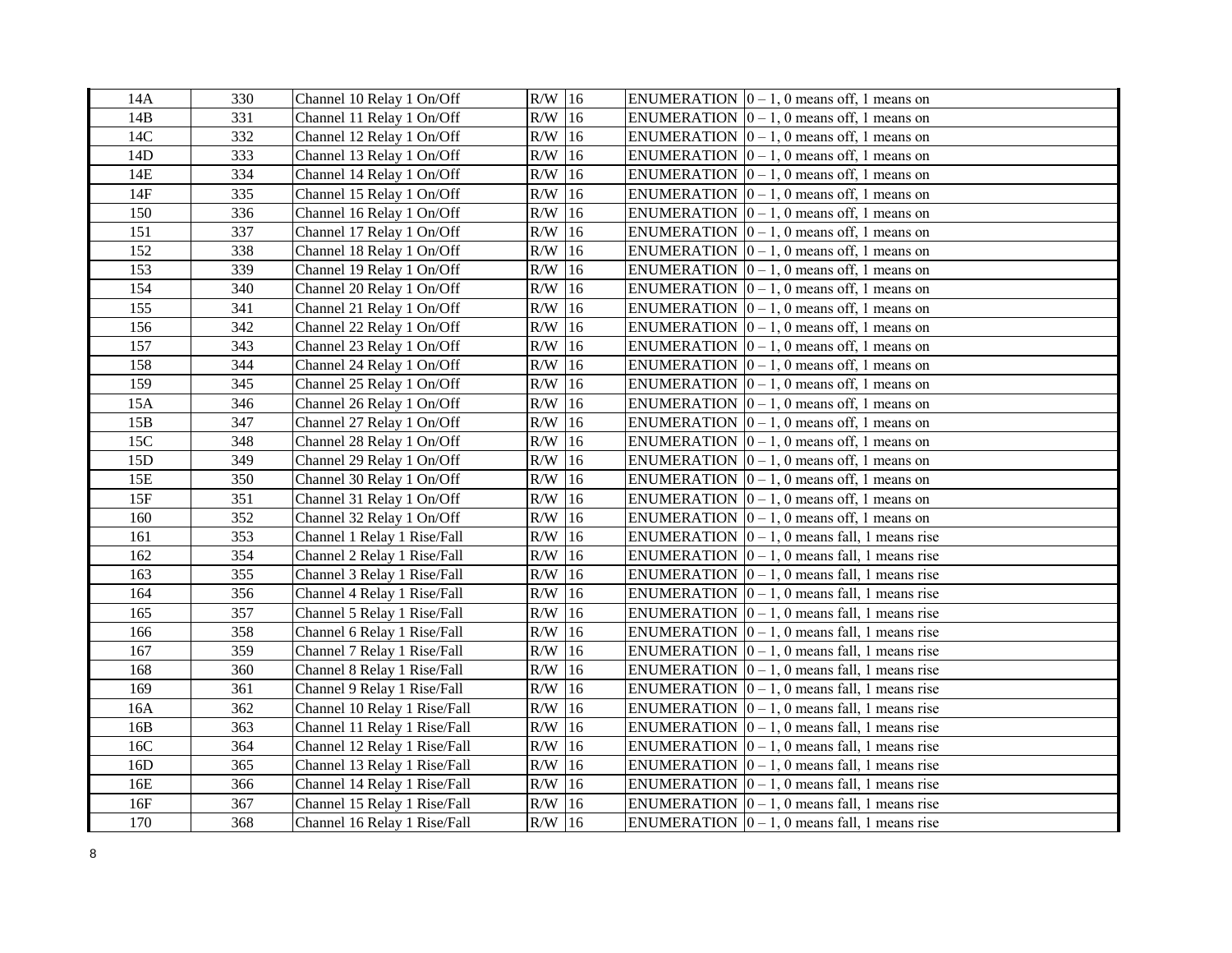| 171             | 369 | Channel 17 Relay 1 Rise/Fall | $R/W$ 16 |    |              | ENUMERATION $ 0 - 1$ , 0 means fall, 1 means rise           |
|-----------------|-----|------------------------------|----------|----|--------------|-------------------------------------------------------------|
| 172             | 370 | Channel 18 Relay 1 Rise/Fall | $R/W$ 16 |    |              | ENUMERATION $ 0 - 1$ , 0 means fall, 1 means rise           |
| 173             | 371 | Channel 19 Relay 1 Rise/Fall | $R/W$ 16 |    |              | ENUMERATION $ 0 - 1$ , 0 means fall, 1 means rise           |
| 174             | 372 | Channel 20 Relay 1 Rise/Fall | $R/W$ 16 |    |              | ENUMERATION $ 0 - 1$ , 0 means fall, 1 means rise           |
| 175             | 373 | Channel 21 Relay 1 Rise/Fall | $R/W$ 16 |    |              | ENUMERATION $[0 - 1, 0$ means fall, 1 means rise            |
| 176             | 374 | Channel 22 Relay 1 Rise/Fall | $R/W$ 16 |    |              | ENUMERATION $ 0 - 1$ , 0 means fall, 1 means rise           |
| 177             | 375 | Channel 23 Relay 1 Rise/Fall | $R/W$ 16 |    |              | ENUMERATION $ 0 - 1$ , 0 means fall, 1 means rise           |
| 178             | 376 | Channel 24 Relay 1 Rise/Fall | $R/W$ 16 |    |              | ENUMERATION $ 0 - 1$ , 0 means fall, 1 means rise           |
| 179             | 377 | Channel 25 Relay 1 Rise/Fall | $R/W$ 16 |    |              | ENUMERATION $ 0 - 1$ , 0 means fall, 1 means rise           |
| 17A             | 378 | Channel 26 Relay 1 Rise/Fall | $R/W$ 16 |    |              | ENUMERATION $ 0 - 1$ , 0 means fall, 1 means rise           |
| 17B             | 379 | Channel 27 Relay 1 Rise/Fall | $R/W$ 16 |    |              | ENUMERATION $[0 - 1, 0$ means fall, 1 means rise            |
| 17C             | 380 | Channel 28 Relay 1 Rise/Fall | $R/W$ 16 |    |              | ENUMERATION $[0 - 1, 0$ means fall, 1 means rise            |
| 17D             | 381 | Channel 29 Relay 1 Rise/Fall | $R/W$ 16 |    |              | ENUMERATION $[0 - 1, 0$ means fall, 1 means rise            |
| 17E             | 382 | Channel 30 Relay 1 Rise/Fall | $R/W$ 16 |    |              | ENUMERATION $\vert 0-1, 0 \rangle$ means fall, 1 means rise |
| 17F             | 383 | Channel 31 Relay 1 Rise/Fall | $R/W$ 16 |    |              | ENUMERATION $ 0 - 1$ , 0 means fall, 1 means rise           |
| 180             | 384 | Channel 32 Relay 1 Rise/Fall | $R/W$ 16 |    |              | ENUMERATION $\vert 0-1, 0 \rangle$ means fall, 1 means rise |
| 181             | 385 | Channel 1 Relay 1 Set Point  | $R/W$ 32 |    | <b>FLOAT</b> | Any number 65000 or less                                    |
| 183             | 387 | Channel 2 Relay 1 Set Point  | $R/W$ 32 |    | <b>FLOAT</b> | Any number 65000 or less                                    |
| 185             | 389 | Channel 3 Relay 1 Set Point  | R/W      | 32 | <b>FLOAT</b> | Any number 65000 or less                                    |
| 187             | 391 | Channel 4 Relay 1 Set Point  | $R/W$ 32 |    | <b>FLOAT</b> | Any number 65000 or less                                    |
| 189             | 393 | Channel 5 Relay 1 Set Point  | R/W 32   |    | <b>FLOAT</b> | Any number 65000 or less                                    |
| 18B             | 395 | Channel 6 Relay 1 Set Point  | $R/W$ 32 |    | <b>FLOAT</b> | Any number 65000 or less                                    |
| 18D             | 397 | Channel 7 Relay 1 Set Point  | $R/W$ 32 |    | <b>FLOAT</b> | Any number 65000 or less                                    |
| 18F             | 399 | Channel 8 Relay 1 Set Point  | $R/W$ 32 |    | FLOAT        | Any number 65000 or less                                    |
| 191             | 401 | Channel 9 Relay 1 Set Point  | R/W 32   |    | <b>FLOAT</b> | Any number 65000 or less                                    |
| 193             | 403 | Channel 10 Relay 1 Set Point | $R/W$ 32 |    | <b>FLOAT</b> | Any number 65000 or less                                    |
| 195             | 405 | Channel 11 Relay 1 Set Point | $R/W$ 32 |    | <b>FLOAT</b> | Any number 65000 or less                                    |
| 197             | 407 | Channel 12 Relay 1 Set Point | $R/W$ 32 |    | <b>FLOAT</b> | Any number 65000 or less                                    |
| 199             | 409 | Channel 13 Relay 1 Set Point | $R/W$ 32 |    | <b>FLOAT</b> | Any number 65000 or less                                    |
| 19 <sub>B</sub> | 411 | Channel 14 Relay 1 Set Point | $R/W$ 32 |    | <b>FLOAT</b> | Any number 65000 or less                                    |
| 19D             | 413 | Channel 15 Relay 1 Set Point | R/W      | 32 | <b>FLOAT</b> | Any number 65000 or less                                    |
| 19F             | 415 | Channel 16 Relay 1 Set Point | $R/W$ 32 |    | <b>FLOAT</b> | Any number 65000 or less                                    |
| 1A1             | 417 | Channel 17 Relay 1 Set Point | R/W 32   |    | <b>FLOAT</b> | Any number 65000 or less                                    |
| 1A3             | 419 | Channel 18 Relay 1 Set Point | $R/W$ 32 |    | <b>FLOAT</b> | Any number 65000 or less                                    |
| 1A5             | 421 | Channel 19 Relay 1 Set Point | $R/W$ 32 |    | <b>FLOAT</b> | Any number 65000 or less                                    |
| 1A7             | 423 | Channel 20 Relay 1 Set Point | $R/W$ 32 |    | <b>FLOAT</b> | Any number 65000 or less                                    |
| 1A9             | 425 | Channel 21 Relay 1 Set Point | $R/W$ 32 |    | <b>FLOAT</b> | Any number 65000 or less                                    |
| 1AB             | 427 | Channel 22 Relay 1 Set Point | $R/W$ 32 |    | <b>FLOAT</b> | Any number 65000 or less                                    |
| 1AD             | 429 | Channel 23 Relay 1 Set Point | $R/W$ 32 |    | <b>FLOAT</b> | Any number 65000 or less                                    |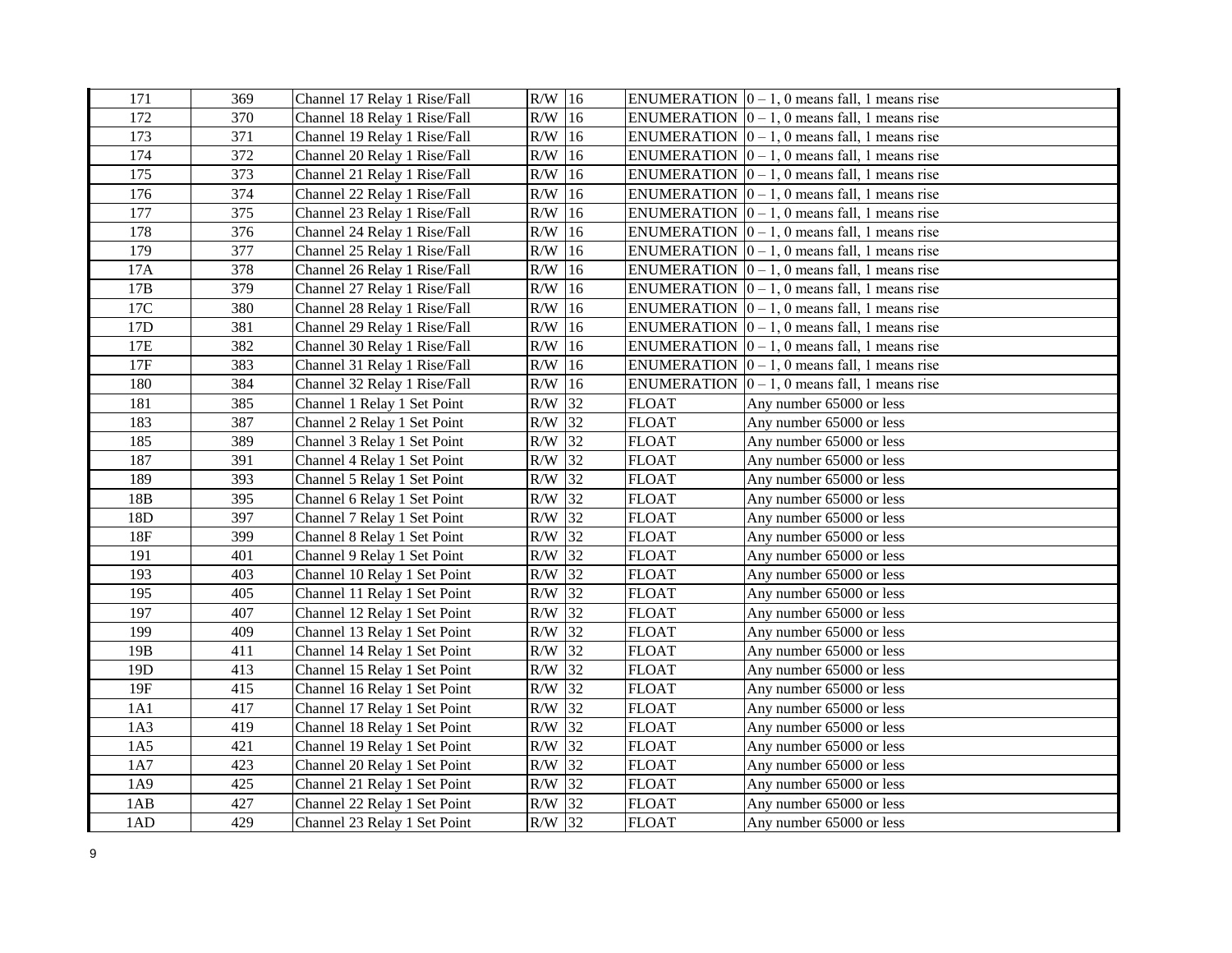| 1AF             | 431 | Channel 24 Relay 1 Set Point     | R/W 32    |               | <b>FLOAT</b>       | Any number 65000 or less                                         |
|-----------------|-----|----------------------------------|-----------|---------------|--------------------|------------------------------------------------------------------|
| 1B1             | 433 | Channel 25 Relay 1 Set Point     | $R/W$ 32  |               | <b>FLOAT</b>       | Any number 65000 or less                                         |
| 1B3             | 435 | Channel 26 Relay 1 Set Point     | $R/W$ 32  |               | <b>FLOAT</b>       | Any number 65000 or less                                         |
| 1B5             | 437 | Channel 27 Relay 1 Set Point     | $R/W$ 32  |               | <b>FLOAT</b>       | Any number 65000 or less                                         |
| 1B7             | 439 | Channel 28 Relay 1 Set Point     | $R/W$ 32  |               | <b>FLOAT</b>       | Any number 65000 or less                                         |
| 1B9             | 441 | Channel 29 Relay 1 Set Point     | R/W       | 32            | <b>FLOAT</b>       | Any number 65000 or less                                         |
| 1BB             | 443 | Channel 30 Relay 1 Set Point     | R/W       | 32            | <b>FLOAT</b>       | Any number 65000 or less                                         |
| 1BD             | 445 | Channel 31 Relay 1 Set Point     | R/W 32    |               | <b>FLOAT</b>       | Any number 65000 or less                                         |
| 1BF             | 447 | Channel 32 Relay 1 Set Point     | $R/W$ 32  |               | <b>FLOAT</b>       | Any number 65000 or less                                         |
| 1C1             | 449 | Channel 1 Relay 1 Latch/Unlatch  | R/W       | $ 16\rangle$  | <b>ENUMERATION</b> | $ 0 - 1 $ , 0 means unlatch, 1 means latch                       |
| 1C2             | 450 | Channel 2 Relay 1 Latch/Unlatch  | R/W       | 16            |                    | ENUMERATION $ 0 - 1 $ , 0 means unlatch, 1 means latch           |
| 1C <sub>3</sub> | 451 | Channel 3 Relay 1 Latch/Unlatch  | R/W       | 16            |                    | ENUMERATION 0 - 1,0 means unlatch, 1 means latch                 |
| 1C4             | 452 | Channel 4 Relay 1 Latch/Unlatch  | R/W       | 16            |                    | ENUMERATION  0 - 1,0 means unlatch, 1 means latch                |
| 1C <sub>5</sub> | 453 | Channel 5 Relay 1 Latch/Unlatch  | R/W       | 16            |                    | ENUMERATION $ 0 - 1 $ , 0 means unlatch, 1 means latch           |
| 1C6             | 454 | Channel 6 Relay 1 Latch/Unlatch  | $R/W$ 16  |               |                    | ENUMERATION $ 0 - 1 $ , 0 means unlatch, 1 means latch           |
| 1C7             | 455 | Channel 7 Relay 1 Latch/Unlatch  | $R/W$ 16  |               |                    | ENUMERATION $\vert 0 - 1 \vert$ , 0 means unlatch, 1 means latch |
| 1C8             | 456 | Channel 8 Relay 1 Latch/Unlatch  | R/W       | 16            |                    | ENUMERATION $\vert 0 - 1 \vert$ , 0 means unlatch, 1 means latch |
| 1C9             | 457 | Channel 9 Relay 1 Latch/Unlatch  | R/W       | 16            |                    | ENUMERATION 0 - 1,0 means unlatch, 1 means latch                 |
| 1CA             | 458 | Channel 10 Relay 1 Latch/Unlatch | R/W       | <sup>16</sup> |                    | ENUMERATION $ 0 - 1 $ , 0 means unlatch, 1 means latch           |
| 1CB             | 459 | Channel 11 Relay 1 Latch/Unlatch | R/W       | 16            |                    | ENUMERATION $\vert 0 - 1 \vert$ , 0 means unlatch, 1 means latch |
| 1CC             | 460 | Channel 12 Relay 1 Latch/Unlatch | R/W       | 16            |                    | ENUMERATION $\vert 0 - 1 \vert$ , 0 means unlatch, 1 means latch |
| 1CD             | 461 | Channel 13 Relay 1 Latch/Unlatch | R/W       | 16            |                    | ENUMERATION $\vert 0 - 1 \vert$ , 0 means unlatch, 1 means latch |
| 1CE             | 462 | Channel 14 Relay 1 Latch/Unlatch | R/W       | 16            |                    | ENUMERATION $ 0 - 1 $ , 0 means unlatch, 1 means latch           |
| 1CF             | 463 | Channel 15 Relay 1 Latch/Unlatch | R/W       | 16            |                    | ENUMERATION 0 - 1,0 means unlatch, 1 means latch                 |
| 1D <sub>0</sub> | 464 | Channel 16 Relay 1 Latch/Unlatch | $\rm R/W$ | 16            |                    | ENUMERATION $ 0 - 1 $ , 0 means unlatch, 1 means latch           |
| 1D1             | 465 | Channel 17 Relay 1 Latch/Unlatch | $R/W$ 16  |               |                    | ENUMERATION $ 0 - 1 $ , 0 means unlatch, 1 means latch           |
| 1D2             | 466 | Channel 18 Relay 1 Latch/Unlatch | $R/W$ 16  |               |                    | ENUMERATION $\vert 0 - 1 \vert$ , 0 means unlatch, 1 means latch |
| 1D <sub>3</sub> | 467 | Channel 19 Relay 1 Latch/Unlatch | $R/W$ 16  |               |                    | ENUMERATION $ 0 - 1 $ , 0 means unlatch, 1 means latch           |
| 1D4             | 468 | Channel 20 Relay 1 Latch/Unlatch | $R/W$ 16  |               |                    | ENUMERATION $\vert 0 - 1 \vert$ , 0 means unlatch, 1 means latch |
| 1D <sub>5</sub> | 469 | Channel 21 Relay 1 Latch/Unlatch | $R/W$ 16  |               |                    | ENUMERATION $ 0 - 1 $ , 0 means unlatch, 1 means latch           |
| 1D <sub>6</sub> | 470 | Channel 22 Relay 1 Latch/Unlatch | R/W       | 16            |                    | ENUMERATION $ 0 - 1 $ , 0 means unlatch, 1 means latch           |
| 1D7             | 471 | Channel 23 Relay 1 Latch/Unlatch | R/W       | 16            |                    | ENUMERATION $\vert 0 - 1 \vert$ , 0 means unlatch, 1 means latch |
| 1D <sub>8</sub> | 472 | Channel 24 Relay 1 Latch/Unlatch | R/W 16    |               |                    | ENUMERATION $ 0 - 1 $ , 0 means unlatch, 1 means latch           |
| 1D9             | 473 | Channel 25 Relay 1 Latch/Unlatch | R/W       | 16            |                    | ENUMERATION $\vert 0 - 1 \vert$ , 0 means unlatch, 1 means latch |
| 1DA             | 474 | Channel 26 Relay 1 Latch/Unlatch | R/W       | $ 16\rangle$  |                    | ENUMERATION $ 0 - 1 $ , 0 means unlatch, 1 means latch           |
| 1DB             | 475 | Channel 27 Relay 1 Latch/Unlatch | R/W       | 16            |                    | ENUMERATION $ 0 - 1 $ , 0 means unlatch, 1 means latch           |
| 1DC             | 476 | Channel 28 Relay 1 Latch/Unlatch | R/W       | 16            |                    | ENUMERATION $\vert 0 - 1 \vert$ , 0 means unlatch, 1 means latch |
| 1DD             | 477 | Channel 29 Relay 1 Latch/Unlatch | R/W       | $ 16\rangle$  |                    | ENUMERATION $\vert 0 - 1 \vert$ , 0 means unlatch, 1 means latch |
| 1 <sub>DE</sub> | 478 | Channel 30 Relay 1 Latch/Unlatch | $R/W$ 16  |               |                    | ENUMERATION $\vert 0 - 1 \vert$ , 0 means unlatch, 1 means latch |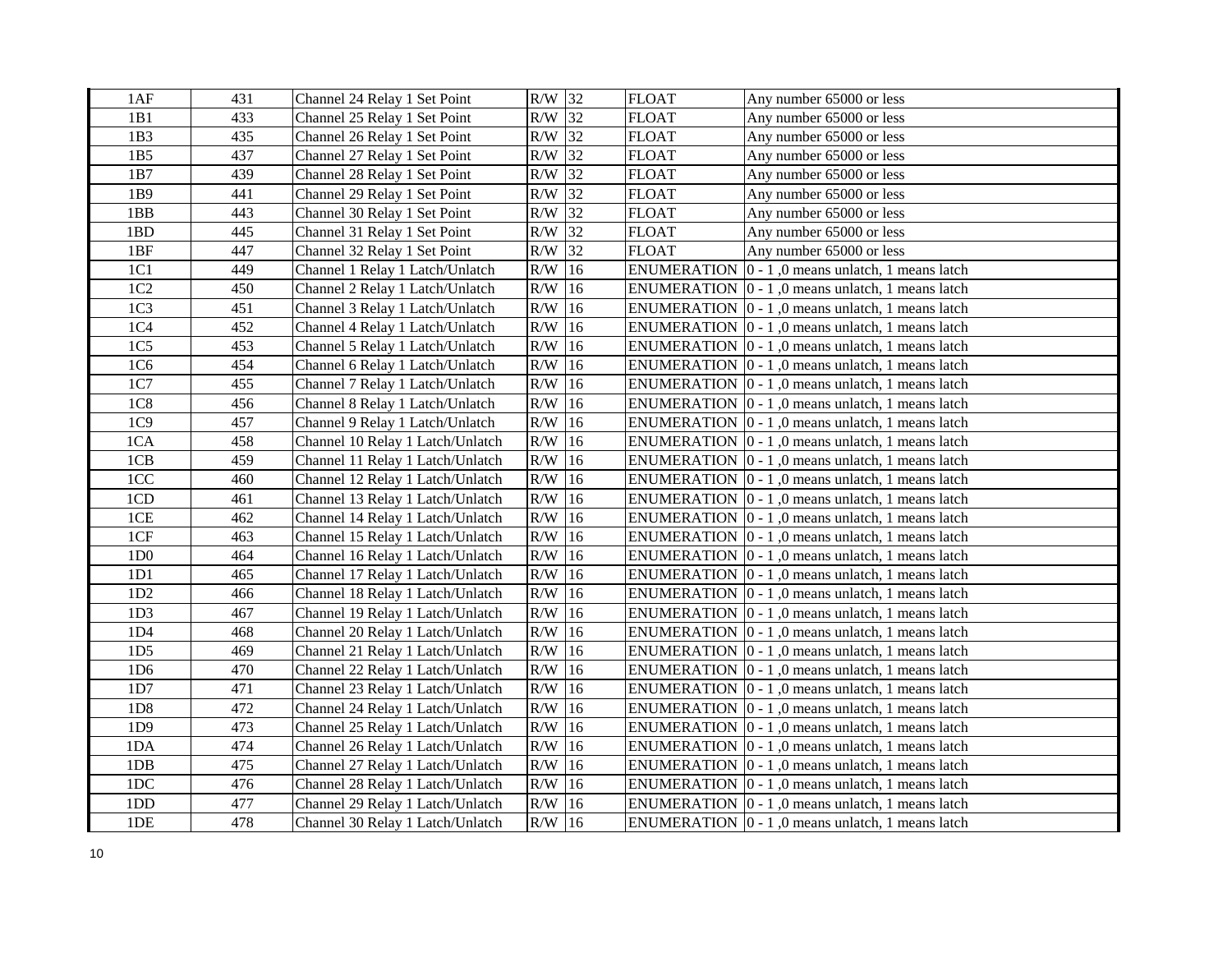| 1DF             | 479 | Channel 31 Relay 1 Latch/Unlatch | $R/W$ 16 | ENUMERATION $\vert 0 - 1 \vert$ , 0 means unlatch, 1 means latch |
|-----------------|-----|----------------------------------|----------|------------------------------------------------------------------|
| 1E0             | 480 | Channel 32 Relay 1 Latch/Unlatch | $R/W$ 16 | ENUMERATION $\vert 0 - 1 \vert$ , 0 means unlatch, 1 means latch |
| 1E1             | 481 | Channel 1 Relay 2 On/Off         | $R/W$ 16 | ENUMERATION $ 0 - 1$ , 0 means off, 1 means on                   |
| 1E2             | 482 | Channel 2 Relay 2 On/Off         | $R/W$ 16 | ENUMERATION $[0 - 1, 0$ means off, 1 means on                    |
| 1E3             | 483 | Channel 3 Relay 2 On/Off         | $R/W$ 16 | ENUMERATION $\vert 0-1, 0 \rangle$ means off, 1 means on         |
| 1E4             | 484 | Channel 4 Relay 2 On/Off         | $R/W$ 16 | ENUMERATION $\vert 0 - 1, 0 \rangle$ means off, 1 means on       |
| 1E5             | 485 | Channel 5 Relay 2 On/Off         | $R/W$ 16 | ENUMERATION $ 0 - 1$ , 0 means off, 1 means on                   |
| 1E6             | 486 | Channel 6 Relay 2 On/Off         | $R/W$ 16 | ENUMERATION $[0 - 1, 0$ means off, 1 means on                    |
| 1E7             | 487 | Channel 7 Relay 2 On/Off         | $R/W$ 16 | ENUMERATION $ 0 - 1$ , 0 means off, 1 means on                   |
| 1E8             | 488 | Channel 8 Relay 2 On/Off         | $R/W$ 16 | ENUMERATION $ 0 - 1$ , 0 means off, 1 means on                   |
| 1E9             | 489 | Channel 9 Relay 2 On/Off         | $R/W$ 16 | ENUMERATION $ 0-1, 0 $ means off, 1 means on                     |
| 1EA             | 490 | Channel 10 Relay 2 On/Off        | $R/W$ 16 | ENUMERATION $\vert 0 - 1, 0 \rangle$ means off, 1 means on       |
| 1EB             | 491 | Channel 11 Relay 2 On/Off        | $R/W$ 16 | ENUMERATION $[0 - 1, 0$ means off, 1 means on                    |
| 1EC             | 492 | Channel 12 Relay 2 On/Off        | $R/W$ 16 | ENUMERATION $[0 - 1, 0$ means off, 1 means on                    |
| 1ED             | 493 | Channel 13 Relay 2 On/Off        | $R/W$ 16 | ENUMERATION $[0 - 1, 0$ means off, 1 means on                    |
| 1EE             | 494 | Channel 14 Relay 2 On/Off        | $R/W$ 16 | ENUMERATION $[0 - 1, 0$ means off, 1 means on                    |
| 1EF             | 495 | Channel 15 Relay 2 On/Off        | $R/W$ 16 | ENUMERATION $\vert 0-1, 0 \rangle$ means off, 1 means on         |
| 1F <sub>0</sub> | 496 | Channel 16 Relay 2 On/Off        | $R/W$ 16 | ENUMERATION $[0 - 1, 0$ means off, 1 means on                    |
| 1F1             | 497 | Channel 17 Relay 2 On/Off        | $R/W$ 16 | ENUMERATION $ 0 - 1$ , 0 means off, 1 means on                   |
| 1F2             | 498 | Channel 18 Relay 2 On/Off        | $R/W$ 16 | ENUMERATION $[0 - 1, 0$ means off, 1 means on                    |
| 1F <sub>3</sub> | 499 | Channel 19 Relay 2 On/Off        | $R/W$ 16 | ENUMERATION $ 0 - 1$ , 0 means off, 1 means on                   |
| 1F4             | 500 | Channel 20 Relay 2 On/Off        | $R/W$ 16 | ENUMERATION $ 0 - 1$ , 0 means off, 1 means on                   |
| 1F5             | 501 | Channel 21 Relay 2 On/Off        | $R/W$ 16 | ENUMERATION $[0 - 1, 0$ means off, 1 means on                    |
| 1F <sub>6</sub> | 502 | Channel 22 Relay 2 On/Off        | $R/W$ 16 | ENUMERATION $ 0-1, 0 $ means off, 1 means on                     |
| 1F7             | 503 | Channel 23 Relay 2 On/Off        | $R/W$ 16 | ENUMERATION $ 0 - 1$ , 0 means off, 1 means on                   |
| <b>1F8</b>      | 504 | Channel 24 Relay 2 On/Off        | $R/W$ 16 | ENUMERATION $ 0 - 1$ , 0 means off, 1 means on                   |
| 1F9             | 505 | Channel 25 Relay 2 On/Off        | $R/W$ 16 | ENUMERATION $\vert 0 - 1, 0 \rangle$ means off, 1 means on       |
| 1FA             | 506 | Channel 26 Relay 2 On/Off        | $R/W$ 16 | ENUMERATION $ 0 - 1$ , 0 means off, 1 means on                   |
| 1FB             | 507 | Channel 27 Relay 2 On/Off        | $R/W$ 16 | ENUMERATION $[0 - 1, 0$ means off, 1 means on                    |
| 1FC             | 508 | Channel 28 Relay 2 On/Off        | $R/W$ 16 | ENUMERATION $[0 - 1, 0$ means off, 1 means on                    |
| 1FD             | 509 | Channel 29 Relay 2 On/Off        | $R/W$ 16 | ENUMERATION $ 0 - 1$ , 0 means off, 1 means on                   |
| 1FE             | 510 | Channel 30 Relay 2 On/Off        | $R/W$ 16 | ENUMERATION $ 0 - 1$ , 0 means off, 1 means on                   |
| 1FF             | 511 | Channel 31 Relay 2 On/Off        | $R/W$ 16 | ENUMERATION $[0 - 1, 0$ means off, 1 means on                    |
| 200             | 512 | Channel 32 Relay 2 On/Off        | $R/W$ 16 | ENUMERATION $ 0 - 1$ , 0 means off, 1 means on                   |
| 201             | 513 | Channel 1 Relay 2 Rise/Fall      | $R/W$ 16 | ENUMERATION $\vert 0-1, 0 \rangle$ means fall, 1 means rise      |
| 202             | 514 | Channel 2 Relay 2 Rise/Fall      | $R/W$ 16 | ENUMERATION $\vert 0-1, 0 \rangle$ means fall, 1 means rise      |
| 203             | 515 | Channel 3 Relay 2 Rise/Fall      | $R/W$ 16 | ENUMERATION $ 0 - 1$ , 0 means fall, 1 means rise                |
| 204             | 516 | Channel 4 Relay 2 Rise/Fall      | $R/W$ 16 | ENUMERATION $\vert 0 - 1, 0 \rangle$ means fall, 1 means rise    |
| 205             | 517 | Channel 5 Relay 2 Rise/Fall      | $R/W$ 16 | ENUMERATION $ 0 - 1$ , 0 means fall, 1 means rise                |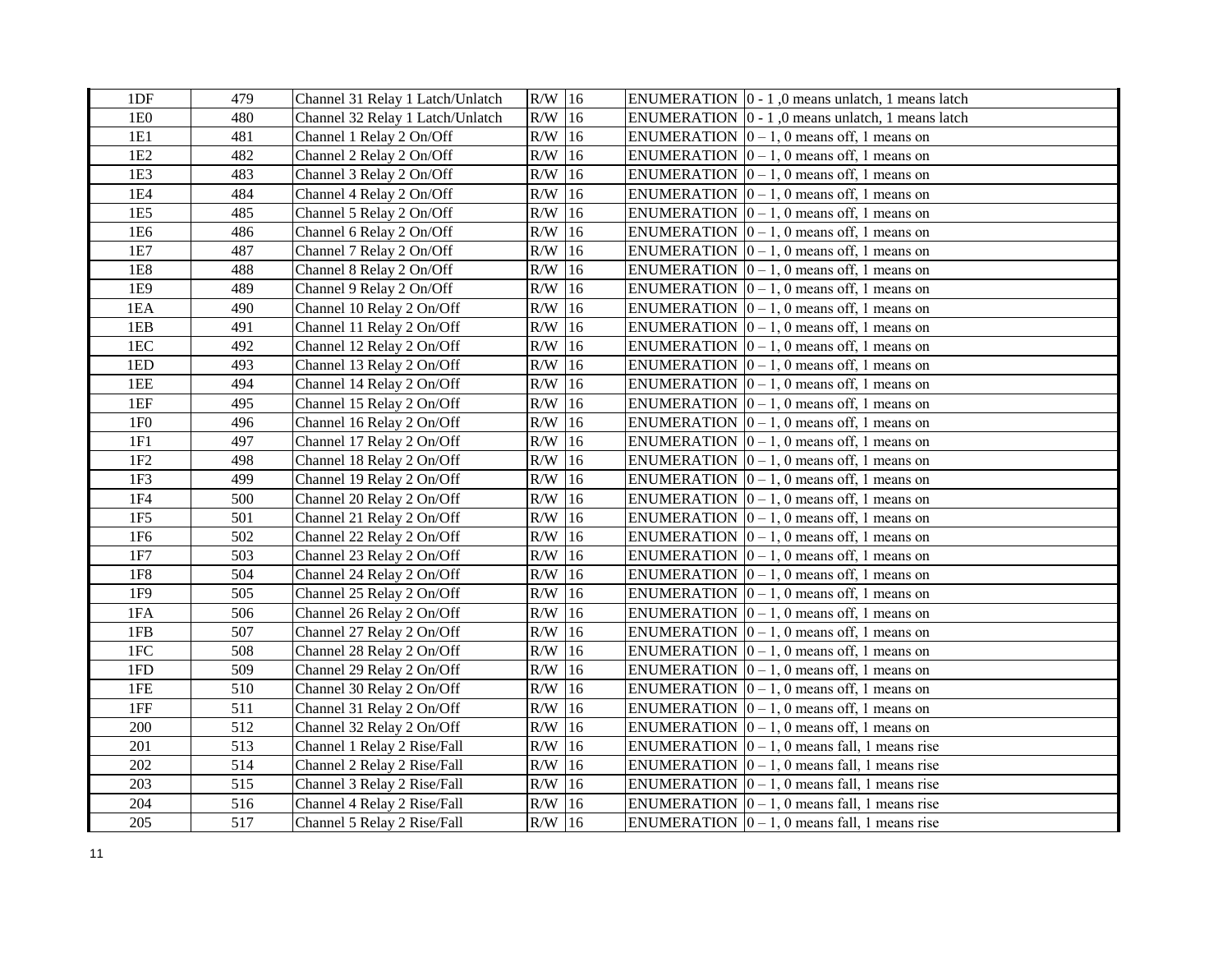| 206 | 518 | Channel 6 Relay 2 Rise/Fall  | $R/W$ 16  |    |              | ENUMERATION $\vert 0-1, 0 \vert$ means fall, 1 means rise     |
|-----|-----|------------------------------|-----------|----|--------------|---------------------------------------------------------------|
| 207 | 519 | Channel 7 Relay 2 Rise/Fall  | $R/W$ 16  |    |              | ENUMERATION $ 0 - 1$ , 0 means fall, 1 means rise             |
| 208 | 520 | Channel 8 Relay 2 Rise/Fall  | $R/W$ 16  |    |              | ENUMERATION $ 0 - 1$ , 0 means fall, 1 means rise             |
| 209 | 521 | Channel 9 Relay 2 Rise/Fall  | $R/W$ 16  |    |              | ENUMERATION $\vert 0-1, 0 \vert$ means fall, 1 means rise     |
| 20A | 522 | Channel 10 Relay 2 Rise/Fall | $\rm R/W$ | 16 |              | ENUMERATION $ 0 - 1$ , 0 means fall, 1 means rise             |
| 20B | 523 | Channel 11 Relay 2 Rise/Fall | R/W       | 16 |              | ENUMERATION $ 0 - 1$ , 0 means fall, 1 means rise             |
| 20C | 524 | Channel 12 Relay 2 Rise/Fall | R/W       | 16 |              | ENUMERATION $\vert 0 - 1, 0 \vert$ means fall, 1 means rise   |
| 20D | 525 | Channel 13 Relay 2 Rise/Fall | $\rm R/W$ | 16 |              | ENUMERATION $ 0 - 1$ , 0 means fall, 1 means rise             |
| 20E | 526 | Channel 14 Relay 2 Rise/Fall | $R/W$ 16  |    |              | ENUMERATION $[0 - 1, 0$ means fall, 1 means rise              |
| 20F | 527 | Channel 15 Relay 2 Rise/Fall | $R/W$ 16  |    |              | ENUMERATION $[0 - 1, 0$ means fall, 1 means rise              |
| 210 | 528 | Channel 16 Relay 2 Rise/Fall | R/W       | 16 |              | ENUMERATION $[0 - 1, 0$ means fall, 1 means rise              |
| 211 | 529 | Channel 17 Relay 2 Rise/Fall | R/W       | 16 |              | ENUMERATION $[0 - 1, 0$ means fall, 1 means rise              |
| 212 | 530 | Channel 18 Relay 2 Rise/Fall | $R/W$ 16  |    |              | ENUMERATION $ 0 - 1$ , 0 means fall, 1 means rise             |
| 213 | 531 | Channel 19 Relay 2 Rise/Fall | R/W       | 16 |              | ENUMERATION $ 0 - 1$ , 0 means fall, 1 means rise             |
| 214 | 532 | Channel 20 Relay 2 Rise/Fall | $R/W$ 16  |    |              | ENUMERATION $ 0 - 1$ , 0 means fall, 1 means rise             |
| 215 | 533 | Channel 21 Relay 2 Rise/Fall | R/W       | 16 |              | ENUMERATION $ 0 - 1$ , 0 means fall, 1 means rise             |
| 216 | 534 | Channel 22 Relay 2 Rise/Fall | R/W       | 16 |              | ENUMERATION $ 0 - 1$ , 0 means fall, 1 means rise             |
| 217 | 535 | Channel 23 Relay 2 Rise/Fall | R/W       | 16 |              | ENUMERATION $ 0 - 1$ , 0 means fall, 1 means rise             |
| 218 | 536 | Channel 24 Relay 2 Rise/Fall | R/W       | 16 |              | ENUMERATION $ 0 - 1$ , 0 means fall, 1 means rise             |
| 219 | 537 | Channel 25 Relay 2 Rise/Fall | R/W       | 16 |              | ENUMERATION $ 0 - 1$ , 0 means fall, 1 means rise             |
| 21A | 538 | Channel 26 Relay 2 Rise/Fall | $\rm R/W$ | 16 |              | ENUMERATION $ 0 - 1$ , 0 means fall, 1 means rise             |
| 21B | 539 | Channel 27 Relay 2 Rise/Fall | R/W       | 16 |              | ENUMERATION $\vert 0 - 1, 0 \vert$ means fall, 1 means rise   |
| 21C | 540 | Channel 28 Relay 2 Rise/Fall | $R/W$ 16  |    |              | ENUMERATION $ 0 - 1$ , 0 means fall, 1 means rise             |
| 21D | 541 | Channel 29 Relay 2 Rise/Fall | R/W       | 16 |              | ENUMERATION $ 0 - 1$ , 0 means fall, 1 means rise             |
| 21E | 542 | Channel 30 Relay 2 Rise/Fall | $R/W$ 16  |    |              | ENUMERATION $ 0 - 1$ , 0 means fall, 1 means rise             |
| 21F | 543 | Channel 31 Relay 2 Rise/Fall | $R/W$ 16  |    |              | ENUMERATION $\vert 0 - 1, 0 \rangle$ means fall, 1 means rise |
| 220 | 544 | Channel 32 Relay 2 Rise/Fall | $R/W$ 16  |    |              | ENUMERATION $ 0 - 1$ , 0 means fall, 1 means rise             |
| 221 | 545 | Channel 1 Relay 2 Set Point  | R/W       | 32 | <b>FLOAT</b> | Any number 65000 or less                                      |
| 223 | 547 | Channel 2 Relay 2 Set Point  | R/W       | 32 | <b>FLOAT</b> | Any number 65000 or less                                      |
| 225 | 549 | Channel 3 Relay 2 Set Point  | $\rm R/W$ | 32 | <b>FLOAT</b> | Any number 65000 or less                                      |
| 227 | 551 | Channel 4 Relay 2 Set Point  | $\rm R/W$ | 32 | <b>FLOAT</b> | Any number 65000 or less                                      |
| 229 | 553 | Channel 5 Relay 2 Set Point  | $\rm R/W$ | 32 | <b>FLOAT</b> | Any number 65000 or less                                      |
| 22B | 555 | Channel 6 Relay 2 Set Point  | $R/W$ 32  |    | <b>FLOAT</b> | Any number 65000 or less                                      |
| 22D | 557 | Channel 7 Relay 2 Set Point  | R/W       | 32 | <b>FLOAT</b> | Any number 65000 or less                                      |
| 22F | 559 | Channel 8 Relay 2 Set Point  | $R/W$ 32  |    | <b>FLOAT</b> | Any number 65000 or less                                      |
| 231 | 561 | Channel 9 Relay 2 Set Point  | $R/W$ 32  |    | <b>FLOAT</b> | Any number 65000 or less                                      |
| 233 | 563 | Channel 10 Relay 2 Set Point | $R/W$ 32  |    | <b>FLOAT</b> | Any number 65000 or less                                      |
| 235 | 565 | Channel 11 Relay 2 Set Point | R/W       | 32 | <b>FLOAT</b> | Any number 65000 or less                                      |
| 237 | 567 | Channel 12 Relay 2 Set Point | $R/W$ 32  |    | <b>FLOAT</b> | Any number 65000 or less                                      |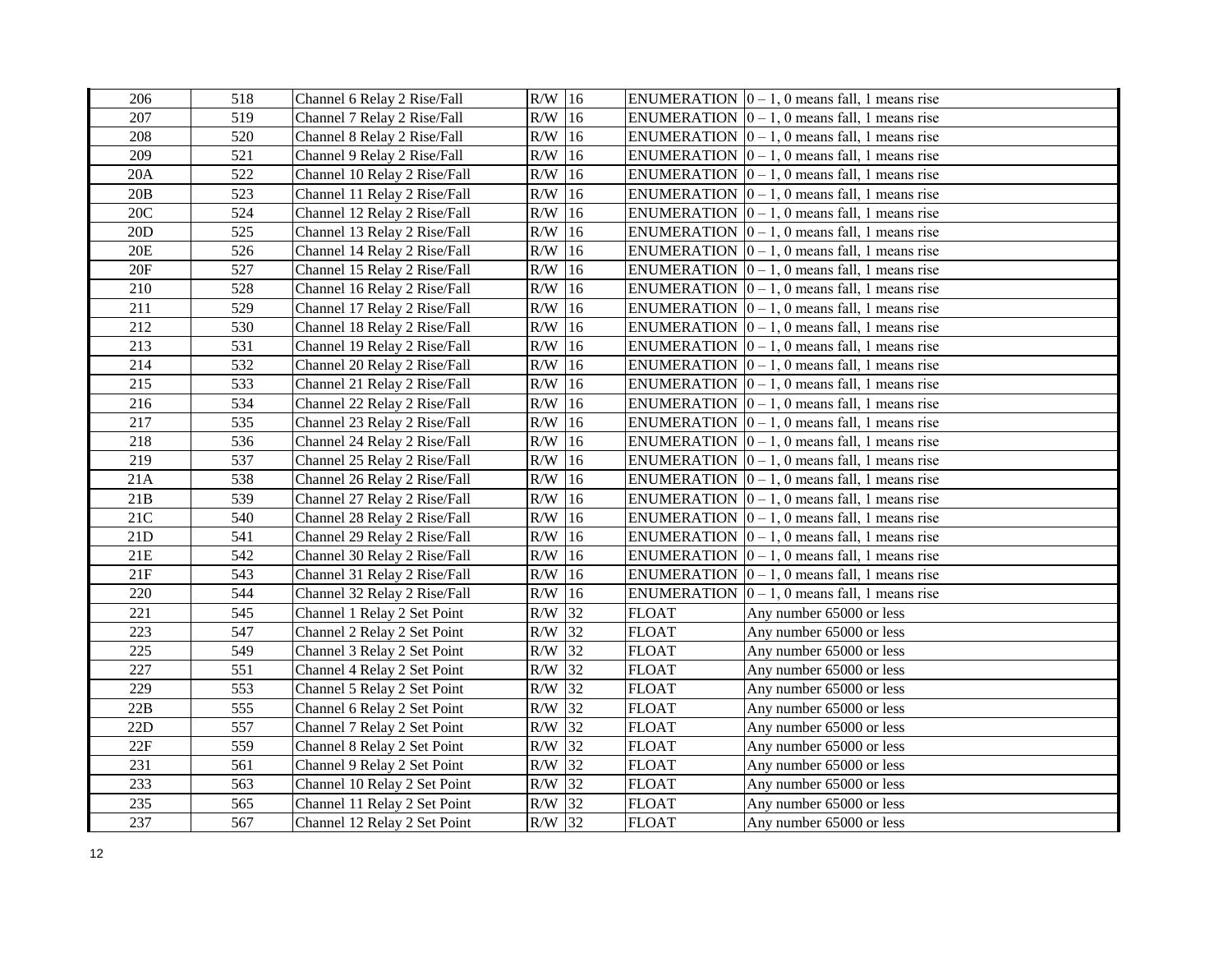| 239 | 569 | Channel 13 Relay 2 Set Point     | R/W 32    |               | <b>FLOAT</b>       | Any number 65000 or less                                         |
|-----|-----|----------------------------------|-----------|---------------|--------------------|------------------------------------------------------------------|
| 23B | 571 | Channel 14 Relay 2 Set Point     | $R/W$ 32  |               | <b>FLOAT</b>       | Any number 65000 or less                                         |
| 23D | 573 | Channel 15 Relay 2 Set Point     | $R/W$ 32  |               | <b>FLOAT</b>       | Any number 65000 or less                                         |
| 23F | 575 | Channel 16 Relay 2 Set Point     | $R/W$ 32  |               | <b>FLOAT</b>       | Any number 65000 or less                                         |
| 241 | 577 | Channel 17 Relay 2 Set Point     | R/W       | 32            | <b>FLOAT</b>       | Any number 65000 or less                                         |
| 243 | 579 | Channel 18 Relay 2 Set Point     | R/W       | 32            | <b>FLOAT</b>       | Any number 65000 or less                                         |
| 245 | 581 | Channel 19 Relay 2 Set Point     | R/W       | 32            | <b>FLOAT</b>       | Any number 65000 or less                                         |
| 247 | 583 | Channel 20 Relay 2 Set Point     | R/W       | 32            | <b>FLOAT</b>       | Any number 65000 or less                                         |
| 249 | 585 | Channel 21 Relay 2 Set Point     | $R/W$ 32  |               | <b>FLOAT</b>       | Any number 65000 or less                                         |
| 24B | 587 | Channel 22 Relay 2 Set Point     | R/W       | 32            | <b>FLOAT</b>       | Any number 65000 or less                                         |
| 24D | 589 | Channel 23 Relay 2 Set Point     | R/W       | 32            | <b>FLOAT</b>       | Any number 65000 or less                                         |
| 24F | 591 | Channel 24 Relay 2 Set Point     | R/W       | 32            | <b>FLOAT</b>       | Any number 65000 or less                                         |
| 251 | 593 | Channel 25 Relay 2 Set Point     | R/W       | 32            | <b>FLOAT</b>       | Any number 65000 or less                                         |
| 253 | 595 | Channel 26 Relay 2 Set Point     | R/W       | 32            | <b>FLOAT</b>       | Any number 65000 or less                                         |
| 255 | 597 | Channel 27 Relay 2 Set Point     | $R/W$ 32  |               | <b>FLOAT</b>       | Any number 65000 or less                                         |
| 257 | 599 | Channel 28 Relay 2 Set Point     | R/W       | 32            | <b>FLOAT</b>       | Any number 65000 or less                                         |
| 259 | 601 | Channel 29 Relay 2 Set Point     | R/W       | 32            | <b>FLOAT</b>       | Any number 65000 or less                                         |
| 25B | 603 | Channel 30 Relay 2 Set Point     | R/W       | 32            | <b>FLOAT</b>       | Any number 65000 or less                                         |
| 25D | 605 | Channel 31 Relay 2 Set Point     | R/W       | 32            | <b>FLOAT</b>       | Any number 65000 or less                                         |
| 25F | 607 | Channel 32 Relay 2 Set Point     | R/W       | 32            | <b>FLOAT</b>       | Any number 65000 or less                                         |
| 261 | 609 | Channel 1 Relay 2 Latch/Unlatch  | R/W       | 16            | <b>ENUMERATION</b> | $ 0 - 1 $ , 0 means unlatch, 1 means latch                       |
| 262 | 610 | Channel 2 Relay 2 Latch/Unlatch  | R/W       | 16            |                    | ENUMERATION $\vert 0 - 1 \vert$ , 0 means unlatch, 1 means latch |
| 263 | 611 | Channel 3 Relay 2 Latch/Unlatch  | R/W       | 16            |                    | ENUMERATION $\vert 0 - 1 \vert$ , 0 means unlatch, 1 means latch |
| 264 | 612 | Channel 4 Relay 2 Latch/Unlatch  | R/W       | 16            |                    | ENUMERATION $ 0 - 1$ , 0 means unlatch, 1 means latch            |
| 265 | 613 | Channel 5 Relay 2 Latch/Unlatch  | $\rm R/W$ | 16            |                    | ENUMERATION $ 0 - 1 $ , 0 means unlatch, 1 means latch           |
| 266 | 614 | Channel 6 Relay 2 Latch/Unlatch  | $R/W$ 16  |               |                    | ENUMERATION $\vert 0 - 1 \vert$ , 0 means unlatch, 1 means latch |
| 267 | 615 | Channel 7 Relay 2 Latch/Unlatch  | $R/W$ 16  |               |                    | ENUMERATION $\vert 0 - 1 \vert$ , 0 means unlatch, 1 means latch |
| 268 | 616 | Channel 8 Relay 2 Latch/Unlatch  | $R/W$ 16  |               |                    | ENUMERATION $\vert 0 - 1 \vert$ , 0 means unlatch, 1 means latch |
| 269 | 617 | Channel 9 Relay 2 Latch/Unlatch  | R/W       | 16            |                    | ENUMERATION $\vert 0 - 1 \vert$ , 0 means unlatch, 1 means latch |
| 26A | 618 | Channel 10 Relay 2 Latch/Unlatch | R/W       | 16            |                    | ENUMERATION $ 0 - 1 $ , 0 means unlatch, 1 means latch           |
| 26B | 619 | Channel 11 Relay 2 Latch/Unlatch | R/W       | 16            |                    | ENUMERATION $\vert 0 - 1 \vert$ , 0 means unlatch, 1 means latch |
| 26C | 620 | Channel 12 Relay 2 Latch/Unlatch | R/W       | 16            |                    | ENUMERATION $\vert 0 - 1 \vert$ , 0 means unlatch, 1 means latch |
| 26D | 621 | Channel 13 Relay 2 Latch/Unlatch | R/W       | 16            |                    | ENUMERATION $ 0 - 1 $ , 0 means unlatch, 1 means latch           |
| 26E | 622 | Channel 14 Relay 2 Latch/Unlatch | R/W       | 16            |                    | ENUMERATION $\vert 0 - 1 \vert$ , 0 means unlatch, 1 means latch |
| 26F | 623 | Channel 15 Relay 2 Latch/Unlatch | R/W       | <sup>16</sup> |                    | ENUMERATION $ 0 - 1 $ , 0 means unlatch, 1 means latch           |
| 270 | 624 | Channel 16 Relay 2 Latch/Unlatch | R/W       | 16            |                    | ENUMERATION $ 0 - 1 $ , 0 means unlatch, 1 means latch           |
| 271 | 625 | Channel 17 Relay 2 Latch/Unlatch | R/W       | 16            |                    | ENUMERATION $\vert 0 - 1 \vert$ , 0 means unlatch, 1 means latch |
| 272 | 626 | Channel 18 Relay 2 Latch/Unlatch | R/W       | 16            |                    | ENUMERATION $\vert 0 - 1 \vert$ , 0 means unlatch, 1 means latch |
| 273 | 627 | Channel 19 Relay 2 Latch/Unlatch | $R/W$ 16  |               |                    | ENUMERATION $\vert 0 - 1 \vert$ , 0 means unlatch, 1 means latch |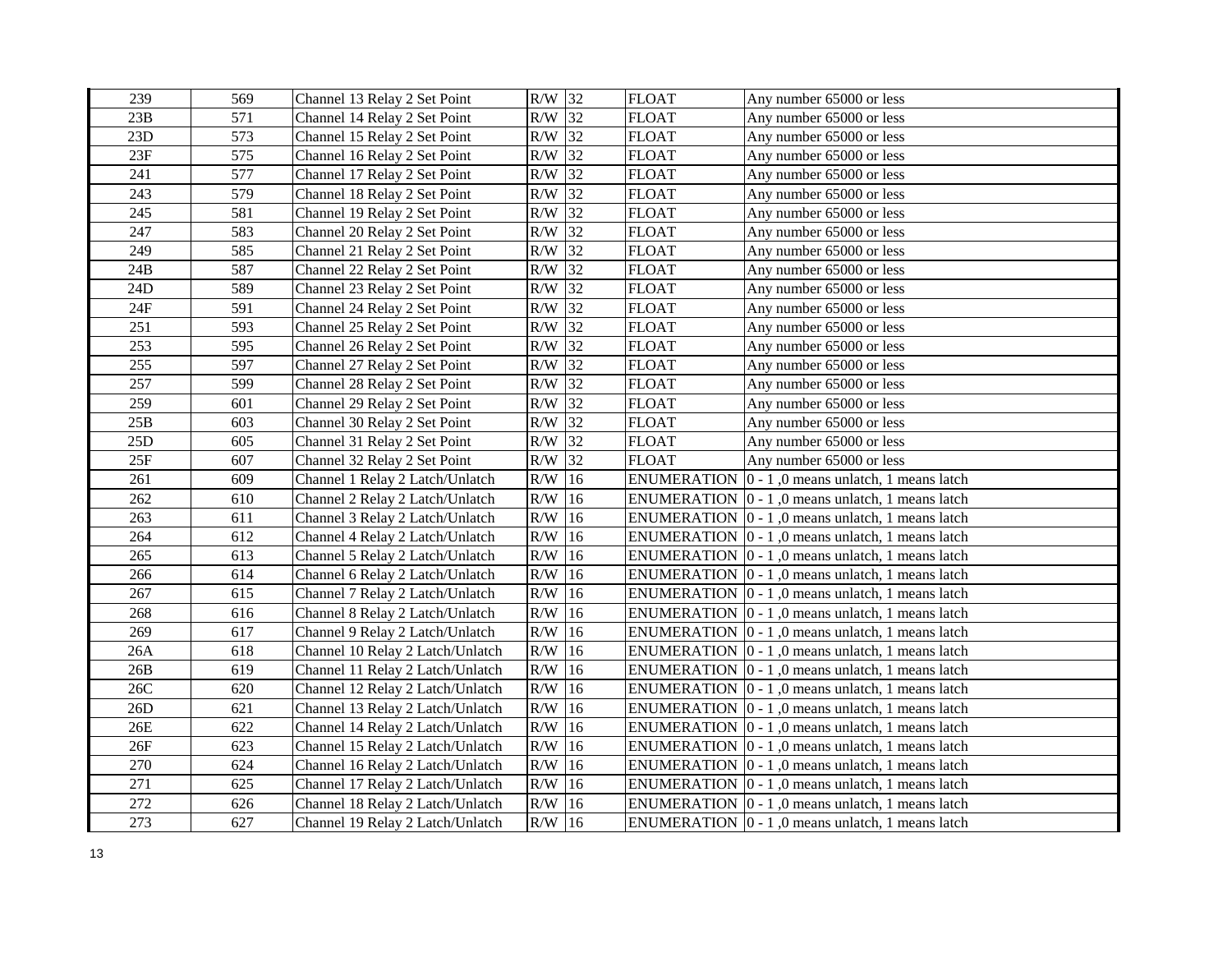| 274             | 628 | Channel 20 Relay 2 Latch/Unlatch | $R/W$ 16 | ENUMERATION $\vert 0 - 1 \vert$ , 0 means unlatch, 1 means latch |
|-----------------|-----|----------------------------------|----------|------------------------------------------------------------------|
| 275             | 629 | Channel 21 Relay 2 Latch/Unlatch | $R/W$ 16 | ENUMERATION $\vert 0 - 1 \vert$ , 0 means unlatch, 1 means latch |
| 276             | 630 | Channel 22 Relay 2 Latch/Unlatch | $R/W$ 16 | ENUMERATION $\vert 0 - 1 \vert$ , 0 means unlatch, 1 means latch |
| 277             | 631 | Channel 23 Relay 2 Latch/Unlatch | $R/W$ 16 | ENUMERATION $\vert 0 - 1 \vert$ , 0 means unlatch, 1 means latch |
| 278             | 632 | Channel 24 Relay 2 Latch/Unlatch | $R/W$ 16 | ENUMERATION $\vert 0 - 1 \vert$ , 0 means unlatch, 1 means latch |
| 279             | 633 | Channel 25 Relay 2 Latch/Unlatch | $R/W$ 16 | ENUMERATION $\vert 0 - 1 \vert$ , 0 means unlatch, 1 means latch |
| 27A             | 634 | Channel 26 Relay 2 Latch/Unlatch | $R/W$ 16 | ENUMERATION $\vert 0 - 1 \vert$ , 0 means unlatch, 1 means latch |
| 27B             | 635 | Channel 27 Relay 2 Latch/Unlatch | $R/W$ 16 | ENUMERATION $\vert 0 - 1 \vert$ , 0 means unlatch, 1 means latch |
| 27C             | 636 | Channel 28 Relay 2 Latch/Unlatch | $R/W$ 16 | ENUMERATION $\vert 0 - 1 \vert$ , 0 means unlatch, 1 means latch |
| 27 <sub>D</sub> | 637 | Channel 29 Relay 2 Latch/Unlatch | $R/W$ 16 | ENUMERATION $ 0 - 1 $ , 0 means unlatch, 1 means latch           |
| 27E             | 638 | Channel 30 Relay 2 Latch/Unlatch | $R/W$ 16 | ENUMERATION $\vert 0 - 1 \vert$ , 0 means unlatch, 1 means latch |
| 27F             | 639 | Channel 31 Relay 2 Latch/Unlatch | $R/W$ 16 | ENUMERATION $ 0 - 1 $ , 0 means unlatch, 1 means latch           |
| 280             | 640 | Channel 32 Relay 2 Latch/Unlatch | $R/W$ 16 | ENUMERATION $\vert 0 - 1 \vert$ , 0 means unlatch, 1 means latch |
| 281             | 641 | Channel 1 Relay 3 On/Off         | $R/W$ 16 | ENUMERATION $[0 - 1, 0$ means off, 1 means on                    |
| 282             | 642 | Channel 2 Relay 3 On/Off         | $R/W$ 16 | ENUMERATION $ 0-1, 0 $ means off, 1 means on                     |
| 283             | 643 | Channel 3 Relay 3 On/Off         | $R/W$ 16 | ENUMERATION $\vert 0-1, 0 \rangle$ means off, 1 means on         |
| 284             | 644 | Channel 4 Relay 3 On/Off         | $R/W$ 16 | ENUMERATION $ 0-1, 0 $ means off, 1 means on                     |
| 285             | 645 | Channel 5 Relay 3 On/Off         | $R/W$ 16 | ENUMERATION $ 0-1, 0 $ means off, 1 means on                     |
| 286             | 646 | Channel 6 Relay 3 On/Off         | $R/W$ 16 | ENUMERATION $\vert 0-1, 0 \rangle$ means off, 1 means on         |
| 287             | 647 | Channel 7 Relay 3 On/Off         | $R/W$ 16 | ENUMERATION $[0 - 1, 0$ means off, 1 means on                    |
| 288             | 648 | Channel 8 Relay 3 On/Off         | $R/W$ 16 | ENUMERATION $[0 - 1, 0$ means off, 1 means on                    |
| 289             | 649 | Channel 9 Relay 3 On/Off         | $R/W$ 16 | ENUMERATION $ 0 - 1$ , 0 means off, 1 means on                   |
| 28A             | 650 | Channel 10 Relay 3 On/Off        | $R/W$ 16 | ENUMERATION $[0 - 1, 0$ means off, 1 means on                    |
| 28B             | 651 | Channel 11 Relay 3 On/Off        | $R/W$ 16 | ENUMERATION $[0 - 1, 0$ means off, 1 means on                    |
| $28\mathrm{C}$  | 652 | Channel 12 Relay 3 On/Off        | $R/W$ 16 | ENUMERATION $ 0 - 1$ , 0 means off, 1 means on                   |
| $28D$           | 653 | Channel 13 Relay 3 On/Off        | $R/W$ 16 | ENUMERATION $ 0 - 1$ , 0 means off, 1 means on                   |
| $28\mathrm{E}$  | 654 | Channel 14 Relay 3 On/Off        | $R/W$ 16 | ENUMERATION $[0 - 1, 0$ means off, 1 means on                    |
| 28F             | 655 | Channel 15 Relay 3 On/Off        | $R/W$ 16 | ENUMERATION $\vert 0-1, 0 \rangle$ means off, 1 means on         |
| 290             | 656 | Channel 16 Relay 3 On/Off        | $R/W$ 16 | ENUMERATION $ 0 - 1$ , 0 means off, 1 means on                   |
| 291             | 657 | Channel 17 Relay 3 On/Off        | $R/W$ 16 | ENUMERATION $[0 - 1, 0$ means off, 1 means on                    |
| 292             | 658 | Channel 18 Relay 3 On/Off        | $R/W$ 16 | ENUMERATION $[0 - 1, 0$ means off, 1 means on                    |
| 293             | 659 | Channel 19 Relay 3 On/Off        | $R/W$ 16 | ENUMERATION $[0 - 1, 0$ means off, 1 means on                    |
| 294             | 660 | Channel 20 Relay 3 On/Off        | $R/W$ 16 | ENUMERATION $[0 - 1, 0$ means off, 1 means on                    |
| 295             | 661 | Channel 21 Relay 3 On/Off        | $R/W$ 16 | ENUMERATION $[0 - 1, 0$ means off, 1 means on                    |
| 296             | 662 | Channel 22 Relay 3 On/Off        | $R/W$ 16 | ENUMERATION $[0 - 1, 0$ means off, 1 means on                    |
| 297             | 663 | Channel 23 Relay 3 On/Off        | $R/W$ 16 | ENUMERATION $[0 - 1, 0$ means off, 1 means on                    |
| 298             | 664 | Channel 24 Relay 3 On/Off        | $R/W$ 16 | ENUMERATION $[0 - 1, 0$ means off, 1 means on                    |
| 299             | 665 | Channel 25 Relay 3 On/Off        | $R/W$ 16 | ENUMERATION $\vert 0-1, 0 \rangle$ means off, 1 means on         |
| 29A             | 666 | Channel 26 Relay 3 On/Off        | $R/W$ 16 | ENUMERATION $ 0 - 1$ , 0 means off, 1 means on                   |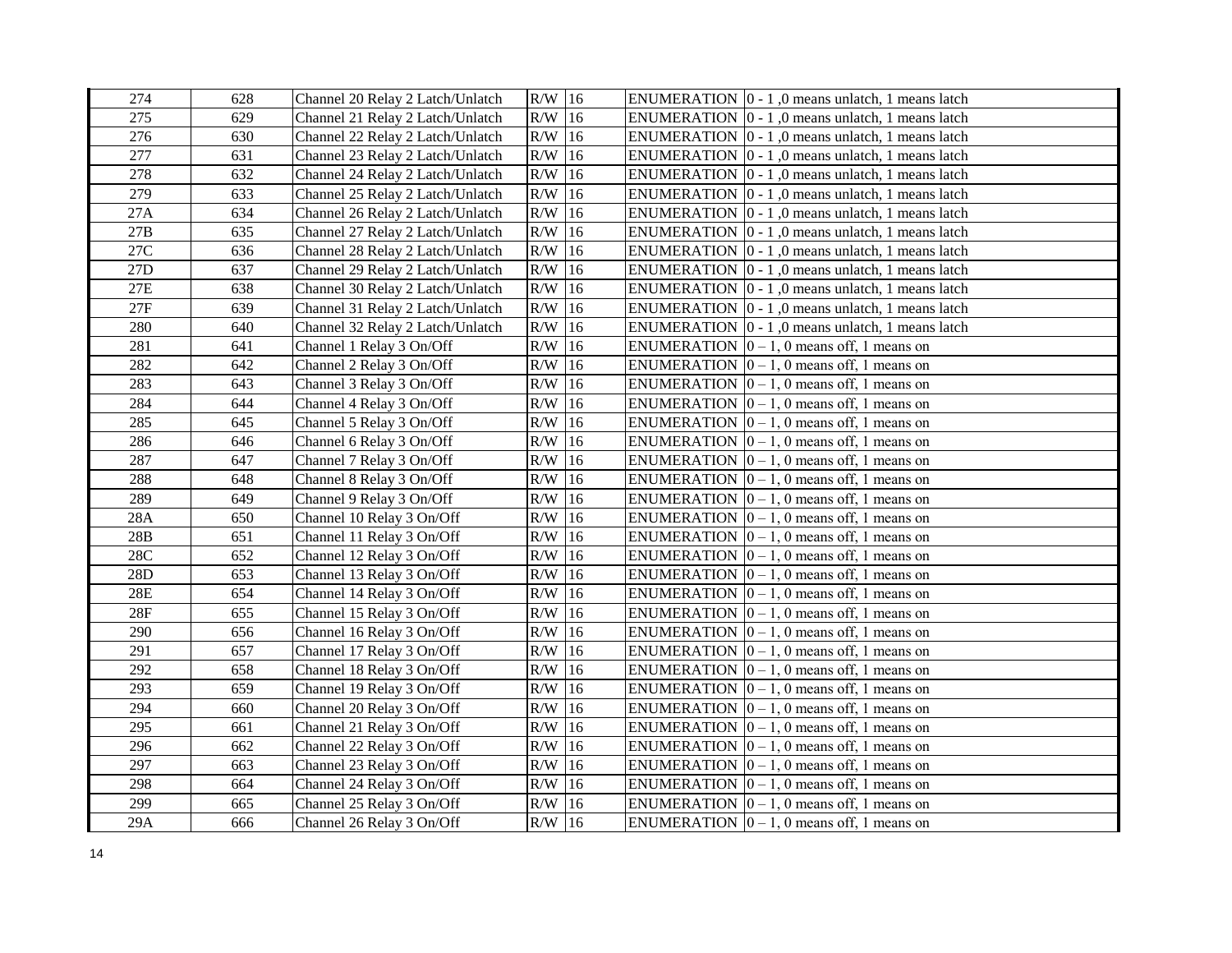| 29B             | 667 | Channel 27 Relay 3 On/Off    | $R/W$ 16  |               |              | ENUMERATION $\vert 0-1, 0 \rangle$ means off, 1 means on    |
|-----------------|-----|------------------------------|-----------|---------------|--------------|-------------------------------------------------------------|
| 29C             | 668 | Channel 28 Relay 3 On/Off    | $R/W$ 16  |               |              | ENUMERATION $ 0 - 1$ , 0 means off, 1 means on              |
| 29D             | 669 | Channel 29 Relay 3 On/Off    | $R/W$ 16  |               |              | ENUMERATION $ 0 - 1$ , 0 means off, 1 means on              |
| 29E             | 670 | Channel 30 Relay 3 On/Off    | $R/W$ 16  |               |              | ENUMERATION $ 0 - 1$ , 0 means off, 1 means on              |
| 29F             | 671 | Channel 31 Relay 3 On/Off    | R/W       | 16            |              | ENUMERATION $[0 - 1, 0$ means off, 1 means on               |
| 2A0             | 672 | Channel 32 Relay 3 On/Off    | R/W       | 16            |              | ENUMERATION $ 0 - 1$ , 0 means off, 1 means on              |
| 2A1             | 673 | Channel 1 Relay 3 Rise/Fall  | R/W       | 16            |              | ENUMERATION $[0 - 1, 0$ means fall, 1 means rise            |
| 2A2             | 674 | Channel 2 Relay 3 Rise/Fall  | R/W       | <sup>16</sup> |              | ENUMERATION $ 0 - 1$ , 0 means fall, 1 means rise           |
| 2A3             | 675 | Channel 3 Relay 3 Rise/Fall  | R/W       | 16            |              | ENUMERATION $[0 - 1, 0$ means fall, 1 means rise            |
| 2A4             | 676 | Channel 4 Relay 3 Rise/Fall  | R/W       | 16            |              | ENUMERATION $[0 - 1, 0$ means fall, 1 means rise            |
| 2A5             | 677 | Channel 5 Relay 3 Rise/Fall  | R/W       | 16            |              | ENUMERATION $[0 - 1, 0$ means fall, 1 means rise            |
| 2A6             | 678 | Channel 6 Relay 3 Rise/Fall  | R/W       | 16            |              | ENUMERATION $[0 - 1, 0$ means fall, 1 means rise            |
| 2A7             | 679 | Channel 7 Relay 3 Rise/Fall  | $R/W$ 16  |               |              | ENUMERATION $ 0 - 1$ , 0 means fall, 1 means rise           |
| 2A8             | 680 | Channel 8 Relay 3 Rise/Fall  | R/W       | 16            |              | ENUMERATION $ 0 - 1$ , 0 means fall, 1 means rise           |
| 2A9             | 681 | Channel 9 Relay 3 Rise/Fall  | $R/W$ 16  |               |              | ENUMERATION $ 0 - 1$ , 0 means fall, 1 means rise           |
| 2AA             | 682 | Channel 10 Relay 3 Rise/Fall | R/W       | 16            |              | ENUMERATION $ 0 - 1$ , 0 means fall, 1 means rise           |
| 2AB             | 683 | Channel 11 Relay 3 Rise/Fall | R/W       | 16            |              | ENUMERATION $ 0 - 1$ , 0 means fall, 1 means rise           |
| 2AC             | 684 | Channel 12 Relay 3 Rise/Fall | R/W       | 16            |              | ENUMERATION $ 0 - 1$ , 0 means fall, 1 means rise           |
| 2AD             | 685 | Channel 13 Relay 3 Rise/Fall | $\rm R/W$ | 16            |              | ENUMERATION $ 0 - 1$ , 0 means fall, 1 means rise           |
| 2AE             | 686 | Channel 14 Relay 3 Rise/Fall | R/W       | 16            |              | ENUMERATION $ 0 - 1$ , 0 means fall, 1 means rise           |
| 2AF             | 687 | Channel 15 Relay 3 Rise/Fall | R/W       | <sup>16</sup> |              | ENUMERATION $ 0 - 1$ , 0 means fall, 1 means rise           |
| 2B <sub>0</sub> | 688 | Channel 16 Relay 3 Rise/Fall | R/W       | 16            |              | ENUMERATION $ 0 - 1$ , 0 means fall, 1 means rise           |
| 2B1             | 689 | Channel 17 Relay 3 Rise/Fall | $R/W$ 16  |               |              | ENUMERATION $ 0 - 1$ , 0 means fall, 1 means rise           |
| 2B2             | 690 | Channel 18 Relay 3 Rise/Fall | R/W       | 16            |              | ENUMERATION $ 0 - 1$ , 0 means fall, 1 means rise           |
| 2B3             | 691 | Channel 19 Relay 3 Rise/Fall | $R/W$ 16  |               |              | ENUMERATION $ 0 - 1$ , 0 means fall, 1 means rise           |
| 2B4             | 692 | Channel 20 Relay 3 Rise/Fall | $R/W$ 16  |               |              | ENUMERATION $\vert 0 - 1, 0 \vert$ means fall, 1 means rise |
| 2B5             | 693 | Channel 21 Relay 3 Rise/Fall | $R/W$ 16  |               |              | ENUMERATION $ 0 - 1$ , 0 means fall, 1 means rise           |
| 2B6             | 694 | Channel 22 Relay 3 Rise/Fall | R/W       | 16            |              | ENUMERATION $ 0 - 1$ , 0 means fall, 1 means rise           |
| 2B7             | 695 | Channel 23 Relay 3 Rise/Fall | $R/W$ 16  |               |              | ENUMERATION $ 0 - 1$ , 0 means fall, 1 means rise           |
| 2B8             | 696 | Channel 24 Relay 3 Rise/Fall | $\rm R/W$ | 16            |              | ENUMERATION $ 0 - 1$ , 0 means fall, 1 means rise           |
| 2B9             | 697 | Channel 25 Relay 3 Rise/Fall | $\rm R/W$ | 16            |              | ENUMERATION $ 0 - 1$ , 0 means fall, 1 means rise           |
| 2BA             | 698 | Channel 26 Relay 3 Rise/Fall | $\rm R/W$ | 16            |              | ENUMERATION $\vert 0-1, 0 \vert$ means fall, 1 means rise   |
| 2BB             | 699 | Channel 27 Relay 3 Rise/Fall | R/W       | 16            |              | ENUMERATION $ 0 - 1$ , 0 means fall, 1 means rise           |
| 2BC             | 700 | Channel 28 Relay 3 Rise/Fall | $R/W$ 16  |               |              | ENUMERATION $ 0 - 1$ , 0 means fall, 1 means rise           |
| 2BD             | 701 | Channel 29 Relay 3 Rise/Fall | $R/W$ 16  |               |              | ENUMERATION $ 0 - 1$ , 0 means fall, 1 means rise           |
| 2BE             | 702 | Channel 30 Relay 3 Rise/Fall | $\rm R/W$ | $ 16\rangle$  |              | ENUMERATION $ 0 - 1$ , 0 means fall, 1 means rise           |
| 2BF             | 703 | Channel 31 Relay 3 Rise/Fall | R/W       | 16            |              | ENUMERATION $[0 - 1, 0$ means fall, 1 means rise            |
| 2C <sub>0</sub> | 704 | Channel 32 Relay 3 Rise/Fall | R/W       | 16            |              | ENUMERATION $\vert 0 - 1, 0 \vert$ means fall, 1 means rise |
| 2C1             | 705 | Channel 1 Relay 3 Set Point  | R/W 32    |               | <b>FLOAT</b> | Any number 65000 or less                                    |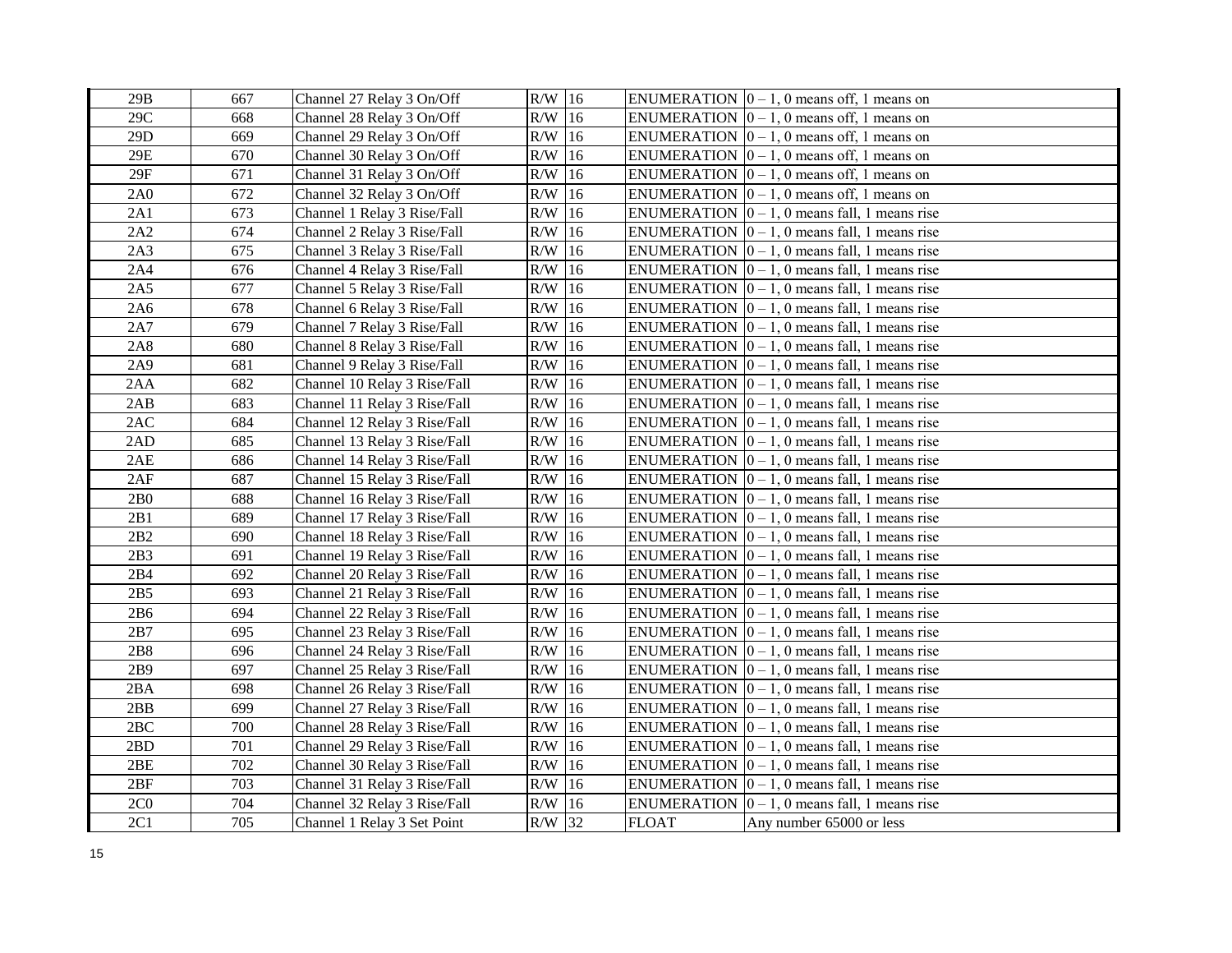| 2C <sub>3</sub> | 707 | Channel 2 Relay 3 Set Point     | R/W 32    |               | <b>FLOAT</b>       | Any number 65000 or less                                         |
|-----------------|-----|---------------------------------|-----------|---------------|--------------------|------------------------------------------------------------------|
| 2C <sub>5</sub> | 709 | Channel 3 Relay 3 Set Point     | $R/W$ 32  |               | <b>FLOAT</b>       | Any number 65000 or less                                         |
| 2C7             | 711 | Channel 4 Relay 3 Set Point     | $R/W$ 32  |               | <b>FLOAT</b>       | Any number 65000 or less                                         |
| 2C9             | 713 | Channel 5 Relay 3 Set Point     | R/W       | 32            | <b>FLOAT</b>       | Any number 65000 or less                                         |
| 2CB             | 715 | Channel 6 Relay 3 Set Point     | R/W       | 32            | <b>FLOAT</b>       | Any number 65000 or less                                         |
| 2CD             | 717 | Channel 7 Relay 3 Set Point     | R/W       | 32            | <b>FLOAT</b>       | Any number 65000 or less                                         |
| 2CF             | 719 | Channel 8 Relay 3 Set Point     | R/W       | 32            | <b>FLOAT</b>       | Any number 65000 or less                                         |
| 2D1             | 721 | Channel 9 Relay 3 Set Point     | R/W       | 32            | <b>FLOAT</b>       | Any number 65000 or less                                         |
| 2D3             | 723 | Channel 10 Relay 3 Set Point    | R/W       | 32            | <b>FLOAT</b>       | Any number 65000 or less                                         |
| 2D <sub>5</sub> | 725 | Channel 11 Relay 3 Set Point    | R/W       | 32            | <b>FLOAT</b>       | Any number 65000 or less                                         |
| 2D7             | 727 | Channel 12 Relay 3 Set Point    | R/W       | 32            | <b>FLOAT</b>       | Any number 65000 or less                                         |
| 2D9             | 729 | Channel 13 Relay 3 Set Point    | R/W       | 32            | FLOAT              | Any number 65000 or less                                         |
| 2DB             | 731 | Channel 14 Relay 3 Set Point    | $\rm R/W$ | 32            | <b>FLOAT</b>       | Any number 65000 or less                                         |
| 2DD             | 733 | Channel 15 Relay 3 Set Point    | $\rm R/W$ | 32            | <b>FLOAT</b>       | Any number 65000 or less                                         |
| 2DF             | 735 | Channel 16 Relay 3 Set Point    | R/W       | 32            | <b>FLOAT</b>       | Any number 65000 or less                                         |
| 2E1             | 737 | Channel 17 Relay 3 Set Point    | R/W       | 32            | <b>FLOAT</b>       | Any number 65000 or less                                         |
| 2E3             | 739 | Channel 18 Relay 3 Set Point    | R/W       | 32            | <b>FLOAT</b>       | Any number 65000 or less                                         |
| 2E5             | 741 | Channel 19 Relay 3 Set Point    | R/W       | 32            | <b>FLOAT</b>       | Any number 65000 or less                                         |
| 2E7             | 743 | Channel 20 Relay 3 Set Point    | R/W       | 32            | <b>FLOAT</b>       | Any number 65000 or less                                         |
| 2E9             | 745 | Channel 21 Relay 3 Set Point    | R/W       | 32            | <b>FLOAT</b>       | Any number 65000 or less                                         |
| 2EB             | 747 | Channel 22 Relay 3 Set Point    | R/W       | 32            | <b>FLOAT</b>       | Any number 65000 or less                                         |
| 2ED             | 749 | Channel 23 Relay 3 Set Point    | R/W       | 32            | <b>FLOAT</b>       | Any number 65000 or less                                         |
| 2EF             | 751 | Channel 24 Relay 3 Set Point    | R/W       | 32            | <b>FLOAT</b>       | Any number 65000 or less                                         |
| 2F1             | 753 | Channel 25 Relay 3 Set Point    | R/W       | 32            | <b>FLOAT</b>       | Any number 65000 or less                                         |
| 2F3             | 755 | Channel 26 Relay 3 Set Point    | R/W       | 32            | <b>FLOAT</b>       | Any number 65000 or less                                         |
| 2F5             | 757 | Channel 27 Relay 3 Set Point    | R/W       | 32            | <b>FLOAT</b>       | Any number 65000 or less                                         |
| 2F7             | 759 | Channel 28 Relay 3 Set Point    | R/W       | 32            | <b>FLOAT</b>       | Any number 65000 or less                                         |
| 2F9             | 761 | Channel 29 Relay 3 Set Point    | R/W       | 32            | <b>FLOAT</b>       | Any number 65000 or less                                         |
| 2FB             | 763 | Channel 30 Relay 3 Set Point    | R/W       | 32            | <b>FLOAT</b>       | Any number 65000 or less                                         |
| 2FD             | 765 | Channel 31 Relay 3 Set Point    | $\rm R/W$ | 32            | <b>FLOAT</b>       | Any number 65000 or less                                         |
| 2FF             | 767 | Channel 32 Relay 3 Set Point    | $\rm R/W$ | 32            | <b>FLOAT</b>       | Any number 65000 or less                                         |
| 301             | 769 | Channel 1 Relay 3 Latch/Unlatch | $\rm R/W$ | 16            | <b>ENUMERATION</b> | $ 0 - 1 $ , 0 means unlatch, 1 means latch                       |
| 302             | 770 | Channel 2 Relay 3 Latch/Unlatch | $\rm R/W$ | 16            |                    | ENUMERATION $\vert 0 - 1 \vert$ , 0 means unlatch, 1 means latch |
| 303             | 771 | Channel 3 Relay 3 Latch/Unlatch | R/W       | 16            |                    | ENUMERATION $\vert 0 - 1 \vert$ , 0 means unlatch, 1 means latch |
| 304             | 772 | Channel 4 Relay 3 Latch/Unlatch | R/W       | 16            |                    | ENUMERATION $\vert 0 - 1 \vert$ , 0 means unlatch, 1 means latch |
| 305             | 773 | Channel 5 Relay 3 Latch/Unlatch | R/W       | 16            |                    | ENUMERATION $ 0 - 1 $ , 0 means unlatch, 1 means latch           |
| 306             | 774 | Channel 6 Relay 3 Latch/Unlatch | R/W       | <sup>16</sup> |                    | ENUMERATION $ 0 - 1 $ , 0 means unlatch, 1 means latch           |
| 307             | 775 | Channel 7 Relay 3 Latch/Unlatch | R/W       | 16            |                    | ENUMERATION $\vert 0 - 1 \vert$ , 0 means unlatch, 1 means latch |
| 308             | 776 | Channel 8 Relay 3 Latch/Unlatch | $R/W$ 16  |               |                    | ENUMERATION $\vert 0 - 1 \vert$ , 0 means unlatch, 1 means latch |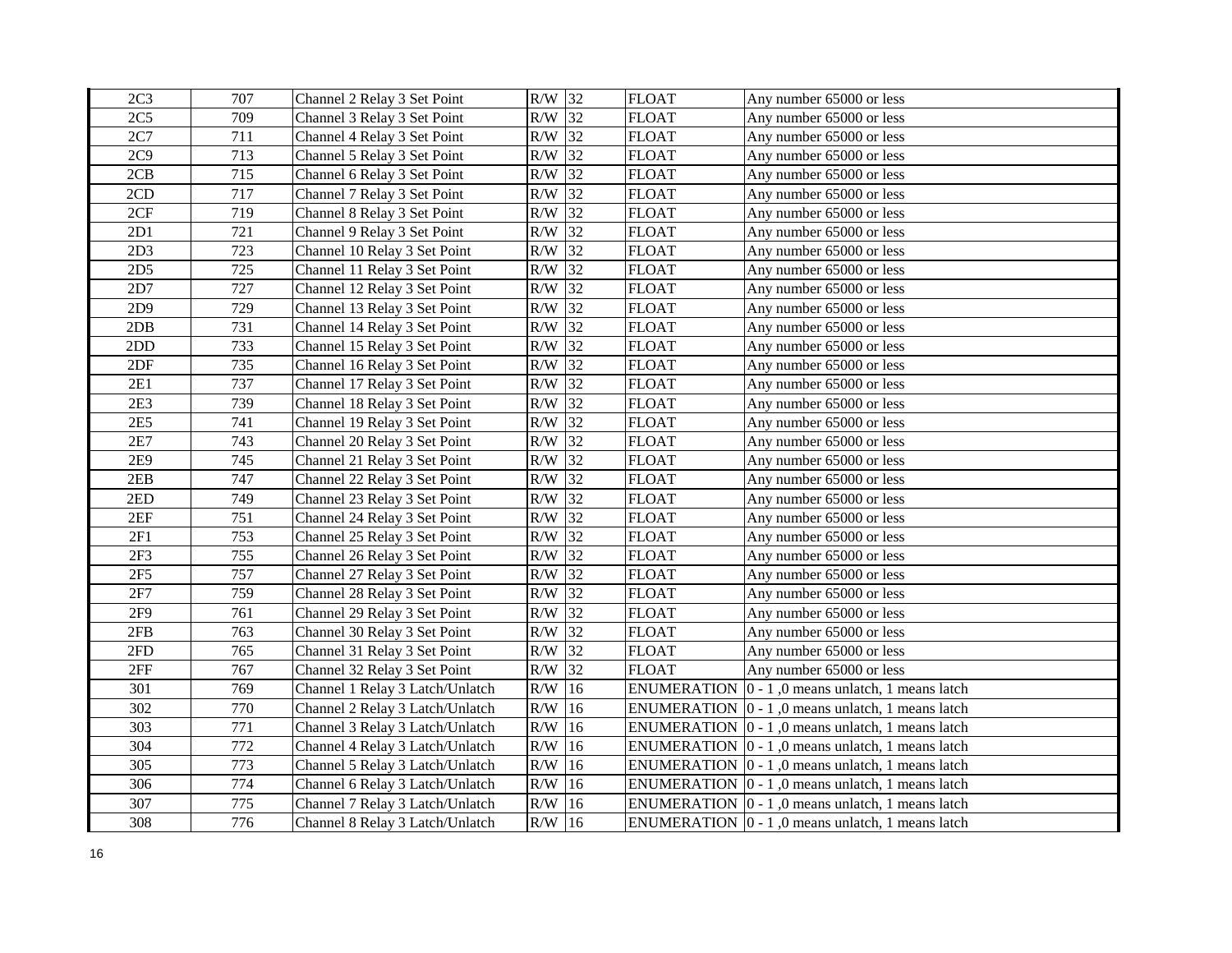| 309 | 777 | Channel 9 Relay 3 Latch/Unlatch  | $R/W$ 16  |               | ENUMERATION $\vert 0 - 1 \vert$ , 0 means unlatch, 1 means latch |
|-----|-----|----------------------------------|-----------|---------------|------------------------------------------------------------------|
| 30A | 778 | Channel 10 Relay 3 Latch/Unlatch | $R/W$ 16  |               | ENUMERATION $ 0 - 1 $ , 0 means unlatch, 1 means latch           |
| 30B | 779 | Channel 11 Relay 3 Latch/Unlatch | $R/W$ 16  |               | ENUMERATION $ 0 - 1 $ , 0 means unlatch, 1 means latch           |
| 30C | 780 | Channel 12 Relay 3 Latch/Unlatch | $R/W$ 16  |               | ENUMERATION $\vert 0 - 1 \vert$ , 0 means unlatch, 1 means latch |
| 30D | 781 | Channel 13 Relay 3 Latch/Unlatch | $R/W$ 16  |               | ENUMERATION $ 0 - 1 $ , 0 means unlatch, 1 means latch           |
| 30E | 782 | Channel 14 Relay 3 Latch/Unlatch | R/W       | 16            | ENUMERATION $ 0 - 1 $ , 0 means unlatch, 1 means latch           |
| 30F | 783 | Channel 15 Relay 3 Latch/Unlatch | R/W       | 16            | ENUMERATION $\vert 0 - 1 \vert$ , 0 means unlatch, 1 means latch |
| 310 | 784 | Channel 16 Relay 3 Latch/Unlatch | R/W       | 16            | ENUMERATION $\vert 0 - 1 \vert$ , 0 means unlatch, 1 means latch |
| 311 | 785 | Channel 17 Relay 3 Latch/Unlatch | R/W       | 16            | ENUMERATION $ 0 - 1 $ , 0 means unlatch, 1 means latch           |
| 312 | 786 | Channel 18 Relay 3 Latch/Unlatch | R/W       | 16            | ENUMERATION $\vert 0 - 1 \vert$ , 0 means unlatch, 1 means latch |
| 313 | 787 | Channel 19 Relay 3 Latch/Unlatch | R/W       | 16            | ENUMERATION $ 0 - 1 $ , 0 means unlatch, 1 means latch           |
| 314 | 788 | Channel 20 Relay 3 Latch/Unlatch | R/W       | 16            | ENUMERATION $ 0 - 1 $ , 0 means unlatch, 1 means latch           |
| 315 | 789 | Channel 21 Relay 3 Latch/Unlatch | R/W       | 16            | ENUMERATION $\vert 0 - 1 \vert$ , 0 means unlatch, 1 means latch |
| 316 | 790 | Channel 22 Relay 3 Latch/Unlatch | $R/W$ 16  |               | ENUMERATION $\vert 0 - 1 \vert$ , 0 means unlatch, 1 means latch |
| 317 | 791 | Channel 23 Relay 3 Latch/Unlatch | $R/W$ 16  |               | ENUMERATION $\vert 0 - 1 \vert$ , 0 means unlatch, 1 means latch |
| 318 | 792 | Channel 24 Relay 3 Latch/Unlatch | $R/W$ 16  |               | ENUMERATION $\vert 0 - 1 \vert$ , 0 means unlatch, 1 means latch |
| 319 | 793 | Channel 25 Relay 3 Latch/Unlatch | R/W       | 16            | ENUMERATION $\vert 0 - 1 \vert$ , 0 means unlatch, 1 means latch |
| 31A | 794 | Channel 26 Relay 3 Latch/Unlatch | $R/W$ 16  |               | ENUMERATION $\vert 0 - 1 \vert$ , 0 means unlatch, 1 means latch |
| 31B | 795 | Channel 27 Relay 3 Latch/Unlatch | $\rm R/W$ | 16            | ENUMERATION $\vert 0 - 1 \vert$ , 0 means unlatch, 1 means latch |
| 31C | 796 | Channel 28 Relay 3 Latch/Unlatch | $\rm R/W$ | 16            | ENUMERATION $\vert 0 - 1 \vert$ , 0 means unlatch, 1 means latch |
| 31D | 797 | Channel 29 Relay 3 Latch/Unlatch | R/W 16    |               | ENUMERATION $\vert 0 - 1 \vert$ , 0 means unlatch, 1 means latch |
| 31E | 798 | Channel 30 Relay 3 Latch/Unlatch | $R/W$ 16  |               | ENUMERATION $\vert 0 - 1 \vert$ , 0 means unlatch, 1 means latch |
| 31F | 799 | Channel 31 Relay 3 Latch/Unlatch | R/W       | 16            | ENUMERATION $\vert 0 - 1 \vert$ , 0 means unlatch, 1 means latch |
| 320 | 800 | Channel 32 Relay 3 Latch/Unlatch | $R/W$ 16  |               | ENUMERATION $\vert 0 - 1 \vert$ , 0 means unlatch, 1 means latch |
| 321 | 801 | Channel 1 Relay 4 On/Off         | $R/W$ 16  |               | ENUMERATION $ 0 - 1$ , 0 means off, 1 means on                   |
| 322 | 802 | Channel 2 Relay 4 On/Off         | $R/W$ 16  |               | ENUMERATION $[0 - 1, 0$ means off, 1 means on                    |
| 323 | 803 | Channel 3 Relay 4 On/Off         | $R/W$ 16  |               | ENUMERATION $[0 - 1, 0$ means off, 1 means on                    |
| 324 | 804 | Channel 4 Relay 4 On/Off         | $R/W$ 16  |               | ENUMERATION $ 0 - 1$ , 0 means off, 1 means on                   |
| 325 | 805 | Channel 5 Relay 4 On/4ff         | R/W       | 16            | ENUMERATION $ 0 - 1$ , 0 means off, 1 means on                   |
| 326 | 806 | Channel 6 Relay 4 On/Off         | R/W       | 16            | ENUMERATION $ 0-1, 0 $ means off, 1 means on                     |
| 327 | 807 | Channel 7 Relay 4 On/Off         | R/W       | <sup>16</sup> | ENUMERATION $[0 - 1, 0$ means off, 1 means on                    |
| 328 | 808 | Channel 8 Relay 4 On/Off         | R/W       | <sup>16</sup> | ENUMERATION $[0 - 1, 0$ means off, 1 means on                    |
| 329 | 809 | Channel 9 Relay 4 On/Off         | $R/W$ 16  |               | ENUMERATION $ 0-1, 0 $ means off, 1 means on                     |
| 32A | 810 | Channel 10 Relay 4 On/Off        | R/W       | 16            | ENUMERATION $ 0-1, 0 $ means off, 1 means on                     |
| 32B | 811 | Channel 11 Relay 4 On/Off        | R/W       | 16            | ENUMERATION $ 0 - 1$ , 0 means off, 1 means on                   |
| 32C | 812 | Channel 12 Relay 4 On/Off        | R/W       | 16            | ENUMERATION $[0 - 1, 0$ means off, 1 means on                    |
| 32D | 813 | Channel 13 Relay 4 On/Off        | $R/W$ 16  |               | ENUMERATION $[0 - 1, 0$ means off, 1 means on                    |
| 32E | 814 | Channel 14 Relay 4 On/Off        | $R/W$ 16  |               | ENUMERATION $[0 - 1, 0$ means off, 1 means on                    |
| 32F | 815 | Channel 15 Relay 4 On/Off        | $R/W$ 16  |               | ENUMERATION $ 0-1, 0 $ means off, 1 means on                     |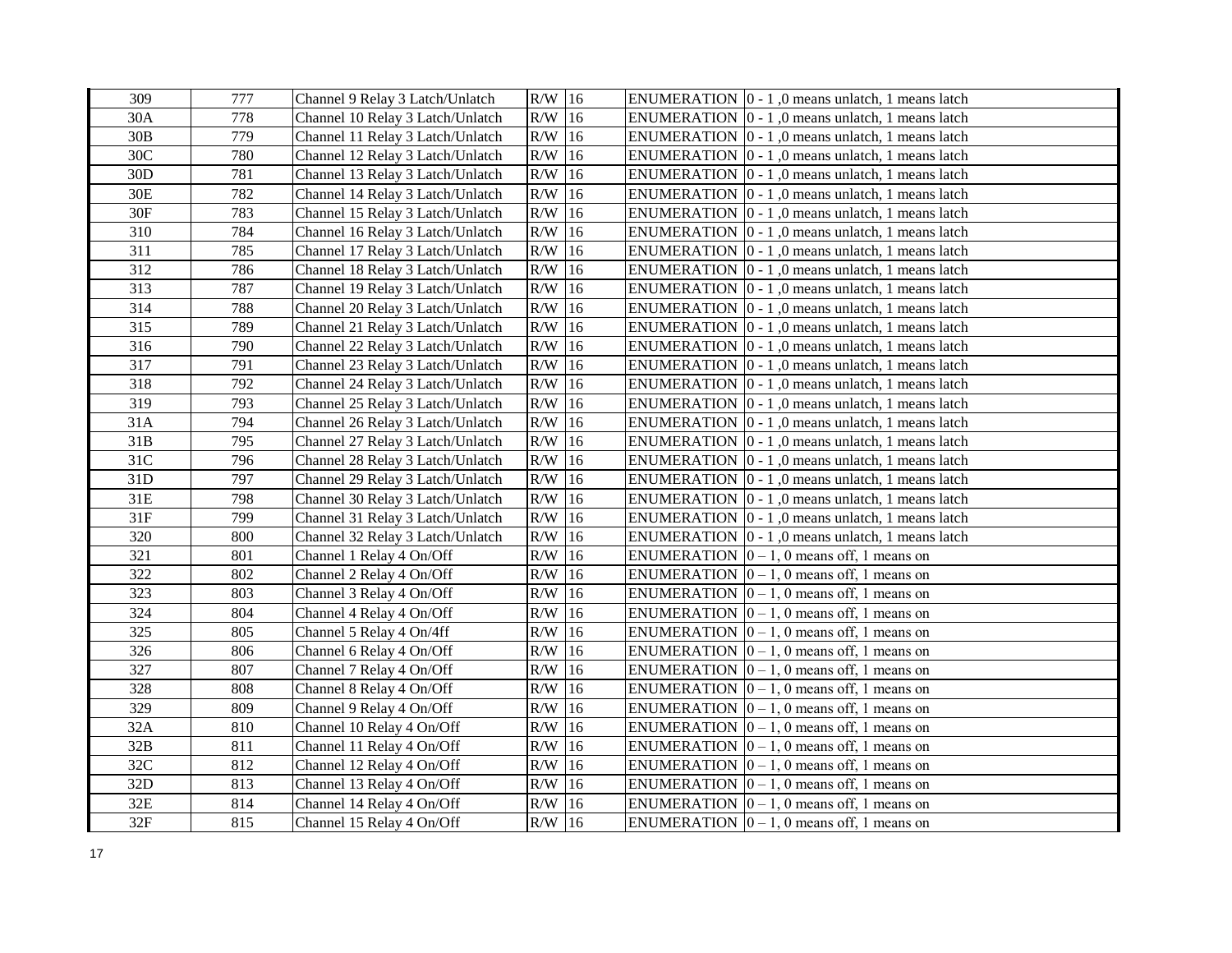| 330 | 816 | Channel 16 Relay 4 On/Off    | $R/W$ 16  |               | ENUMERATION $\vert 0-1, 0 \rangle$ means off, 1 means on    |
|-----|-----|------------------------------|-----------|---------------|-------------------------------------------------------------|
| 331 | 817 | Channel 17 Relay 4 On/Off    | $R/W$ 16  |               | ENUMERATION $ 0 - 1$ , 0 means off, 1 means on              |
| 332 | 818 | Channel 18 Relay 4 On/Off    | $R/W$ 16  |               | ENUMERATION $ 0 - 1$ , 0 means off, 1 means on              |
| 333 | 819 | Channel 19 Relay 4 On/Off    | $R/W$ 16  |               | ENUMERATION $ 0 - 1$ , 0 means off, 1 means on              |
| 334 | 820 | Channel 20 Relay 4 On/Off    | $R/W$ 16  |               | ENUMERATION $[0 - 1, 0$ means off, 1 means on               |
| 335 | 821 | Channel 21 Relay 4 On/Off    | R/W       | 16            | ENUMERATION $[0 - 1, 0$ means off, 1 means on               |
| 336 | 822 | Channel 22 Relay 4 On/Off    | $\rm R/W$ | 16            | ENUMERATION $ 0 - 1$ , 0 means off, 1 means on              |
| 337 | 823 | Channel 23 Relay 4 On/Off    | $\rm R/W$ | <sup>16</sup> | ENUMERATION $ 0 - 1$ , 0 means off, 1 means on              |
| 338 | 824 | Channel 24 Relay 4 On/Off    | $R/W$ 16  |               | ENUMERATION $ 0 - 1$ , 0 means off, 1 means on              |
| 339 | 825 | Channel 25 Relay 4 On/Off    | R/W       | 16            | ENUMERATION $[0 - 1, 0$ means off, 1 means on               |
| 33A | 826 | Channel 26 Relay 4 On/Off    | R/W       | 16            | ENUMERATION $[0 - 1, 0$ means off, 1 means on               |
| 33B | 827 | Channel 27 Relay 4 On/Off    | R/W       | 16            | ENUMERATION $[0 - 1, 0$ means off, 1 means on               |
| 33C | 828 | Channel 28 Relay 4 On/Off    | $R/W$ 16  |               | ENUMERATION $ 0 - 1$ , 0 means off, 1 means on              |
| 33D | 829 | Channel 29 Relay 4 On/Off    | $R/W$ 16  |               | ENUMERATION $ 0 - 1, 0$ means off, 1 means on               |
| 33E | 830 | Channel 30 Relay 4 On/Off    | $R/W$ 16  |               | ENUMERATION $ 0 - 1$ , 0 means off, 1 means on              |
| 33F | 831 | Channel 31 Relay 4 On/Off    | $R/W$ 16  |               | ENUMERATION $ 0 - 1$ , 0 means off, 1 means on              |
| 340 | 832 | Channel 32 Relay 4 On/Off    | R/W       | 16            | ENUMERATION $ 0 - 1$ , 0 means off, 1 means on              |
| 341 | 833 | Channel 1 Relay 4 Rise/Fall  | R/W       | 16            | ENUMERATION $ 0 - 1$ , 0 means fall, 1 means rise           |
| 342 | 834 | Channel 2 Relay 4 Rise/Fall  | $\rm R/W$ | 16            | ENUMERATION $ 0 - 1$ , 0 means fall, 1 means rise           |
| 343 | 835 | Channel 3 Relay 4 Rise/Fall  | R/W       | 16            | ENUMERATION $ 0 - 1$ , 0 means fall, 1 means rise           |
| 344 | 836 | Channel 4 Relay 4 Rise/Fall  | $\rm R/W$ | 16            | ENUMERATION $ 0 - 1$ , 0 means fall, 1 means rise           |
| 345 | 837 | Channel 5 Relay 4 Rise/Fall  | $R/W$ 16  |               | ENUMERATION $\vert 0 - 1, 0 \vert$ means fall, 1 means rise |
| 346 | 838 | Channel 6 Relay 4 Rise/Fall  | $R/W$ 16  |               | ENUMERATION $ 0 - 1$ , 0 means fall, 1 means rise           |
| 347 | 839 | Channel 7 Relay 4 Rise/Fall  | $R/W$ 16  |               | ENUMERATION $ 0 - 1$ , 0 means fall, 1 means rise           |
| 348 | 840 | Channel 8 Relay 4 Rise/Fall  | $R/W$ 16  |               | ENUMERATION $[0 - 1, 0$ means fall, 1 means rise            |
| 349 | 841 | Channel 9 Relay 4 Rise/Fall  | $R/W$ 16  |               | ENUMERATION $\vert 0 - 1, 0 \vert$ means fall, 1 means rise |
| 34A | 842 | Channel 10 Relay 4 Rise/Fall | $R/W$ 16  |               | ENUMERATION $ 0 - 1$ , 0 means fall, 1 means rise           |
| 34B | 843 | Channel 11 Relay 4 Rise/Fall | $R/W$ 16  |               | ENUMERATION $ 0 - 1$ , 0 means fall, 1 means rise           |
| 34C | 844 | Channel 12 Relay 4 Rise/Fall | $R/W$ 16  |               | ENUMERATION $ 0 - 1$ , 0 means fall, 1 means rise           |
| 34D | 845 | Channel 13 Relay 4 Rise/Fall | $\rm R/W$ | 16            | ENUMERATION $ 0 - 1$ , 0 means fall, 1 means rise           |
| 34E | 846 | Channel 14 Relay 4 Rise/Fall | $\rm R/W$ | 16            | ENUMERATION $ 0 - 1$ , 0 means fall, 1 means rise           |
| 34F | 847 | Channel 15 Relay 4 Rise/Fall | $\rm R/W$ | 16            | ENUMERATION $\vert 0-1, 0 \vert$ means fall, 1 means rise   |
| 350 | 848 | Channel 16 Relay 4 Rise/Fall | $R/W$ 16  |               | ENUMERATION $ 0 - 1$ , 0 means fall, 1 means rise           |
| 351 | 849 | Channel 17 Relay 4 Rise/Fall | $R/W$ 16  |               | ENUMERATION $\vert 0-1, 0 \rangle$ means fall, 1 means rise |
| 352 | 850 | Channel 18 Relay 4 Rise/Fall | $R/W$ 16  |               | ENUMERATION $ 0 - 1$ , 0 means fall, 1 means rise           |
| 353 | 851 | Channel 19 Relay 4 Rise/Fall | $R/W$ 16  |               | ENUMERATION $ 0 - 1$ , 0 means fall, 1 means rise           |
| 354 | 852 | Channel 20 Relay 4 Rise/Fall | $R/W$ 16  |               | ENUMERATION $ 0 - 1$ , 0 means fall, 1 means rise           |
| 355 | 853 | Channel 21 Relay 4 Rise/Fall | R/W       | 16            | ENUMERATION $ 0 - 1$ , 0 means fall, 1 means rise           |
| 356 | 854 | Channel 22 Relay 4 Rise/Fall | $R/W$ 16  |               | ENUMERATION $\vert 0-1, 0 \rangle$ means fall, 1 means rise |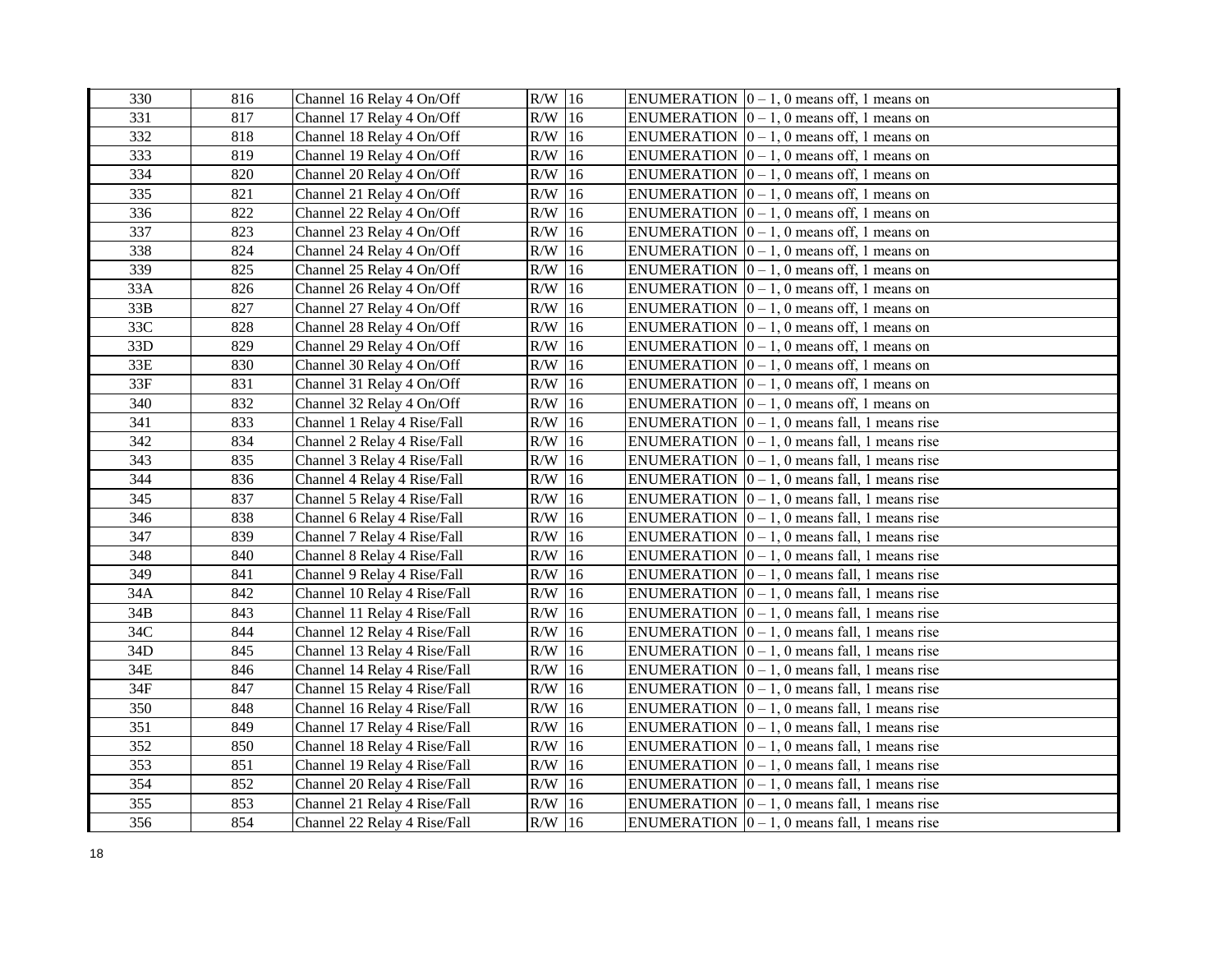| 357             | 855 | Channel 23 Relay 4 Rise/Fall | $R/W$ 16  |               |              | ENUMERATION $\vert 0-1, 0 \vert$ means fall, 1 means rise |
|-----------------|-----|------------------------------|-----------|---------------|--------------|-----------------------------------------------------------|
| 358             | 856 | Channel 24 Relay 4 Rise/Fall | $R/W$ 16  |               |              | ENUMERATION $ 0 - 1$ , 0 means fall, 1 means rise         |
| 359             | 857 | Channel 25 Relay 4 Rise/Fall | $R/W$ 16  |               |              | ENUMERATION $[0 - 1, 0$ means fall, 1 means rise          |
| 35A             | 858 | Channel 26 Relay 4 Rise/Fall | R/W       | 16            |              | ENUMERATION $ 0 - 1$ , 0 means fall, 1 means rise         |
| 35B             | 859 | Channel 27 Relay 4 Rise/Fall | R/W       | 16            |              | ENUMERATION $ 0 - 1$ , 0 means fall, 1 means rise         |
| 35C             | 860 | Channel 28 Relay 4 Rise/Fall | R/W       | 16            |              | ENUMERATION $[0 - 1, 0$ means fall, 1 means rise          |
| 35 <sub>D</sub> | 861 | Channel 29 Relay 4 Rise/Fall | R/W       | 16            |              | ENUMERATION $[0 - 1, 0$ means fall, 1 means rise          |
| 35E             | 862 | Channel 30 Relay 4 Rise/Fall | R/W       | 16            |              | ENUMERATION $ 0 - 1$ , 0 means fall, 1 means rise         |
| 35F             | 863 | Channel 31 Relay 4 Rise/Fall | R/W       | <sup>16</sup> |              | ENUMERATION $[0 - 1, 0$ means fall, 1 means rise          |
| 360             | 864 | Channel 32 Relay 4 Rise/Fall | R/W       | <sup>16</sup> |              | ENUMERATION $[0 - 1, 0$ means fall, 1 means rise          |
| 361             | 865 | Channel 1 Relay 4 Set Point  | R/W       | 32            | <b>FLOAT</b> | Any number 65000 or less                                  |
| 363             | 867 | Channel 2 Relay 4 Set Point  | R/W       | 32            | FLOAT        | Any number 65000 or less                                  |
| 365             | 869 | Channel 3 Relay 4 Set Point  | R/W       | 32            | <b>FLOAT</b> | Any number 65000 or less                                  |
| 367             | 871 | Channel 4 Relay 4 Set Point  | R/W       | 32            | <b>FLOAT</b> | Any number 65000 or less                                  |
| 369             | 873 | Channel 5 Relay 4 Set Point  | R/W       | 32            | <b>FLOAT</b> | Any number 65000 or less                                  |
| 36B             | 875 | Channel 6 Relay 4 Set Point  | R/W       | 32            | <b>FLOAT</b> | Any number 65000 or less                                  |
| 36D             | 877 | Channel 7 Relay 4 Set Point  | R/W       | 32            | <b>FLOAT</b> | Any number 65000 or less                                  |
| 36F             | 879 | Channel 8 Relay 4 Set Point  | R/W       | 32            | <b>FLOAT</b> | Any number 65000 or less                                  |
| 371             | 881 | Channel 9 Relay 4 Set Point  | R/W       | 32            | <b>FLOAT</b> | Any number 65000 or less                                  |
| 373             | 883 | Channel 10 Relay 4 Set Point | R/W       | 32            | <b>FLOAT</b> | Any number 65000 or less                                  |
| 375             | 885 | Channel 11 Relay 4 Set Point | R/W       | 32            | <b>FLOAT</b> | Any number 65000 or less                                  |
| 377             | 887 | Channel 12 Relay 4 Set Point | R/W       | 32            | <b>FLOAT</b> | Any number 65000 or less                                  |
| 379             | 889 | Channel 13 Relay 4 Set Point | R/W       | 32            | <b>FLOAT</b> | Any number 65000 or less                                  |
| 37B             | 891 | Channel 14 Relay 4 Set Point | R/W       | 32            | <b>FLOAT</b> | Any number 65000 or less                                  |
| 37D             | 893 | Channel 15 Relay 4 Set Point | R/W       | 32            | <b>FLOAT</b> | Any number 65000 or less                                  |
| 37F             | 895 | Channel 16 Relay 4 Set Point | R/W       | 32            | <b>FLOAT</b> | Any number 65000 or less                                  |
| 381             | 897 | Channel 17 Relay 4 Set Point | R/W       | 32            | <b>FLOAT</b> | Any number 65000 or less                                  |
| 383             | 899 | Channel 18 Relay 4 Set Point | R/W       | 32            | <b>FLOAT</b> | Any number 65000 or less                                  |
| 385             | 901 | Channel 19 Relay 4 Set Point | R/W       | 32            | <b>FLOAT</b> | Any number 65000 or less                                  |
| 387             | 903 | Channel 20 Relay 4 Set Point | R/W       | 32            | <b>FLOAT</b> | Any number 65000 or less                                  |
| 389             | 905 | Channel 21 Relay 4 Set Point | R/W       | 32            | <b>FLOAT</b> | Any number 65000 or less                                  |
| 38B             | 907 | Channel 22 Relay 4 Set Point | R/W       | 32            | <b>FLOAT</b> | Any number 65000 or less                                  |
| 38D             | 909 | Channel 23 Relay 4 Set Point | $\rm R/W$ | 32            | <b>FLOAT</b> | Any number 65000 or less                                  |
| 38F             | 911 | Channel 24 Relay 4 Set Point | R/W       | 32            | <b>FLOAT</b> | Any number 65000 or less                                  |
| 391             | 913 | Channel 25 Relay 4 Set Point | R/W       | 32            | <b>FLOAT</b> | Any number 65000 or less                                  |
| 393             | 915 | Channel 26 Relay 4 Set Point | R/W       | 32            | <b>FLOAT</b> | Any number 65000 or less                                  |
| 395             | 917 | Channel 27 Relay 4 Set Point | R/W       | 32            | <b>FLOAT</b> | Any number 65000 or less                                  |
| 397             | 919 | Channel 28 Relay 4 Set Point | R/W       | 32            | <b>FLOAT</b> | Any number 65000 or less                                  |
| 399             | 921 | Channel 29 Relay 4 Set Point | $R/W$ 32  |               | <b>FLOAT</b> | Any number 65000 or less                                  |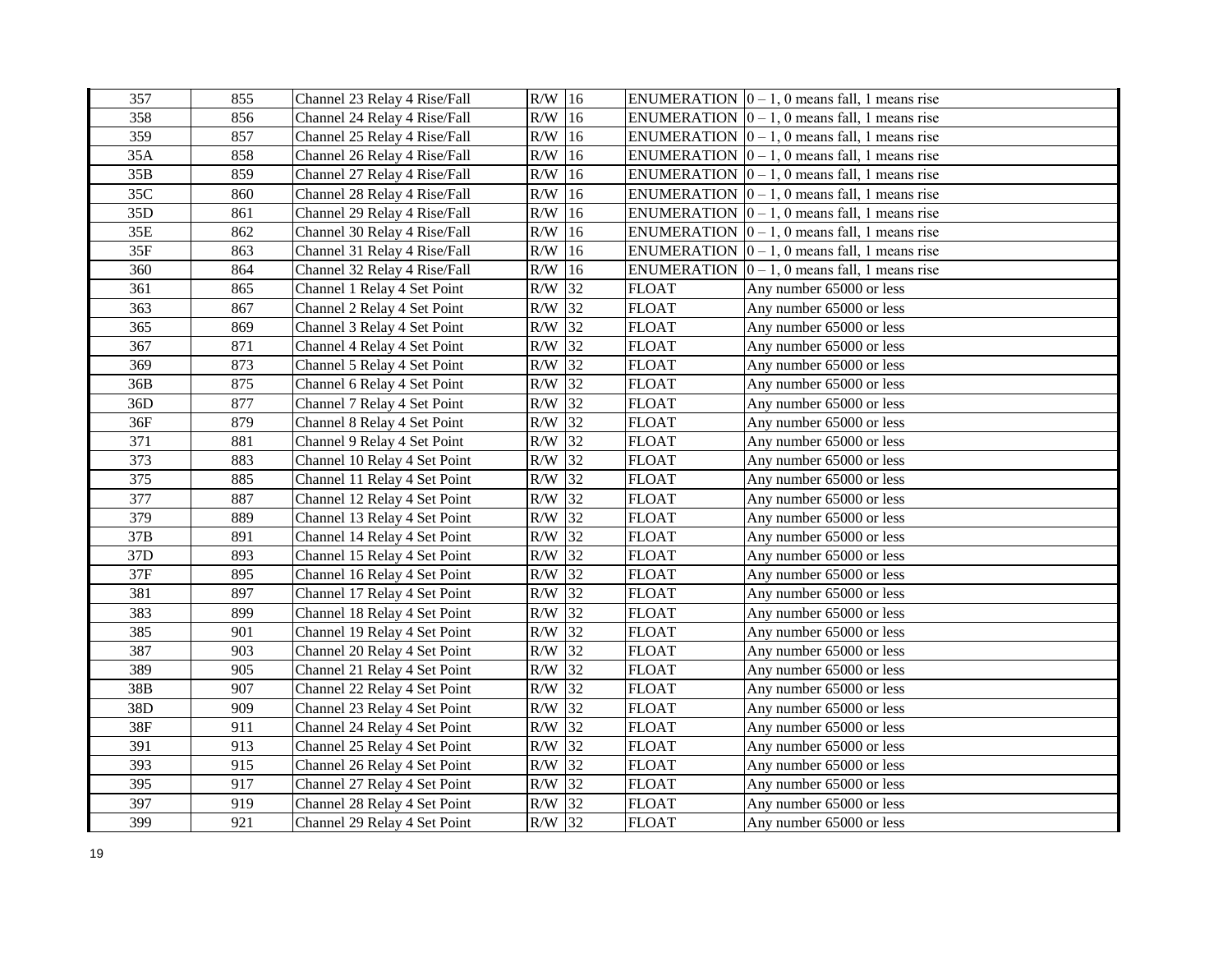| 39B             | 923  | Channel 30 Relay 4 Set Point     | $R/W$ 32                                             |                              | <b>FLOAT</b>   | Any number 65000 or less                                         |
|-----------------|------|----------------------------------|------------------------------------------------------|------------------------------|----------------|------------------------------------------------------------------|
| 39D             | 925  | Channel 31 Relay 4 Set Point     | $R/W$ 32                                             |                              | <b>FLOAT</b>   | Any number 65000 or less                                         |
| 39F             | 927  | Channel 32 Relay 4 Set Point     | $R/W$ 32<br><b>FLOAT</b><br>Any number 65000 or less |                              |                |                                                                  |
| 3A1             | 929  | Channel 1 Relay 4 Latch/Unlatch  | $R/W$ 16                                             |                              |                | ENUMERATION $\vert 0 - 1 \vert$ , 0 means unlatch, 1 means latch |
| 3A2             | 930  | Channel 2 Relay 4 Latch/Unlatch  | $R/W$ 16                                             |                              |                | ENUMERATION $\vert 0 - 1 \vert$ , 0 means unlatch, 1 means latch |
| 3A3             | 931  | Channel 3 Relay 4 Latch/Unlatch  | R/W                                                  | 16                           |                | ENUMERATION $\vert 0 - 1 \vert$ , 0 means unlatch, 1 means latch |
| 3A4             | 932  | Channel 4 Relay 4 Latch/Unlatch  | R/W                                                  | 16                           |                | ENUMERATION $\vert 0 - 1 \vert$ , 0 means unlatch, 1 means latch |
| 3A5             | 933  | Channel 5 Relay 4 Latch/Unlatch  | R/W                                                  | 16                           |                | ENUMERATION $\vert 0 - 1 \vert$ , 0 means unlatch, 1 means latch |
| 3A6             | 934  | Channel 6 Relay 4 Latch/Unlatch  | $R/W$ 16                                             |                              |                | ENUMERATION $\vert 0 - 1 \vert$ , 0 means unlatch, 1 means latch |
| 3A7             | 935  | Channel 7 Relay 4 Latch/Unlatch  | $R/W$ 16                                             |                              |                | ENUMERATION $ 0 - 1 $ , 0 means unlatch, 1 means latch           |
| 3A8             | 936  | Channel 8 Relay 4 Latch/Unlatch  | $R/W$ 16                                             |                              |                | ENUMERATION $ 0 - 1 $ , 0 means unlatch, 1 means latch           |
| 3A9             | 937  | Channel 9 Relay 4 Latch/Unlatch  | $R/W$ 16                                             |                              |                | ENUMERATION $ 0 - 1 $ , 0 means unlatch, 1 means latch           |
| 3AA             | 938  | Channel 10 Relay 4 Latch/Unlatch | $R/W$ 16                                             |                              |                | ENUMERATION $ 0 - 1 $ , 0 means unlatch, 1 means latch           |
| 3AB             | 939  | Channel 11 Relay 4 Latch/Unlatch | R/W                                                  | 16                           |                | ENUMERATION $ 0 - 1 $ , 0 means unlatch, 1 means latch           |
| 3AC             | 940  | Channel 12 Relay 4 Latch/Unlatch | $R/W$ 16                                             |                              |                | ENUMERATION $ 0 - 1 $ , 0 means unlatch, 1 means latch           |
| 3AD             | 941  | Channel 13 Relay 4 Latch/Unlatch | R/W                                                  | 16                           |                | ENUMERATION $ 0 - 1 $ , 0 means unlatch, 1 means latch           |
| 3AE             | 942  | Channel 14 Relay 4 Latch/Unlatch | R/W                                                  | 16                           |                | ENUMERATION $ 0 - 1 $ , 0 means unlatch, 1 means latch           |
| 3AF             | 943  | Channel 15 Relay 4 Latch/Unlatch | R/W                                                  | 16                           |                | ENUMERATION $ 0 - 1 $ , 0 means unlatch, 1 means latch           |
| 3B <sub>0</sub> | 944  | Channel 16 Relay 4 Latch/Unlatch | R/W                                                  | 16                           |                | ENUMERATION $\vert 0 - 1 \vert$ , 0 means unlatch, 1 means latch |
| 3B1             | 945  | Channel 17 Relay 4 Latch/Unlatch | R/W                                                  | 16                           |                | ENUMERATION $ 0 - 1 $ , 0 means unlatch, 1 means latch           |
| 3B <sub>2</sub> | 946  | Channel 18 Relay 4 Latch/Unlatch | $R/W$ 16                                             |                              |                | ENUMERATION $ 0 - 1 $ , 0 means unlatch, 1 means latch           |
| 3B3             | 947  | Channel 19 Relay 4 Latch/Unlatch | $R/W$ 16                                             |                              |                | ENUMERATION $\vert 0 - 1 \vert$ , 0 means unlatch, 1 means latch |
| 3B4             | 948  | Channel 20 Relay 4 Latch/Unlatch | $R/W$ 16                                             |                              |                | ENUMERATION $\vert 0 - 1 \vert$ , 0 means unlatch, 1 means latch |
| 3B5             | 949  | Channel 21 Relay 4 Latch/Unlatch | $R/W$ 16                                             |                              |                | ENUMERATION $\vert 0 - 1 \vert$ , 0 means unlatch, 1 means latch |
| 3B6             | 950  | Channel 22 Relay 4 Latch/Unlatch | $R/W$ 16                                             |                              |                | ENUMERATION $\vert 0 - 1 \vert$ , 0 means unlatch, 1 means latch |
| 3B7             | 951  | Channel 23 Relay 4 Latch/Unlatch | $R/W$ 16                                             |                              |                | ENUMERATION $\vert 0 - 1 \vert$ , 0 means unlatch, 1 means latch |
| 3B8             | 952  | Channel 24 Relay 4 Latch/Unlatch | $R/W$ 16                                             |                              |                | ENUMERATION $\vert 0 - 1 \vert$ , 0 means unlatch, 1 means latch |
| 3B9             | 953  | Channel 25 Relay 4 Latch/Unlatch | $R/W$ 16                                             |                              |                | ENUMERATION $\vert 0 - 1 \vert$ , 0 means unlatch, 1 means latch |
| 3BA             | 954  | Channel 26 Relay 4 Latch/Unlatch | R/W                                                  | 16                           |                | ENUMERATION $\vert 0 - 1 \vert$ , 0 means unlatch, 1 means latch |
| 3BB             | 955  | Channel 27 Relay 4 Latch/Unlatch | R/W                                                  | 16                           |                | ENUMERATION $ 0 - 1 $ , 0 means unlatch, 1 means latch           |
| 3BC             | 956  | Channel 28 Relay 4 Latch/Unlatch | R/W                                                  | 16                           |                | ENUMERATION $\vert 0 - 1 \vert$ , 0 means unlatch, 1 means latch |
| 3BD             | 957  | Channel 29 Relay 4 Latch/Unlatch | R/W                                                  | 16                           |                | ENUMERATION $\vert 0 - 1 \vert$ , 0 means unlatch, 1 means latch |
| 3BE             | 958  | Channel 30 Relay 4 Latch/Unlatch | $R/W$ 16                                             |                              |                | ENUMERATION $ 0 - 1 $ , 0 means unlatch, 1 means latch           |
| 3BF             | 959  | Channel 31 Relay 4 Latch/Unlatch | $R/W$ 16                                             |                              |                | ENUMERATION $\vert 0 - 1 \vert$ , 0 means unlatch, 1 means latch |
| 3C <sub>0</sub> | 960  | Channel 32 Relay 4 Latch/Unlatch | $R/W$ 16                                             |                              |                | ENUMERATION $\vert 0 - 1 \vert$ , 0 means unlatch, 1 means latch |
|                 |      |                                  |                                                      | <b>Modbus and Build Data</b> |                |                                                                  |
| 1771            | 6001 | Modbus Address                   | $R/W$ 16                                             |                              | <b>INTEGER</b> | $1 - 247$                                                        |
| 1772            | 6002 | <b>Modbus Baud Rate</b>          | $R/W$ 16                                             |                              | <b>INTEGER</b> | Valid Baud Rate. See below.                                      |
| 1773            | 6003 | Month                            | $\mathbf R$                                          | 16                           | <b>INTEGER</b> | $1 - 12$                                                         |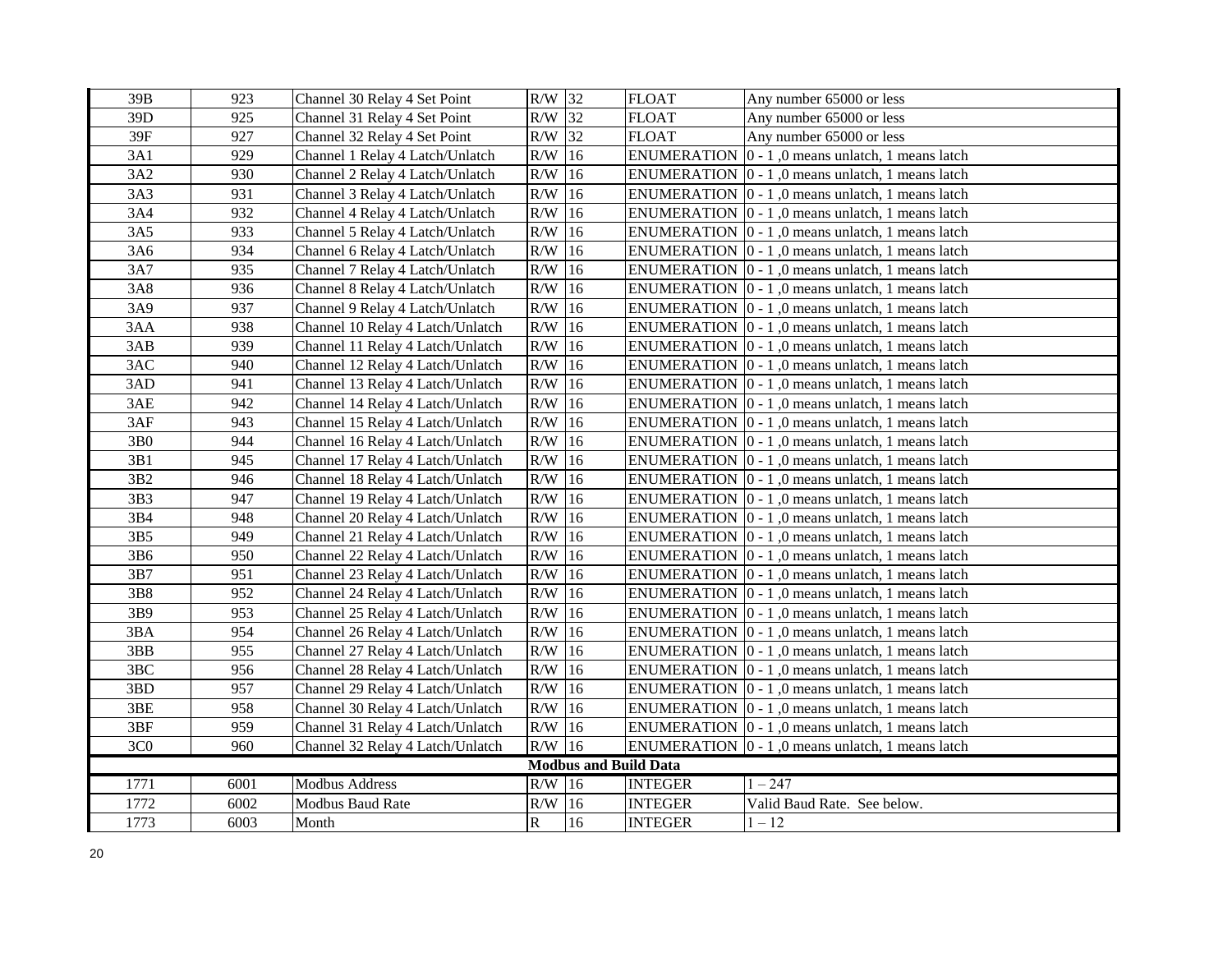| 1774                            | 6004 | Day                         | $\overline{\mathbf{R}}$ | 16                       | <b>INTEGER</b> | $1 - 31$                                                            |  |  |
|---------------------------------|------|-----------------------------|-------------------------|--------------------------|----------------|---------------------------------------------------------------------|--|--|
| 1775                            | 6005 | Year                        | $\overline{\mathbf{R}}$ | 16                       | <b>INTEGER</b> | $2009 -$                                                            |  |  |
| 1776                            | 6006 | Serial Number Character     | $\overline{\mathbf{R}}$ | <b>ENUMERATION</b><br>16 |                | 8 This is for the Letter "H" in serial number.                      |  |  |
| 1777                            | 6007 | Serial Number               | $\overline{R}$          | 32                       | LONG INT       | $1 - 999999$                                                        |  |  |
| <b>Settings in Startup Menu</b> |      |                             |                         |                          |                |                                                                     |  |  |
| 177C                            | 6012 | Relay 4 as Fault Relay      | $R/W$ 16                |                          |                | ENUMERATION $ 0 - 1$ , 0 means normal relay, 1 means Fault          |  |  |
| 177D                            | 6013 | Relay 1 Fail Safe           | $R/W$ 16                |                          |                | ENUMERATION $\vert 0-1, 0 \rangle$ is not Fail Safe, 1 is Fail Safe |  |  |
| 177E                            | 6014 | Relay 2 Fail Safe           | $R/W$ 16                |                          |                | ENUMERATION $\vert 0-1, 0 \vert$ is not Fail Safe, 1 is Fail Safe   |  |  |
| 177F                            | 6015 | Relay 3 Fail Safe           | R/W                     | 16                       |                | ENUMERATION $\vert 0 - 1, 0 \vert$ is not Fail Safe, 1 is Fail Safe |  |  |
| 1780                            | 6016 | Relay 4 Fail Safe           | R/W                     | 16                       |                | ENUMERATION $ 0 - 1, 0$ is not Fail Safe, 1 is Fail Safe            |  |  |
| 1781                            | 6017 | Fault Terminal Fail Safe    | $R/W$ 16                |                          |                | ENUMERATION $ 0 - 1, 0$ is not Fail Safe, 1 is Fail Safe            |  |  |
|                                 |      |                             |                         | <b>Diagnostics Data</b>  |                |                                                                     |  |  |
| 2704                            | 9988 | Reset                       | $R/W$ 16                |                          | <b>INTEGER</b> | $0, 1$ . If user sets to 1, resets the unit.                        |  |  |
|                                 |      |                             |                         |                          |                |                                                                     |  |  |
| 2705                            | 9989 | Serial Receive Good Count   | $\mathbf R$             | 16                       | <b>UINT</b>    | $0 - 65535$                                                         |  |  |
| 2706                            | 9990 | Serial Receive Error Count  | $\overline{R}$          | 16                       | <b>UINT</b>    | $0 - 65535$                                                         |  |  |
| 2707                            | 9991 | Serial Transmit Good Count  | R                       | 16                       | <b>UINT</b>    | $0 - 65535$                                                         |  |  |
| 2708                            | 9992 | Serial Transmit Error Count | $\mathbf R$             | 16                       | <b>UINT</b>    | $0 - 65535$                                                         |  |  |
| 2709                            | 9993 | Radio Receive Good Count    | $\overline{R}$          | 16                       | <b>UINT</b>    | $0 - 65535$                                                         |  |  |
| 270A                            | 9994 | Radio Receive Error Count   | $\overline{R}$          | 16                       | <b>UINT</b>    | $0 - 65535$                                                         |  |  |
| 270 <sub>B</sub>                | 9995 | Radio Transmit Good Count   | $\mathbb{R}$            | 16                       | <b>UINT</b>    | $0 - 65535$                                                         |  |  |
| 270C                            | 9996 | Radio Transmit Error Count  | $\mathbb{R}$            | 16                       | <b>UINT</b>    | $0 - 65535$                                                         |  |  |
| 270D                            | 9997 | <b>Uptime Days</b>          | $\mathbf R$             | 16                       | <b>UINT</b>    | $0 - 65535$                                                         |  |  |
| 270E                            | 9998 | <b>Uptime Hours</b>         | ${\bf R}$               | 16                       | <b>UINT</b>    | $0 - 65535$                                                         |  |  |

| MODE SENSOR MODE |                   | <b>Valid Baud Rates</b> |
|------------------|-------------------|-------------------------|
|                  | 0 NORMAL          | 1200                    |
|                  | 1 NULL            | 2400                    |
|                  | 2 CALIBRATION     | 4800                    |
|                  | 3 RELAY           | 9600                    |
|                  | 4 Radio ADD       | 19200                   |
|                  | 5 Diagnostic/Batt | 38400                   |
|                  | 6 Advanced Menu   | 57600                   |
|                  | 7 Admin Menu      |                         |

| <b>Serial Number</b><br>Char | Char |   |
|------------------------------|------|---|
|                              |      |   |
|                              |      | R |
|                              |      |   |

| Valid Baud Rates |  |
|------------------|--|
| 1200             |  |
| 2400             |  |
| 4800             |  |
| 9600             |  |
| 19200            |  |
| 38400            |  |
| 57600            |  |

|      | <b>FAULT</b> | <b>FAULT</b>                                 |
|------|--------------|----------------------------------------------|
|      |              | 0 None                                       |
| Char |              | 1 Sensor Timeout                             |
|      |              | 2 Sensor reading below null (152 Model Only) |
| B    |              | 3 Replace sensor element (LPIR Only)         |
|      |              | 4 ADC not responding                         |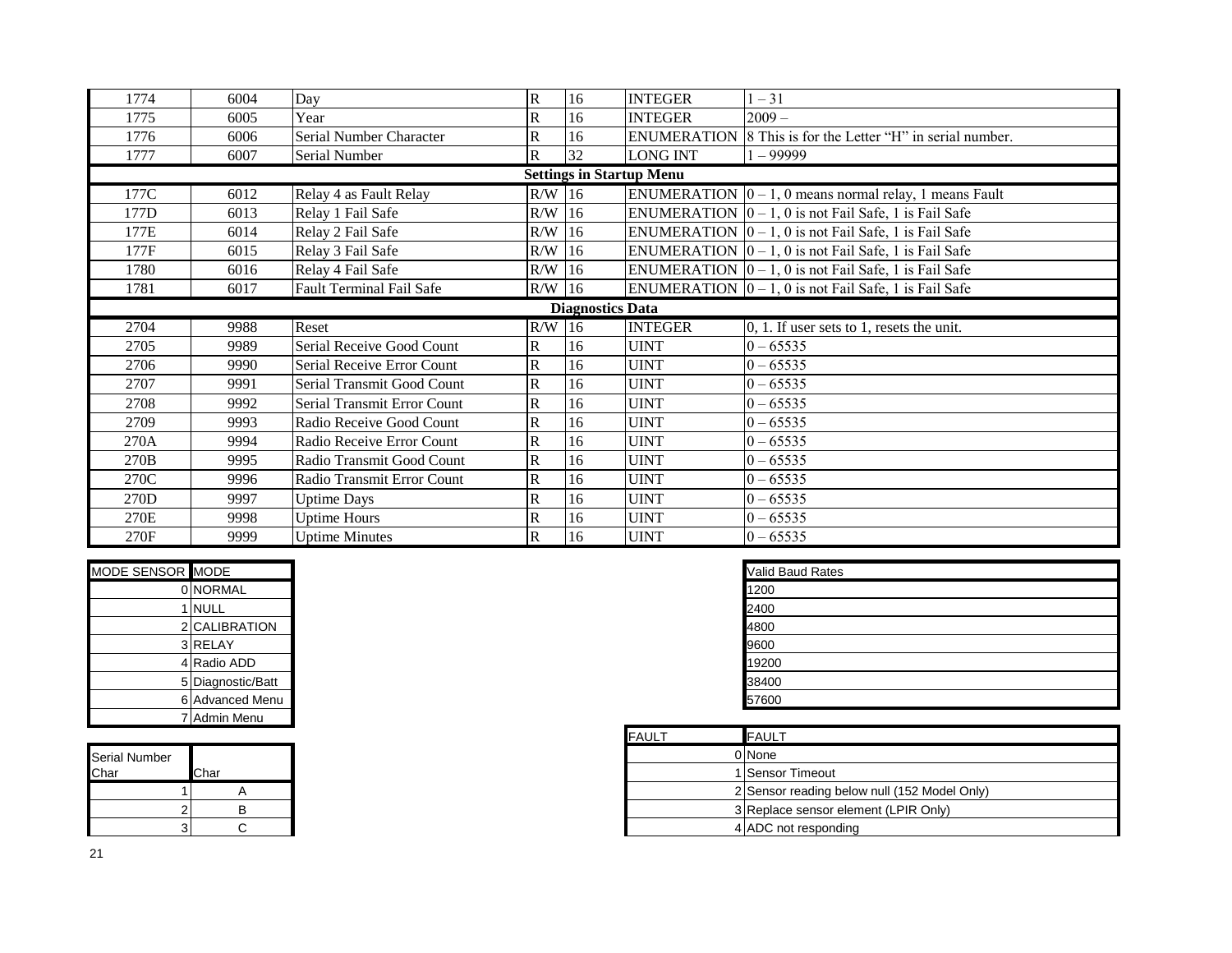| 4               | D                        |
|-----------------|--------------------------|
| 5               | E                        |
| 6               | F                        |
| 7               | G                        |
| 8               | H                        |
| 9               | $\overline{\phantom{a}}$ |
| 10              | J                        |
| 11              | K                        |
| 12              | L                        |
| 13              | M                        |
| 14              | $\overline{\mathsf{N}}$  |
| 15              | O                        |
| 16              | $\overline{P}$           |
| 17              | $\overline{\mathsf{Q}}$  |
| 18              | R                        |
| 19              | $\overline{\mathbf{s}}$  |
| 20              | $\overline{\mathsf{T}}$  |
| 21              | $\cup$                   |
| 22              | $\overline{\vee}$        |
| 23              | W                        |
| $\overline{24}$ | $\overline{\mathsf{x}}$  |
| 25              | Y                        |
| 26              | Z                        |
| 27              | AA                       |
| 28              | AB                       |
| 29              | AC                       |
| $\overline{30}$ | AD                       |
| 31              | AE                       |
| 32              | AF                       |
| 33              | AG                       |
| 34              | AH                       |
| 35              | Al                       |
| 36              | AJ                       |
| $\frac{37}{2}$  | AK                       |
| 38              | AL                       |
| 39              | AM                       |
| 40              | AN                       |
| 41              | AO                       |
| 42              | AP                       |
| 43              | AQ                       |
| $\overline{A}$  | ΔR                       |

| D. | 5 Null Failed                                              |
|----|------------------------------------------------------------|
|    | 6 Cal Failed                                               |
|    | 7 Not used                                                 |
| G  | 8 Two Sensors Same Address                                 |
| н  | 9 Sensor Radio Timeout                                     |
|    | 10 When Sensor is wired, it means no sensor is connected   |
|    | 11 Rapid temperature change (LPIR Only)                    |
| κ  | 12 Sensor Element Restarting (LPIR Only)                   |
|    | 13 Unspecified Error on sensor unit. Shown only on Monitor |
| M  | 14 No Primary Monitor at Sensor Head                       |
| N  | 15 Monitor Fault                                           |

| ျပျ             | ◡            |                             |
|-----------------|--------------|-----------------------------|
| 16              | P            | <b>SENSOR TYPE</b>          |
| 17              | Q            | <b>NUM</b><br><b>SENSOR</b> |
| 18              | R.           | $0$ EC                      |
| 19              | S            | $1$ IR                      |
| $20\vert$       |              | 2 CB                        |
| 21              | U            | 3 MOS                       |
| 22              | $\vee$       | 4 PID                       |
| $\overline{23}$ | W            | 5 TANK                      |
| 24              | X            | $6 4-20$                    |
| $25\overline{}$ | $\checkmark$ | 7 SWITCH                    |
| $\overline{26}$ |              | 8 Unknown                   |
| $\overline{27}$ | AA           | 30 WF190                    |
| 28              | AB           | 31 None Selected            |

| 30            | AD  | <b>GAS TYPE NUM</b><br>GAS |
|---------------|-----|----------------------------|
| 31            | AE  | $0$ H <sub>2</sub> S       |
| 32            | AF  | $1$ SO <sub>2</sub>        |
| 33            | AG  | 2 O2                       |
| $\frac{34}{}$ | AH  | 3 CO                       |
| 35            | AI  | $4$ CL <sub>2</sub>        |
| 36            | AJ  | 5 CO2                      |
| 37            | AK  | 6 LEL                      |
| 38            | AL  | 7 VOC                      |
| 39            | AM  | 8 FEET                     |
| 40            | AN  | $9$ HCI                    |
| 41            | AO. | $10$ NH3                   |
| 42            | AP  | $11$ H <sub>2</sub>        |
| 43            | AQ  | 12 CIO2                    |
| 44            | AR  | $13$ HCN                   |